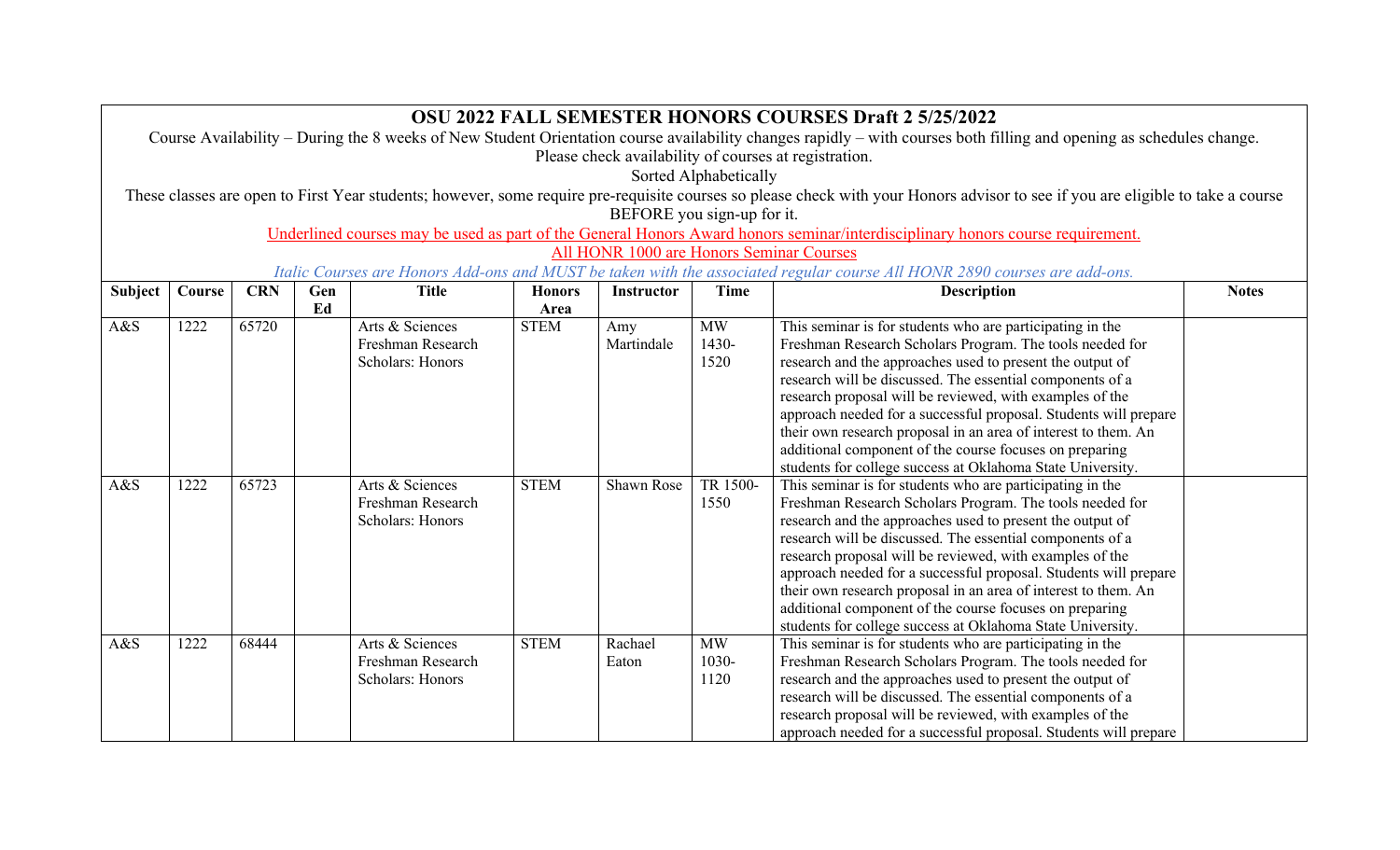|             |      |       |                |                                                                |                           |                            |                 | their own research proposal in an area of interest to them. An<br>additional component of the course focuses on preparing<br>students for college success at Oklahoma State University.                                                                                                                                                                                                                                                                                                                                                                                                                                                                                                                                                                                                                           |                                                                                                                                 |
|-------------|------|-------|----------------|----------------------------------------------------------------|---------------------------|----------------------------|-----------------|-------------------------------------------------------------------------------------------------------------------------------------------------------------------------------------------------------------------------------------------------------------------------------------------------------------------------------------------------------------------------------------------------------------------------------------------------------------------------------------------------------------------------------------------------------------------------------------------------------------------------------------------------------------------------------------------------------------------------------------------------------------------------------------------------------------------|---------------------------------------------------------------------------------------------------------------------------------|
| AG          | 2890 | 69789 | $\overline{N}$ | Sustainability<br><b>Discussion: Honors</b>                    | <b>STEM</b>               | Danielle<br><b>Bellmer</b> | W 1130-<br>1220 | An open discussion and debate about the pros and cons of<br>sustainability efforts in our everyday lives. Topics will include<br>sustainable packaging and the debate surrounding the banning<br>of plastic bags and straws, sustainable agricultural practices,<br>sustainable water use and water rights, sustainable energy<br>generation, and sustainability efforts in textile production and<br>the "fast fashion" industry.                                                                                                                                                                                                                                                                                                                                                                                | This is an<br>Honors Add-on<br>Course you<br>MUST also take<br><b>BAE 1012 ANY</b><br>or ENGR 1111<br><b>ANY</b> or ENV<br>1113 |
| <b>AGEC</b> | 2990 | 62724 | S              | Deeper Analysis of<br><b>AGEC Issues: Honors</b>               | Social<br><b>Sciences</b> | Rodney<br>Jones            | R 1500-<br>1550 | Deeper Analysis of AGEC Issues: Honors - Discussion of<br>selected agricultural and rural issues related to agricultural<br>family finances, agribusiness planning, consumer behavior,<br>agribusiness start-ups, current agricultural news topics, and<br>history of economic thought.                                                                                                                                                                                                                                                                                                                                                                                                                                                                                                                           | This is an<br>Honors Add-on<br>Course you<br>MUST also take<br>AGEC 1113 ANY                                                    |
| <b>ANSI</b> | 4900 | 60133 |                | <b>Introduction to Animal</b><br>Science: Honors               | <b>STEM</b>               | <b>Daniel Stein</b>        | F 1430-<br>1520 | Introduction to Animal Science: Honors - Honors add-on for<br>first year Animal Science Majors only                                                                                                                                                                                                                                                                                                                                                                                                                                                                                                                                                                                                                                                                                                               | This is an<br>Honors Add-on<br>Course you<br>MUST also take<br>ANSI 1124 ANY                                                    |
| <b>ANSI</b> | 4900 | 71717 |                | <b>Retail and Food</b><br>Service Meat Value:<br><b>Honors</b> | <b>STEM</b>               | Gretchen<br>Mafi           | T 1500-<br>1550 | Retail / Food Service Meat Value: Honors - Students will<br>evaluate meat cuts of different value offered in grocery stores<br>and restaurants. Quality and yield traits will be calculated and<br>value determined. Products will range from high quality USDA<br>Prime Beef to low value chicken/pork hot dogs. Students will<br>gain an understanding of meat processing and how meat is<br>valued because of different ingredients, fat levels, raw product<br>sources, and cooking methods. Product prices, cooking methods<br>and cooking loss, edible portions percentages, and values will<br>be determined of all products. Students will summarize findings<br>and at conclusion of course better understand retail and food<br>service meat prices and values depending on initial product<br>sources. | This is an<br>Honors Add-on<br>Course you<br>MUST also take<br><b>ANSI 2233 ANY</b><br><b>ANSI 2253</b>                         |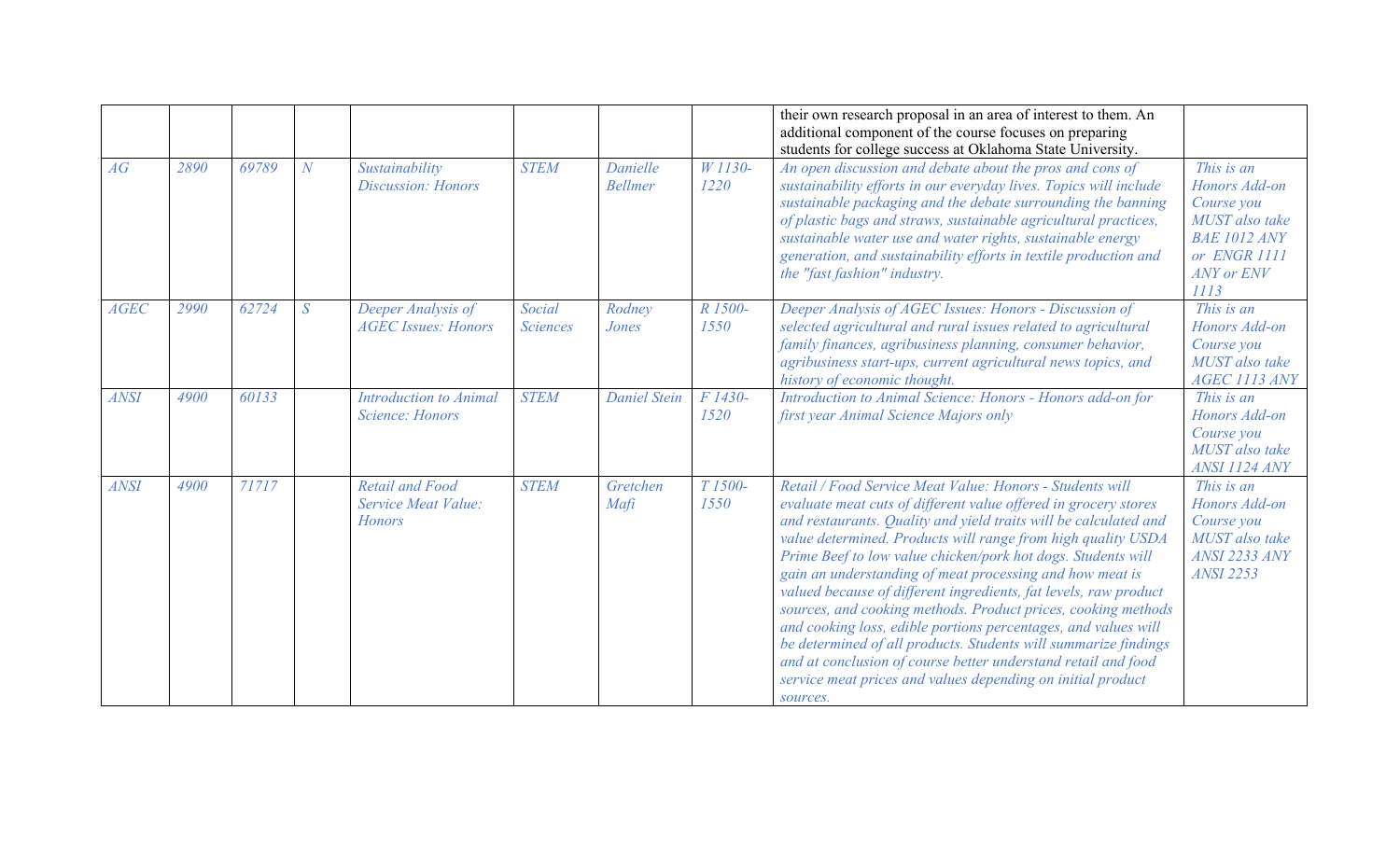| <b>ARCH</b> | 2890 | 66635 |            | Honors Seminar in<br>Introduction to<br>Architecture                     | <b>STEM</b>        | Suzanne<br><b>Bilbeisi</b> | R 1330-<br>1445            | Seminars examining current issues in architecture and<br>architectural engineering.                                                                                                                                                                                                                                                                                                                                                                                                                                                                                                                                                                                                                                                                                                                                                                                                                               | This is an<br>Honors Add-on<br>Course you<br>MUST also take<br>ARCH 1112 ANY                         |
|-------------|------|-------|------------|--------------------------------------------------------------------------|--------------------|----------------------------|----------------------------|-------------------------------------------------------------------------------------------------------------------------------------------------------------------------------------------------------------------------------------------------------------------------------------------------------------------------------------------------------------------------------------------------------------------------------------------------------------------------------------------------------------------------------------------------------------------------------------------------------------------------------------------------------------------------------------------------------------------------------------------------------------------------------------------------------------------------------------------------------------------------------------------------------------------|------------------------------------------------------------------------------------------------------|
| <b>ART</b>  | 1103 | 71053 |            | <b>Honors Drawing I</b>                                                  | Humanities         | Katie<br>Kinder            | <b>MW</b><br>1530-<br>1820 | This course combines studio and seminar components to teach<br>drawing skills as a vehicle for heightened understanding of the<br>physical world. Students will learn foundational techniques of<br>observational drawing and will explore drawing's historical role<br>in both scientific and humanities disciplines. Learning how to<br>draw observationally is about paying close attention to one's<br>surroundings, and the process of drawing can be both meditative<br>and analytical. Through hands-on art projects, lectures, readings,<br>field trips and group discussions, students will develop their<br>own artistic voice and learn to use drawing as a vehicle for<br>contemplation and innovation. Students will be encouraged to<br>make interdisciplinary connections, and explore complex<br>conceptual questions throughout the drawing process. No<br>previous drawing experience required. | This Course can<br>be used to meet<br>the Honors<br>Seminar<br>Requirement                           |
| <b>BADM</b> | 1111 | 60267 |            | <b>Business First Year</b><br>Seminar: Honors                            | Social<br>Sciences | Marissa<br>McIntyre        | W 1330-<br>1420            | Required of all first semester freshmen in the Spears School of<br>Business. An orientation to the SSB and OSU, survival skills,<br>and a study of the career opportunities and curriculum in the<br>various business departments.                                                                                                                                                                                                                                                                                                                                                                                                                                                                                                                                                                                                                                                                                |                                                                                                      |
| <b>BIOC</b> | 1990 | 63861 |            | Freshman Research in<br>Biochemistry and<br>Molecular Biology:<br>Honors | <b>STEM</b>        | Patricia<br>Canaan         | T 1500-<br>1640            | An introduction to biochemical research through guided work<br>on a relevant experimental problem                                                                                                                                                                                                                                                                                                                                                                                                                                                                                                                                                                                                                                                                                                                                                                                                                 |                                                                                                      |
| <b>BIOC</b> | 1990 | 65239 |            | Freshman Research in<br>Biochemistry: Honors                             | <b>STEM</b>        | Patricia<br>Canaan         | W 1430-<br>1610            | An introduction to biochemical research through guided work<br>on a relevant experimental problem                                                                                                                                                                                                                                                                                                                                                                                                                                                                                                                                                                                                                                                                                                                                                                                                                 |                                                                                                      |
| <b>BIOL</b> | 2890 | 64912 | LN or<br>N | The Science & Art of<br>Pollen: Honors                                   | <b>STEM</b>        | <b>Ming Yang</b>           | R 1330-<br>1420            | This course will explore the biology and beauty of pollen. It will<br>be based on the book "Pollen: The Hidden Sexuality of Flowers"<br>by Rob Kesseler and Madeline Harley (2014). This book is a<br>product of a collaboration between an artist and a scientist,<br>which provides a concise scientific content about, and stunning<br>microscopic images of pollen.                                                                                                                                                                                                                                                                                                                                                                                                                                                                                                                                           | This is an<br>Honors Add-on<br>Course you<br>MUST also take<br><b>BIOL 1114 ANY</b><br>BIOL 1113 ANY |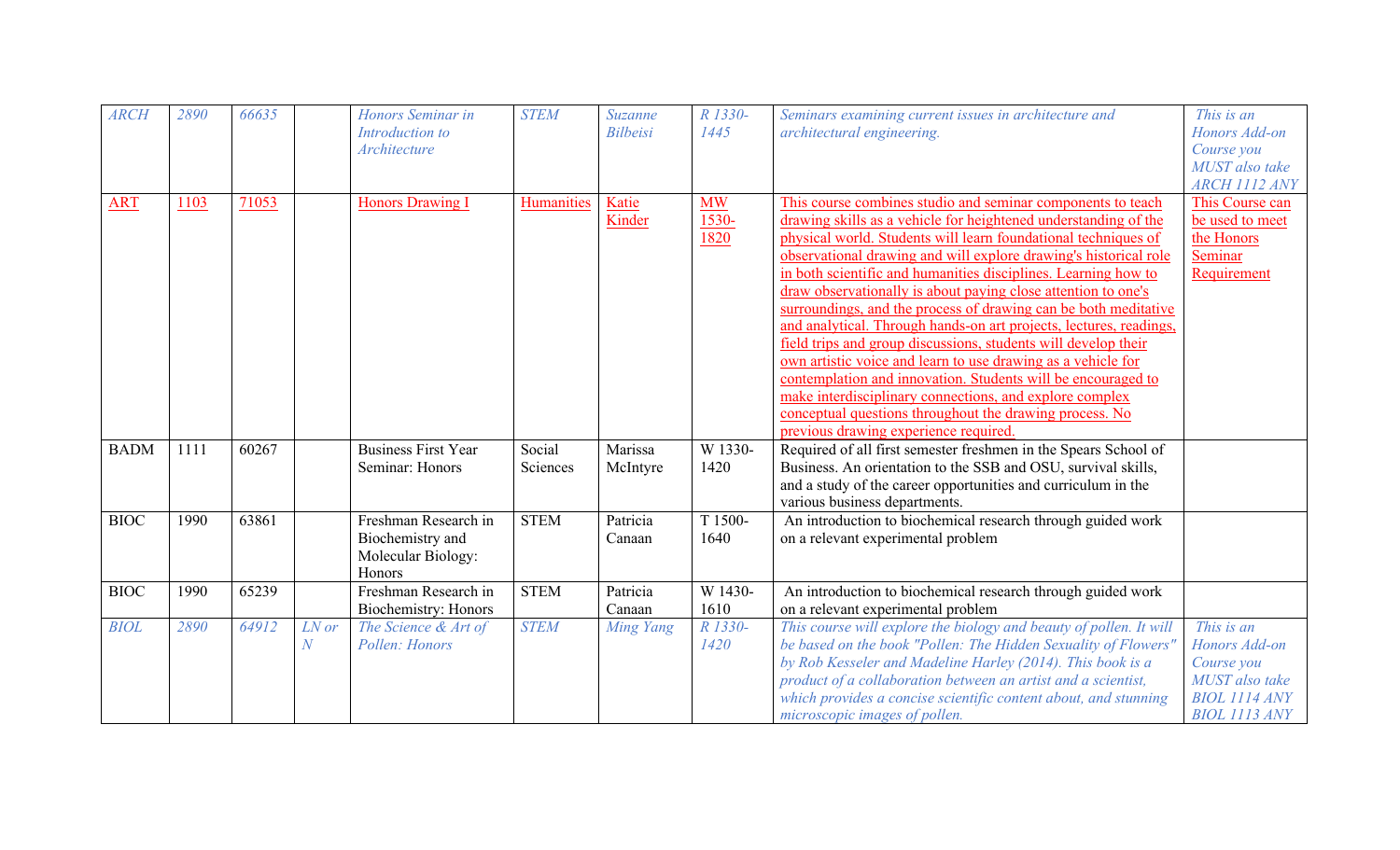| <b>BIOL</b> | 2890 | 66912 |    | Exotic & Invasive<br><b>Animal Species:</b><br><b>Honors</b>                                       | <b>STEM</b> | <b>Andrew</b><br>Dzialowski       | T 1330-<br>1420             | This is an Honors add-on course associated with BIOL 1604 -<br>Animal Biology. Students will participate in discussion groups<br>focused on issues related to invasive animal species. Prior to<br>each class, students will be expected to complete assigned<br>readings and prepare questions and discussion topics for the<br>group. For each discussion day, various students (determined<br>the week before) will act as discussion leaders. Other than<br>group discussions, students will work together in small groups<br>to complete a variety of creative activities and one Final<br>Project.                                                                                    | This is an<br>Honors Add-on<br>Course you<br>MUST also take<br><b>BIOL 1604 ANY</b>                                          |
|-------------|------|-------|----|----------------------------------------------------------------------------------------------------|-------------|-----------------------------------|-----------------------------|---------------------------------------------------------------------------------------------------------------------------------------------------------------------------------------------------------------------------------------------------------------------------------------------------------------------------------------------------------------------------------------------------------------------------------------------------------------------------------------------------------------------------------------------------------------------------------------------------------------------------------------------------------------------------------------------|------------------------------------------------------------------------------------------------------------------------------|
| <b>BIOL</b> | 2890 | 71199 | LN | <b>Using Nutritional</b><br><b>Ecology</b> to Link<br>Physiology, Behavior,<br>and Ecology: Honors | <b>STEM</b> | Shawn<br>Wilder                   | T <sub>1030</sub> -<br>1120 | The goal of this course is to provide an overview of the topics<br>studied in nutritional ecology and their relevance to different<br>fields of biology The field of nutritional ecology was developed<br>to aid in understanding the complex interactions between<br>macronutrients in animal diets and their consequences for<br>health and fitness. This work integrates several fields of biology<br>including: physiology (What are the biochemical pathways<br>through which nutrients affect animals?), behavior (How do<br>animals choose among foods to regulate their diet?), and<br>ecology (What are the consequences of diet for populations,<br>communities and ecosystems?). | This is an<br>Honors Add-on<br>Course you<br><b>MUST</b> also take<br><b>BIOL 1114 ANY</b><br><b>BIOL 1113 ANY</b>           |
| <b>CHEM</b> | 2890 | 71284 | LN | <b>Honors Chemical</b><br><b>Demonstrations</b>                                                    | <b>STEM</b> | <b>Nicholas</b><br><b>Materer</b> | M <sub>1630</sub> -<br>1720 | Honors Add-on for Chemistry I (LN) (CHEM 1314) or<br>Chemistry II (LN) (CHEM 1515)                                                                                                                                                                                                                                                                                                                                                                                                                                                                                                                                                                                                          | This is an<br>Honors Add-on<br>Course you<br>MUST also take<br><b>CHEM 1314</b><br><b>ANY CHEM</b><br><b>1515 ANY</b>        |
| <b>CHEM</b> | 2890 | 71285 | LN | Honors Chemistry in<br>Context: Real-Life<br><b>Applications</b>                                   | <b>STEM</b> | Laleh<br>Tahsini                  | M 1630-<br>1720             | Honors Add-on for Chemistry I (LN) (CHEM 1314) or<br>Chemistry II (LN) (CHEM 1515)                                                                                                                                                                                                                                                                                                                                                                                                                                                                                                                                                                                                          | This is an<br>Honors Add-on<br>Course you<br><b>MUST</b> also take<br><b>CHEM 1314</b><br><b>ANY CHEM</b><br><b>1515 ANY</b> |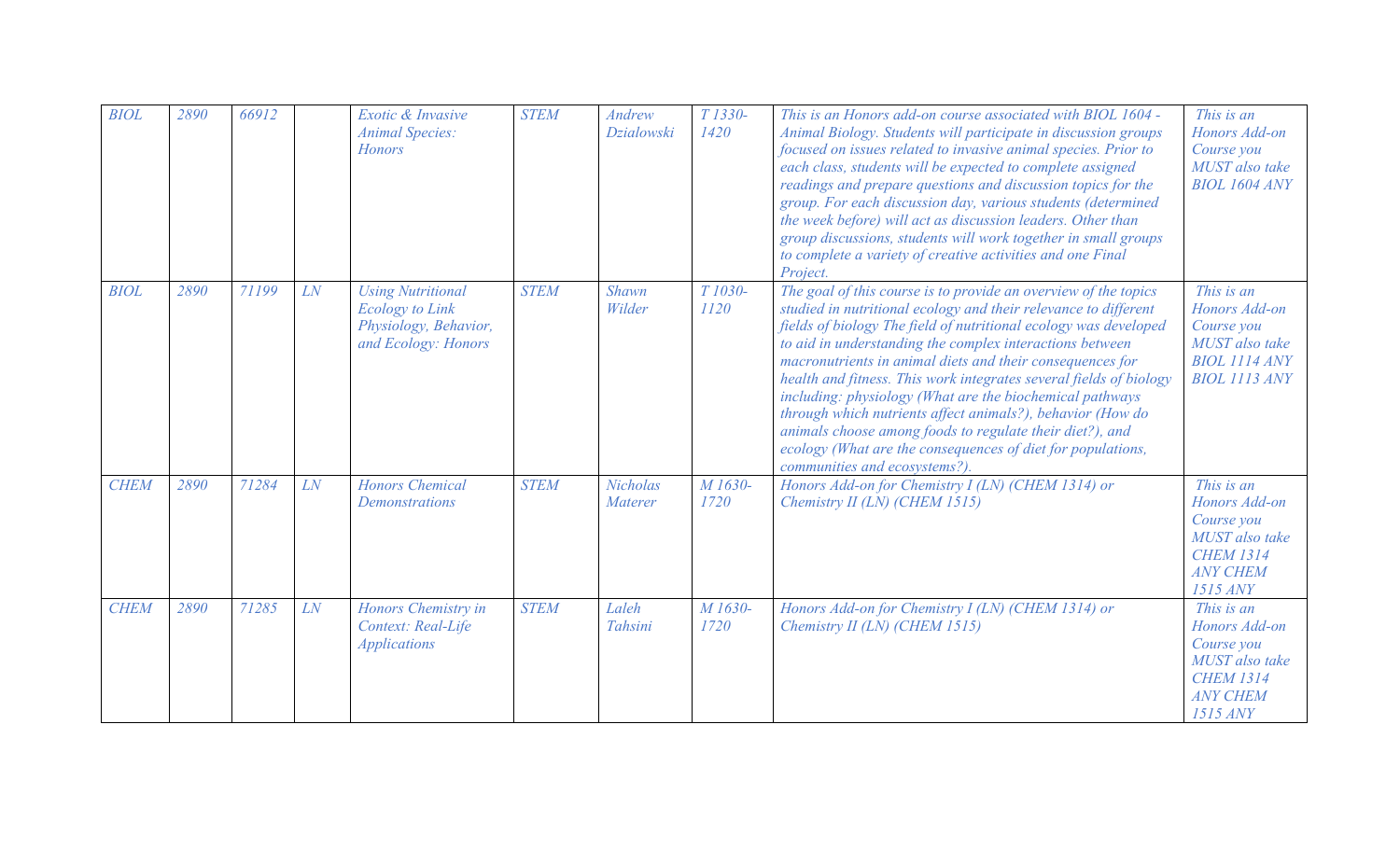| <b>CHEM</b> | 2890 | 71286 | LN | <b>Honors Understanding</b><br><b>Elements Through Fun</b><br><b>Chemistry Experiments</b> | <b>STEM</b>        | <b>Smita</b><br>Mohanty | T 1630-<br>1720             | Honors Add-on for Chemistry I (LN) (CHEM 1314) or<br>Chemistry II (LN) (CHEM 1515)                                                                                                                                                                                                                                                                                  | This is an<br>Honors Add-on<br>Course you<br>MUST also take<br><b>CHEM 1314</b><br><b>ANY CHEM</b><br><b>1515 ANY</b>        |
|-------------|------|-------|----|--------------------------------------------------------------------------------------------|--------------------|-------------------------|-----------------------------|---------------------------------------------------------------------------------------------------------------------------------------------------------------------------------------------------------------------------------------------------------------------------------------------------------------------------------------------------------------------|------------------------------------------------------------------------------------------------------------------------------|
| <b>CHEM</b> | 2890 | 71287 | LN | Honors Everyday<br>Chemistry                                                               | <b>STEM</b>        | Gabriel<br>Cook         | W 1630-<br>1720             | Honors Add-on for Chemistry I (LN) (CHEM 1314) or<br>Chemistry II (LN) (CHEM 1515)                                                                                                                                                                                                                                                                                  | This is an<br>Honors Add-on<br>Course you<br><b>MUST</b> also take<br><b>CHEM 1314</b><br><b>ANY CHEM</b><br><b>1515 ANY</b> |
| <b>CHEM</b> | 2890 | 71288 | LN | Honors The Story of<br>Chemistry: From the<br>Periodic Table to<br>Nanotechnology          | <b>STEM</b>        | Reza Latifi             | W 1630-<br>1720             | Honors Add-on for Chemistry I (LN) (CHEM 1314) or<br>Chemistry II (LN) (CHEM 1515)                                                                                                                                                                                                                                                                                  | This is an<br>Honors Add-on<br>Course you<br>MUST also take<br><b>CHEM 1314</b><br><b>ANY CHEM</b><br><b>1515 ANY</b>        |
| <b>CHEM</b> | 2890 | 71289 | LN | <b>Honors The Chemistry</b><br><b>Underlying Forensic</b><br>Chemistry                     | <b>STEM</b>        | Barry<br>Lavine         | F 1630-<br>1720             | Honors Add-on for Chemistry I (LN) (CHEM 1314) or<br>Chemistry II (LN) (CHEM 1515)                                                                                                                                                                                                                                                                                  | This is an<br>Honors Add-on<br>Course you<br>MUST also take<br><b>CHEM 1314</b><br><b>ANY CHEM</b><br><b>1515 ANY</b>        |
| <b>ECON</b> | 2003 | 65206 |    | Microeconomic<br>Principles for Business:<br>Honors                                        | Social<br>Sciences | William<br>McLean       | <b>MWF</b><br>0930-<br>1020 | Goals, incentives and outcomes of economic behavior with<br>applications and illustrations relevant to business: operation of<br>markets for goods, services and factors of production; the<br>behavior of firms and industries for different types of<br>competition; and international exchange. May not be used for<br>degree credit with ECON 1113 or ECON 2103 |                                                                                                                              |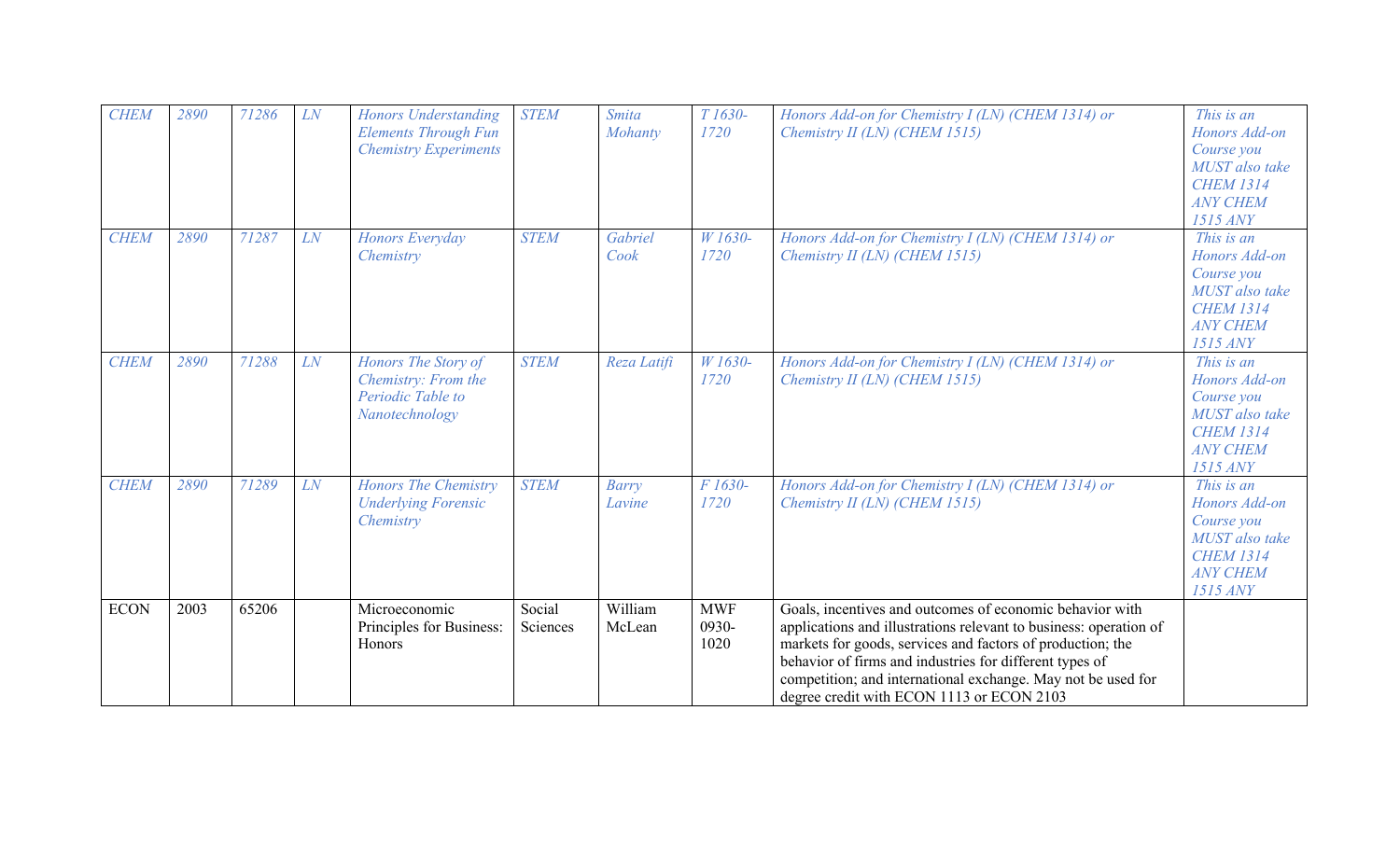| <b>ECON</b> | 2103 | 60797 | S | Introduction to Micro<br>Economics: Honors (S)                                 | Social<br>Sciences        | William<br>McLean         | <b>MWF</b><br>0930-<br>1020 | Goals, incentives and outcomes of economic behavior with<br>applications and illustrations from current social issues:<br>operation of markets for goods, services and factors of<br>production; the behavior of firms and industries in different<br>types of competition; income distribution; and international<br>exchange. May not be used for degree credit with ECON 1113.<br>No general education credit for students also taking ECON 1113<br>or AGEC 1113.                                                                                                                                                                                                                                                                                                 |                                                                                           |
|-------------|------|-------|---|--------------------------------------------------------------------------------|---------------------------|---------------------------|-----------------------------|----------------------------------------------------------------------------------------------------------------------------------------------------------------------------------------------------------------------------------------------------------------------------------------------------------------------------------------------------------------------------------------------------------------------------------------------------------------------------------------------------------------------------------------------------------------------------------------------------------------------------------------------------------------------------------------------------------------------------------------------------------------------|-------------------------------------------------------------------------------------------|
| <b>EDHS</b> | 2510 | 68281 |   | <b>Education and Human</b><br>Sciences Freshman<br>Research Seminar:<br>Honors | Social<br>Sciences        | Mwarumba<br>Mwavita       | M 1600-<br>1650             | Seminar for College of Education and Human Sciences'<br>freshmen participating in the Freshman Research Scholars<br>Program. Includes exploration of what "research" means in a<br>variety of settings and introduces basic research skills and<br>processes. Previously offered as HES 2510 and HS 2510.<br>Offered for variable credit, 1-3 credit hours, maximum of 6<br>credit hours. Prerequisite(s): College of Education and Human<br>Sciences major; Admission to the Freshman Research Scholars<br>program.                                                                                                                                                                                                                                                 |                                                                                           |
| <b>EEE</b>  | 1020 | 69749 |   | Introduction to<br>Entrepreneurship<br>Supplemental: Honors                    | Social<br><b>Sciences</b> | Jonathan<br><b>Butler</b> | T 1200-<br>1250             | This honors-level supplemental course is designed to<br>complement Introduction to Entrepreneurship with weekly<br>readings and discussions about real-life entrepreneurs<br>throughout history. Students will read and learn about<br>entrepreneurs including Benjamin Franklin, P.T. Barnum,<br>Madam C.J. Walker, Coco Chanel, Enzo Ferrari, Arianna<br>Huffington, Jay-Z, and others. As part of the course, students<br>will take turns teaching their fellow classmates about specific<br>entrepreneurs and leading discussions about how each<br>entrepreneur demonstrated concepts covered in EEE 2023. This<br>is a discussion-based honors course add-on and students will be<br>graded on their presentations, leadership, and in-class<br>participation. | This is an<br>Honors Add-on<br>Course you<br><b>MUST</b> also take<br><b>EEE 2023 ANY</b> |
| <b>EEE</b>  | 2023 | 69774 |   | Introduction to<br>Entrepreneurship:<br>Honors                                 | Social<br>Sciences        | Kristen<br>Madison        | TR 0900-<br>1015            | Focuses on both the entrepreneurial mindset and the process of<br>launching and growing a new business. Reviews opportunities,<br>innovation, new value creation, business context, existing firms<br>and any area of business or life that pertains to entrepreneurship.                                                                                                                                                                                                                                                                                                                                                                                                                                                                                            |                                                                                           |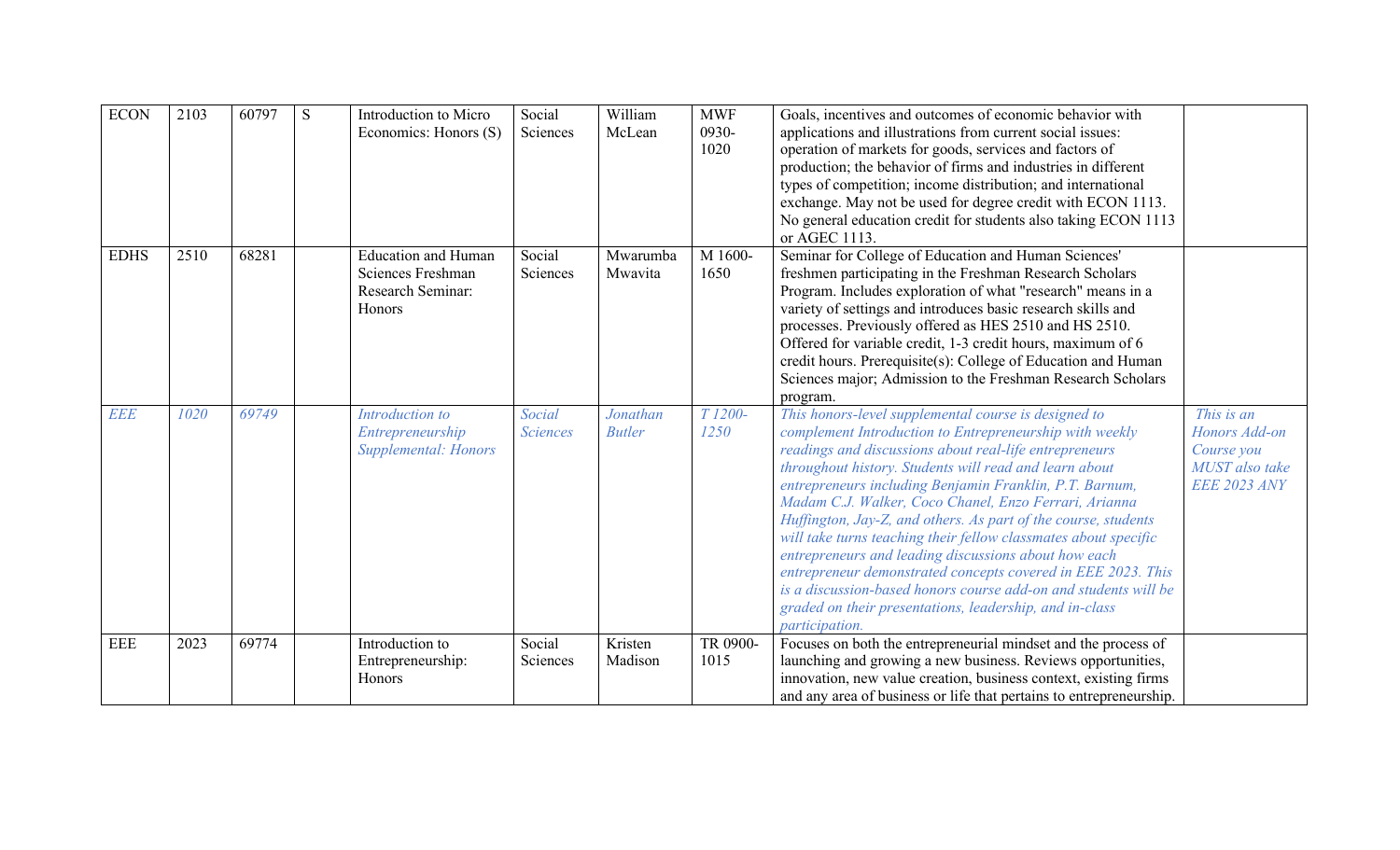| <b>EEE</b>  | 3031 | 70047 | <b>Entrepreneurial Value</b> | Social          | Per Bylund | F 0930-    | This 1-hour honors seminar presents an intellectual framework        | This Course can |
|-------------|------|-------|------------------------------|-----------------|------------|------------|----------------------------------------------------------------------|-----------------|
|             |      |       | <b>Creation in Society:</b>  | <b>Sciences</b> |            | 1020       | for understanding the economic and ethical implications of the       | be used to meet |
|             |      |       | <b>Honors</b>                |                 |            |            | forces that promote or hinder the creation of value in society. In   | the Honors      |
|             |      |       |                              |                 |            |            | particular, students will engage in readings, discussions, and       | Seminar         |
|             |      |       |                              |                 |            |            | periodic interactions with guest lecturers, related to topics such   | Requirement     |
|             |      |       |                              |                 |            |            | as: individual liberty and responsibility, economic freedom,         |                 |
|             |      |       |                              |                 |            |            | fairness and equality, scarcity and property rights, intellectual    |                 |
|             |      |       |                              |                 |            |            | property, competition and anti-competition, cronyism and             |                 |
|             |      |       |                              |                 |            |            | despotism, and globalization and free trade. The aforementioned      |                 |
|             |      |       |                              |                 |            |            | topics will be examined and discussed within the context of          |                 |
|             |      |       |                              |                 |            |            | governments, institutions, business entities, and consumers, and     |                 |
|             |      |       |                              |                 |            |            | their collective impact on innovation, entrepreneurship, and         |                 |
|             |      |       |                              |                 |            |            | advances in societal well-being. This seminar should be of           |                 |
|             |      |       |                              |                 |            |            | interest to students from diverse majors and backgrounds. There      |                 |
|             |      |       |                              |                 |            |            | are no prerequisites.                                                |                 |
| <b>EEE</b>  | 3031 | 70048 | <b>Entrepreneurial Value</b> | Social          | Per Bylund | $F1030-$   | This 1-hour honors seminar presents an intellectual framework        | This Course can |
|             |      |       | <b>Creation in Society:</b>  | <b>Sciences</b> |            | 1120       | for understanding the economic and ethical implications of the       | be used to meet |
|             |      |       | <b>Honors</b>                |                 |            |            | forces that promote or hinder the creation of value in society. In   | the Honors      |
|             |      |       |                              |                 |            |            | particular, students will engage in readings, discussions, and       | Seminar         |
|             |      |       |                              |                 |            |            | periodic interactions with guest lecturers, related to topics such   | Requirement     |
|             |      |       |                              |                 |            |            | as: individual liberty and responsibility, economic freedom,         |                 |
|             |      |       |                              |                 |            |            | fairness and equality, scarcity and property rights, intellectual    |                 |
|             |      |       |                              |                 |            |            | property, competition and anti-competition, cronyism and             |                 |
|             |      |       |                              |                 |            |            | despotism, and globalization and free trade. The aforementioned      |                 |
|             |      |       |                              |                 |            |            | topics will be examined and discussed within the context of          |                 |
|             |      |       |                              |                 |            |            | governments, institutions, business entities, and consumers, and     |                 |
|             |      |       |                              |                 |            |            | their collective impact on innovation, entrepreneurship, and         |                 |
|             |      |       |                              |                 |            |            | advances in societal well-being. This seminar should be of           |                 |
|             |      |       |                              |                 |            |            | interest to students from diverse majors and backgrounds. There      |                 |
|             |      |       |                              |                 |            |            | are no prerequisites.                                                |                 |
| <b>ENGL</b> | 1313 | 60858 | Critical Analysis and        | Humanities      | Eric       | <b>MWF</b> | Minds, Mimics, Machines, Mayhem!: The Ethics and Liabilities         |                 |
|             |      |       | Writing I: Honors            |                 | Howerton   | 1330-      | of Manufactured Intelligence - What do we mean when we use           |                 |
|             |      |       |                              |                 |            | 1420       | the word "intelligence"? When new intelligences are developed        |                 |
|             |      |       |                              |                 |            |            | through scientific ingenuity (e.g., clones, biological hybridity)    |                 |
|             |      |       |                              |                 |            |            | or computer programming (e.g. A.I., robotics), what ethical          |                 |
|             |      |       |                              |                 |            |            | responsibilities do inventors of the intelligent entity have to care |                 |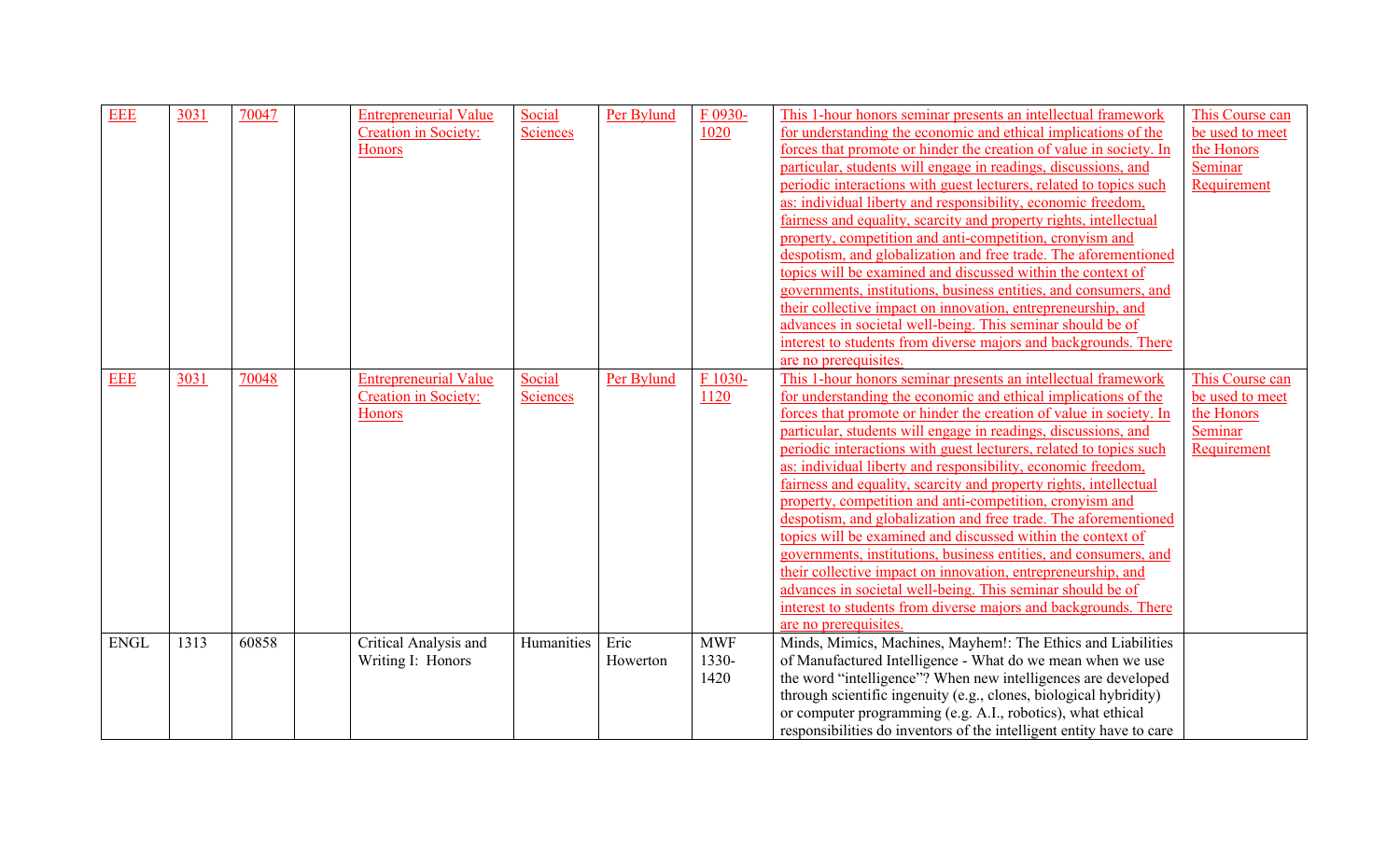|             |      |       |                                            |            |                   |                             | for their creation? To what degree is the inventor responsible for<br>the intelligent being's safety and happiness? And when invented<br>beings start to pose physical and existential threats to humans,<br>who is to blame? - In this seminar we will ask these questions-<br>and more-in order to better understand the ways in which classic<br>and contemporary media examine a well-worn sci-fi trope that<br>has since become reality. Students in this course will be asked to<br>read novels, analyze poetry, critique film and animation, and<br>research modern writings in an attempt to better understand the<br>complications of creating a "thinking thing." Together we will<br>explore the benefits and disadvantages of A.I., the hazards of<br>consciousness creation, and the ways in which scientific and<br>philosophical inquiry account for and reckon with the powers of<br>the fabricated mind.                                                                                                                                                                                                              |  |
|-------------|------|-------|--------------------------------------------|------------|-------------------|-----------------------------|----------------------------------------------------------------------------------------------------------------------------------------------------------------------------------------------------------------------------------------------------------------------------------------------------------------------------------------------------------------------------------------------------------------------------------------------------------------------------------------------------------------------------------------------------------------------------------------------------------------------------------------------------------------------------------------------------------------------------------------------------------------------------------------------------------------------------------------------------------------------------------------------------------------------------------------------------------------------------------------------------------------------------------------------------------------------------------------------------------------------------------------|--|
| <b>ENGL</b> | 1313 | 60860 | Critical Analysis and<br>Writing I: Honors | Humanities | Dinah Cox         | <b>MWF</b><br>1230-<br>1320 | Beginning with a chapter from Paulo Freire's Pedagogy of the<br>Oppressed, students will examine the use of dialogue as a means<br>to explore the human condition in all its complexities. How do<br>spoken conversations-including those that unfold in the<br>classroom-mirror those in writing? In what ways do twenty-<br>first-century conversations represent an evolution/devolution of<br>the human ability to move past conflict and toward resolution?<br>Students will read contemporary fiction, drama, and poetry with<br>dialogue in mind: how do writers use dialogue to develop<br>complex characters? How do readers become participants? What<br>do we mean-and how does interpretation change-when we say a<br>work of art is polyphonic? How do readers determine the<br>primacy of one voice over another? These are some of the<br>questions students will address through extensive reading from<br>course handouts and textbooks, writing four essays and<br>accompanying revisions, preparing for and writing a final<br>reflective essay, and lively and thoughtful discussion during<br>every class period. |  |
| <b>ENGL</b> | 1313 | 60864 | Critical Analysis and<br>Writing I: Honors | Humanities | Cynthia<br>Rogers | TR 1200-<br>1315            | When the entertainment industry tries to answer these questions,<br>they often reach back to traditions from the Middle Ages for<br>answers. In this class we will look at how medieval notions of<br>chivalry pop up in action movies such as Captain America, and                                                                                                                                                                                                                                                                                                                                                                                                                                                                                                                                                                                                                                                                                                                                                                                                                                                                    |  |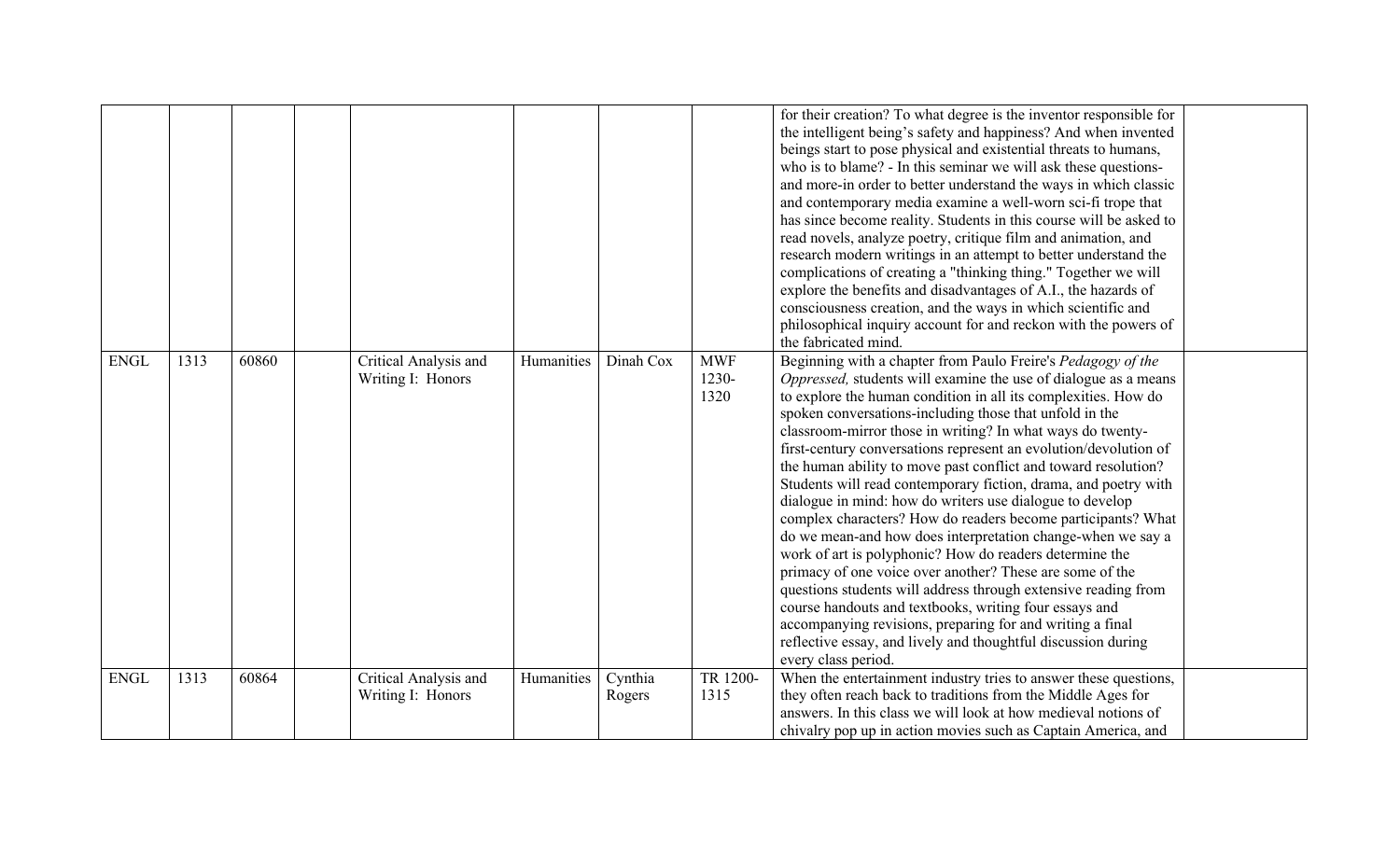|             |      |       |                                             |            |                     |                               | how the medieval debate on the nature of women is still alive in<br>rom-coms such as When Harry Met Sally. Surprisingly, the<br>stereotypes of both women and men are often tied back to<br>medieval tropes about love. We will spend the semester<br>unraveling the Battle of the Sexes in music, film, and life - using<br>that as our springboard for writing.                                                                                                                                                                                                                                                                                                                                                                                                                    |
|-------------|------|-------|---------------------------------------------|------------|---------------------|-------------------------------|--------------------------------------------------------------------------------------------------------------------------------------------------------------------------------------------------------------------------------------------------------------------------------------------------------------------------------------------------------------------------------------------------------------------------------------------------------------------------------------------------------------------------------------------------------------------------------------------------------------------------------------------------------------------------------------------------------------------------------------------------------------------------------------|
| <b>ENGL</b> | 1413 | 60868 | Critical Analysis and<br>Writing II: Honors | Humanities | Daniel<br>Morse     | <b>MWF</b><br>1230-<br>1320   | Comic books are often viewed as disposable entertainment, but<br>they have a long history of tackling complex social and political<br>issues. This pop culture themed course is designed to help you<br>hone your critical analysis and writing skills by reading,<br>discussing, and responding to comics and graphic novels. We<br>will compare superheroes to mythological figures, decode<br>creators' linguistic and artistic choices, consider real-world<br>issues that intersect with the narratives, and construct research-<br>based arguments about them while using a writing textbook that<br>is also presented in the style of a graphic novel.                                                                                                                        |
| <b>ENGL</b> | 1413 | 60871 | Critical Analysis and<br>Writing II: Honors | Humanities | Alexander<br>Hughes | TR 1030-<br>1145              | In this honor's version of 1413, we'll be exploring how technology<br>impacts the rhetorical choices we make when constructing our<br>message and how we engage with others' messages. We'll<br>examine written, audio, visual, and interactive texts to understand<br>how they work, how they reach us, and how to create them<br>ourselves. Together, we'll take our findings about technology and<br>use our new understanding to create a researched argument<br>about a topic of our choice.                                                                                                                                                                                                                                                                                    |
| <b>ENGL</b> | 1413 | 65295 | Critical Analysis and<br>Writing II: Honors | Humanities | <b>Bryan Jones</b>  | <b>MWF</b><br>$1130-$<br>1220 | Democracy vs Demagoguery - One basic question drives this<br>course: What is the difference between good persuasion and bad<br>persuasion? By the end of this course you might have a clear<br>answer for that question and you might not, but you will<br>understand and appreciate persuasion much more. In the first<br>half of the class, we will take a close look at both conspiracy<br>and propaganda in order to understand how each one works. We<br>will find, through our study, the difference between sound<br>reasoning and conspiracy theory. We will also learn the<br>difference between persuasion and propaganda. In the second<br>half of the course, students will create a protest campaign with<br>materials that address a local issue of choice, using good |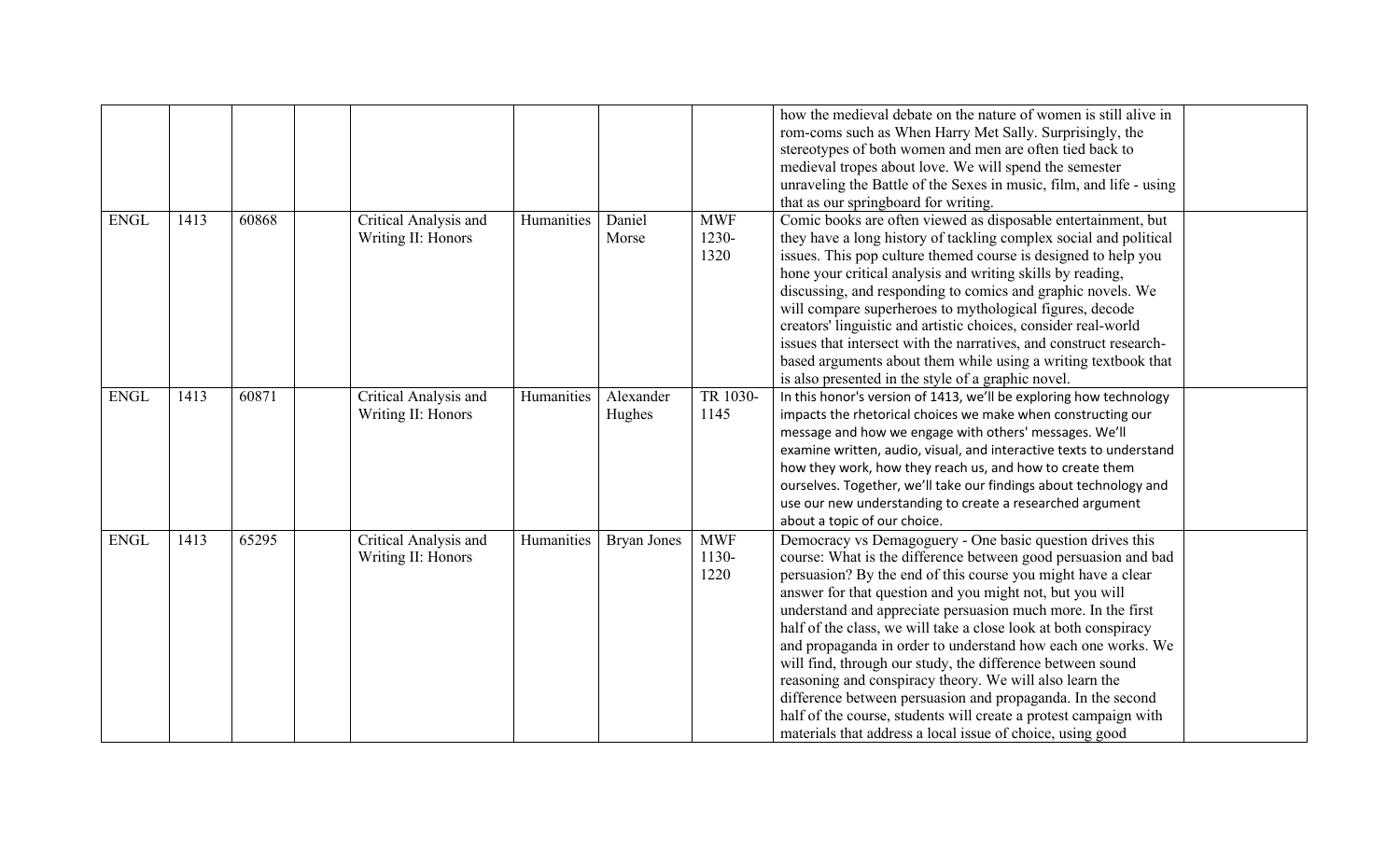|             |      |       |    |                                             |            |                   |                             | persuasion techniques learned in the first part of the course.<br>Students might argue for a new policy that creates better<br>opportunities or find a bad policy they want to change. At the<br>end of this course, students will have at their disposal everything<br>they need to persuade the system to make changes that matter,<br>should they choose to pursue these goals outside of class.<br>Assessments include writing, of course, but also podcasts,<br>posters, flyers, and even videos. Learn to write passionately<br>about a policy you care about!                                                                                                                                                                                                                                                                                                                                                                                                                                                                        |  |
|-------------|------|-------|----|---------------------------------------------|------------|-------------------|-----------------------------|---------------------------------------------------------------------------------------------------------------------------------------------------------------------------------------------------------------------------------------------------------------------------------------------------------------------------------------------------------------------------------------------------------------------------------------------------------------------------------------------------------------------------------------------------------------------------------------------------------------------------------------------------------------------------------------------------------------------------------------------------------------------------------------------------------------------------------------------------------------------------------------------------------------------------------------------------------------------------------------------------------------------------------------------|--|
| <b>ENGL</b> | 2413 | 60878 | DH | <b>Exploring Literature:</b><br>Honors (DH) | Humanities | Daniel<br>Morse   | <b>MWF</b><br>1130-<br>1220 | Stories permeate the world around us and form an essential part<br>of the human experience. They allow us to live through other<br>eras, travel to distant lands, and see through the eyes of<br>characters whose lives are very different from our own. This<br>discussion-based course supplements traditional literary forms -<br>such as short stories, poems, and plays - with song lyrics and<br>graphic novels, and encourages students to consider texts<br>creatively as they interpret their meanings in a safe environment.<br>Learn to appreciate diversity by examining the world around<br>you through the complex, interconnected lenses of literature!                                                                                                                                                                                                                                                                                                                                                                      |  |
| <b>ENGL</b> | 2413 | 60879 | DH | <b>Exploring Literature:</b><br>Honors (DH) | Humanities | <b>Ariel Ross</b> | TR 1200-<br>1315            | "Blue, blue, electric blue": Conversations Between Text and<br>Image***The well-known phrase "a picture is worth a thousand<br>words" seems to compare words and pictures and decide that<br>words are simply less valuable. But are they really comparable?<br>A picture is worth a thousand words about what? For what<br>purpose? And must we take one or the other? What sort of<br>currency do we create if we refuse the either/or and insist on<br>pictures and words? Or even that pictures are sometimes words,<br>and words are sometimes pictures.*** In this course we will read<br>around the long and varied interplay between words and images,<br>from Ancient Greek vases representing mythic scenes to the<br>complicated instances of ekphrasis in the Iliad, from illuminated<br>manuscripts to children's picture books, from graphic novels to<br>modern poetry. Throughout we will try not to privilege any<br>medium of expression over another, but ask what they do<br>separately, and what they can do together. |  |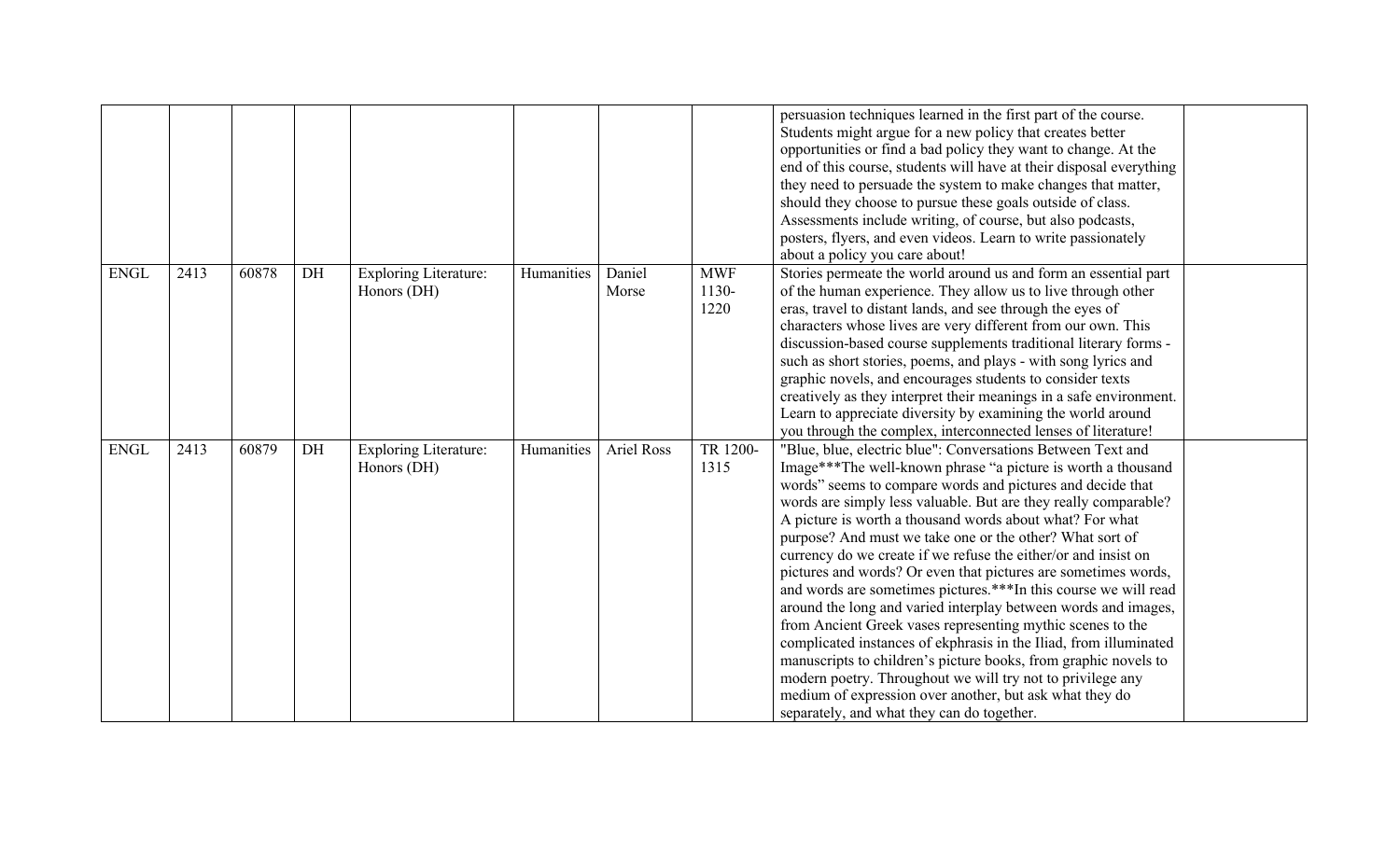| <b>ENGL</b> | 2413 | 60880 | DH                      | <b>Exploring Literature:</b><br>Honors (DH)                                                          | Humanities  | William<br>Decker           | MW<br>1430-<br>1545 | Border Crossings: People on the Move - Although many<br>Americans feel themselves firmly rooted to a particular locale,<br>family histories commonly feature stories of ancestors traversing<br>great distances to settle in the place descendants have come to<br>call home. This class will explore the literary treatment of human<br>migration as expressed in fiction, memoir, poetry, and drama. In<br>addition to the readings, there will be three short essay<br>assignments, each of which may be revised as prompted by<br>instructor comments. In two of the essays, students will be asked<br>to respond to the readings; in a third, they will have the option to<br>write about how they themselves have been shaped by historical<br>migration. The take-home Final Exam will ask students to address<br>two questions distributed during Dead Week. Reading list: Octavia<br>Butler, Parable of the Sower (novel); Edwidge Danticat, Brother,<br>I'm Dying (memoir); Jhumpa Lahiri, Interpreter of Maladie (short<br>stories); John Steinbeck, The Grapes of Wrath (novel); Alberto<br>Ríos, A Small Story about the Sky (poems); August Wilson, Joe |                                                                                            |
|-------------|------|-------|-------------------------|------------------------------------------------------------------------------------------------------|-------------|-----------------------------|---------------------|-----------------------------------------------------------------------------------------------------------------------------------------------------------------------------------------------------------------------------------------------------------------------------------------------------------------------------------------------------------------------------------------------------------------------------------------------------------------------------------------------------------------------------------------------------------------------------------------------------------------------------------------------------------------------------------------------------------------------------------------------------------------------------------------------------------------------------------------------------------------------------------------------------------------------------------------------------------------------------------------------------------------------------------------------------------------------------------------------------------------------------------------------------------------------|--------------------------------------------------------------------------------------------|
| <b>ENGL</b> | 3123 | 71454 | $\overline{\mathrm{H}}$ | Honors Mythology (H)                                                                                 | Humanities  | Cynthia<br>Rogers           | TR 0900-<br>1015    | Turner's Come and Gone (play). .<br>In this course, we will read Greek and Roman Mythology-<br>ancient stories that tell about heroes, heroines, monsters, gods,<br>goddesses, and the founding of nations. We will explore how<br>the cultures around the classical Mediterranean created these<br>stories to investigate humanity's desires, courage, community,<br>justice, and faith. Understanding this network of compelling and<br>enduring stories will enable us to also look at the inheritance of<br>these ideas in our own art, literature, and culture.                                                                                                                                                                                                                                                                                                                                                                                                                                                                                                                                                                                                  | This Course can<br>be used to meet<br>the Honors<br>Seminar<br>Requirement                 |
| <b>ENGR</b> | 1000 | 69776 |                         | <b>Beyond Failure --</b><br><b>Learning from Failures</b><br>and Natural Disasters:<br><b>Honors</b> | <b>STEM</b> | <b>Norbert</b><br>Delatte   | R 1630-<br>1720     | An introduction to engineering failure analysis and forensic<br>engineering. In depth study of failure case histories across<br>various disciplines of engineering. How failures and lessons<br>learned are used to improve codes, procedures, and practices.<br>Ethical and professional issues in engineering are also<br>discussed.                                                                                                                                                                                                                                                                                                                                                                                                                                                                                                                                                                                                                                                                                                                                                                                                                                | This is an<br>Honors Add-on<br>Course you<br><b>MUST</b> also take<br><b>ENGR 1111 ANY</b> |
| <b>ENGR</b> | 1000 | 69778 |                         | <b>Engineering Design</b><br>with CAD for MAE:<br><b>Honors</b>                                      | <b>STEM</b> | <b>Jeffrey</b><br>Callicoat | F 1130-<br>1220     | Add-on for Engineering Design with CAD for MAE                                                                                                                                                                                                                                                                                                                                                                                                                                                                                                                                                                                                                                                                                                                                                                                                                                                                                                                                                                                                                                                                                                                        | This is an<br>Honors Add-on<br>Course you                                                  |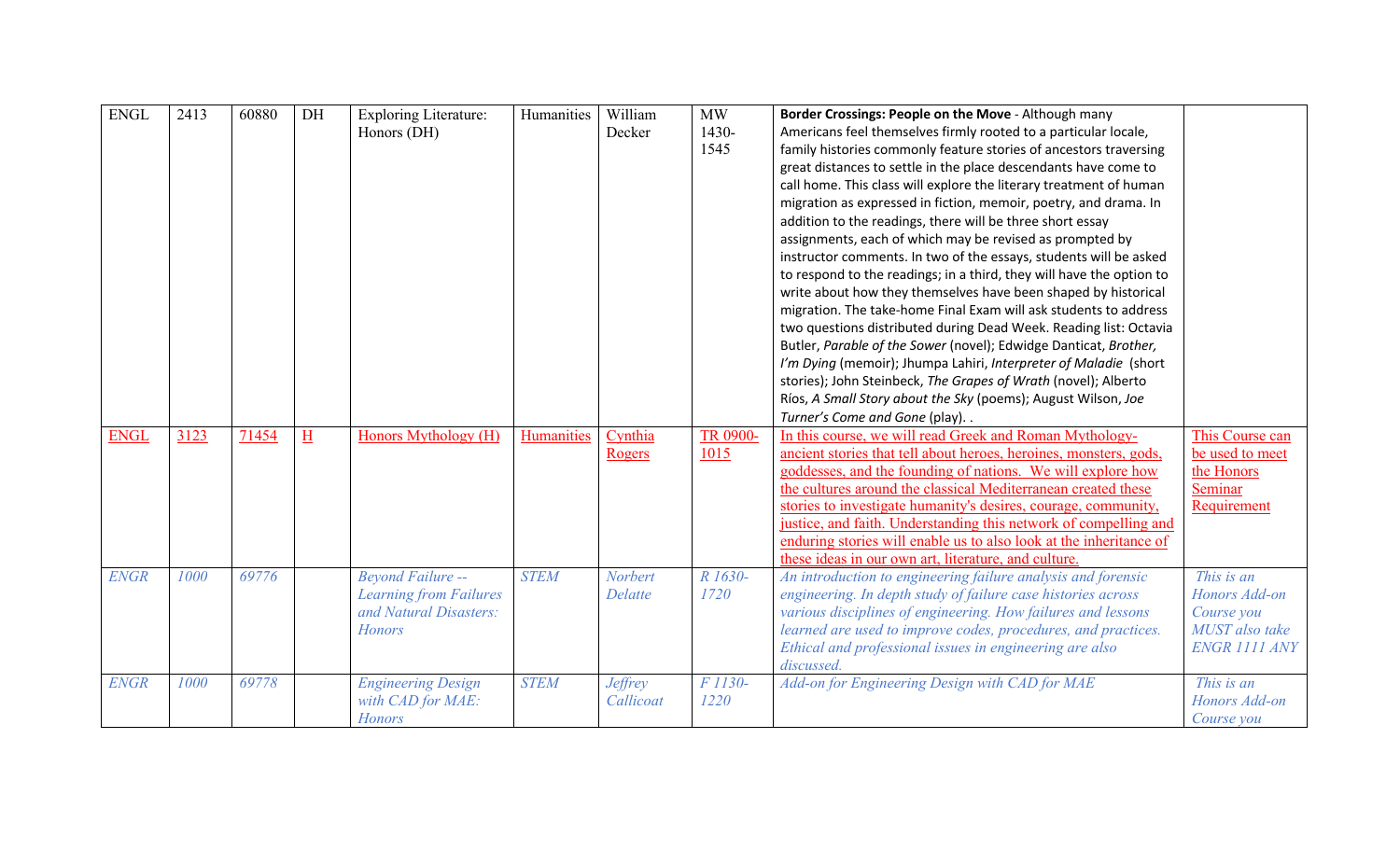|             |      |       |                |                                                                    |                           |                       |                             |                                                                                                                                                                                                                                                                                                                                                                                                                                                                                                                                                                                                                                                                                                                                                                                                                                                    | MUST also take<br><b>ENGR 1332 ANY</b>                                                 |
|-------------|------|-------|----------------|--------------------------------------------------------------------|---------------------------|-----------------------|-----------------------------|----------------------------------------------------------------------------------------------------------------------------------------------------------------------------------------------------------------------------------------------------------------------------------------------------------------------------------------------------------------------------------------------------------------------------------------------------------------------------------------------------------------------------------------------------------------------------------------------------------------------------------------------------------------------------------------------------------------------------------------------------------------------------------------------------------------------------------------------------|----------------------------------------------------------------------------------------|
| <b>ENGR</b> | 1412 | 61104 |                | Introductory<br><b>Engineering Computer</b><br>Programming: Honors | <b>STEM</b>               | Jennifer<br>Glenn     | T 1200-<br>1250             | Programming to solve problems typical of practice in<br>engineering. Techniques and methods.                                                                                                                                                                                                                                                                                                                                                                                                                                                                                                                                                                                                                                                                                                                                                       |                                                                                        |
| <b>ENTO</b> | 4400 | 61440 | $\overline{N}$ | Honors Insects &<br>Society                                        | <b>STEM</b>               | William<br>Hoback     | W 1400-<br>1450             | Insects and Society examines the role insects have played in<br>human lives historically and in the present day. Insects<br>contribute more than \$50 billion dollars to the U.S. economy<br>and they kill more than one million people worldwide every<br>year. For the fall Honors option, we will read and discuss<br>Locust by Jeff Lockwood. The Rocky Mountain migratory locust<br>was the most abundant animal on the planet and caused great<br>hardships until the early 1900s as the western United States was<br>settled. Today, it is extinct. This book examines the impact of the<br>locust on the American west and reasons for its unintended<br>extinction. Students will investigate the roles of biodiversity,<br>ecology, and human disturbance in shaping our world in the<br>past, present, in order to consider the future. | This is an<br>Honors Add-on<br>Course you<br>MUST also take<br><b>ENTO 2003 ANY</b>    |
| <b>GEOG</b> | 2890 | 64921 | IS             | Honors Experience in<br>Geography: Cultural<br>Geography           | Social<br><b>Sciences</b> | <b>Brad Bays</b>      | R 1500-<br>1615             | This one credit-hour honors class will emphasize critical<br>discussion. Accordingly, students will 1) read and discuss<br>additional readings associated with each textbook chapter's<br>theme 2) write short critical reaction papers on additional<br>reading associated with each textbook chapter's theme and 3)<br>do a creative research project based on a theme from the<br>course, presenting that research to the class. (May be taken with<br>any GEOG 1113 section)                                                                                                                                                                                                                                                                                                                                                                   | This is an<br>Honors Add-on<br>Course you<br>MUST also take<br><b>GEOG 1113</b><br>ANY |
| <b>GEOL</b> | 2890 | 65873 | LN             | <b>Earth Resources:</b><br><b>Honors</b>                           | <b>STEM</b>               | Natascha<br>Riedinger | T <sub>1500</sub> -<br>1550 | A large amount of the various resources used by human society<br>have their origin in geologic events and processes. This course<br>will aim to provide a more in-depth introduction to key<br>resources alongside GEOL1114. The resources to be covered<br>will include energy, minerals, rocks and those necessary for life.<br>Specific resources that may be covered include groundwater,<br>surface water, soil, building materials, metals - precious, base<br>and technology specific, renewable energy and fossil fuels.<br>Currently, the relative importance of different resources is<br>changing, and understanding their origin is important to                                                                                                                                                                                       | This is an<br>Honors Add-on<br>Course you<br>MUST also take<br><b>GEOG 1114</b><br>ANY |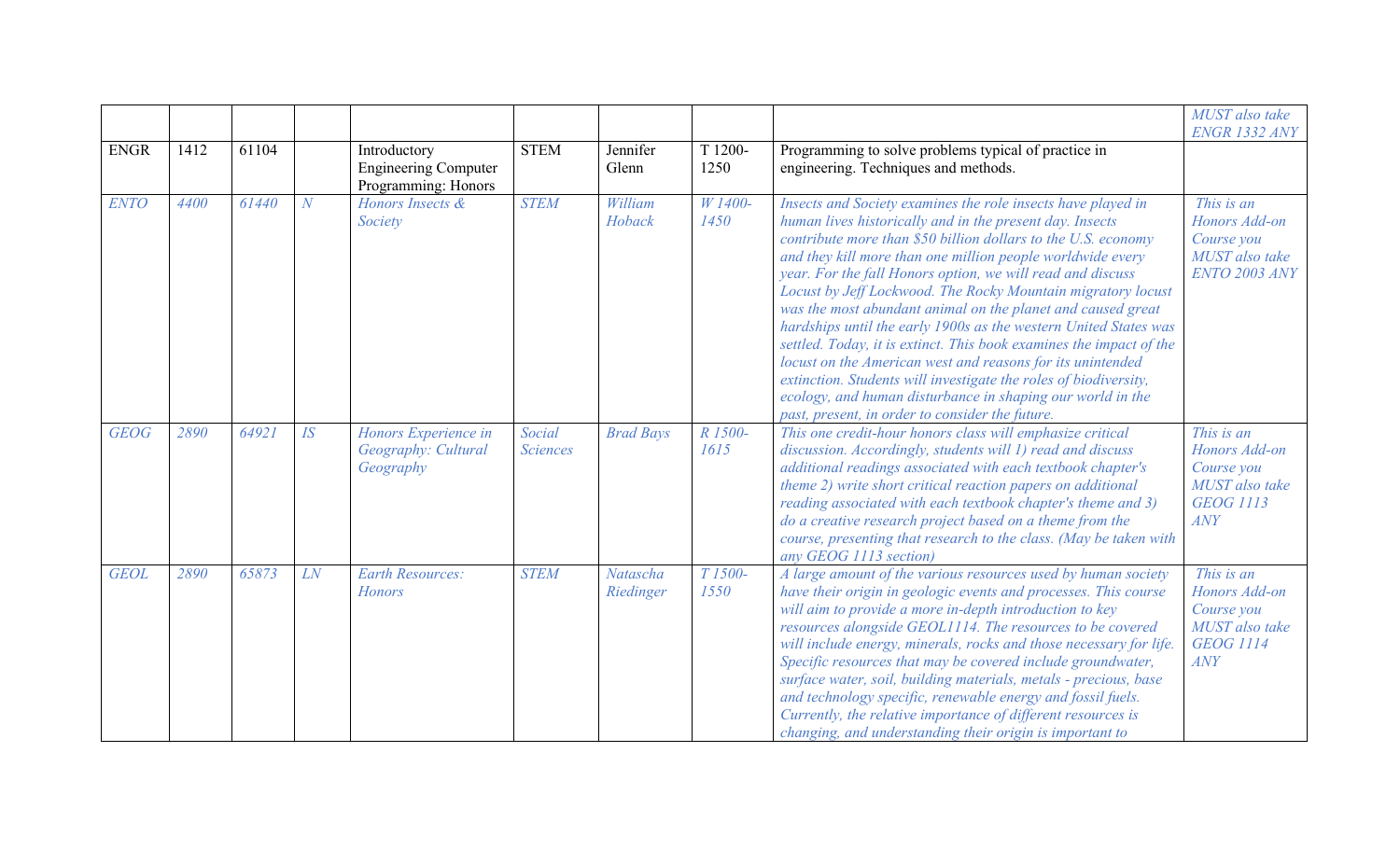|             |      |       |                |                                                              |             |                          |                 | investigating these changes. Examples include the decline in<br>coal production related to an increase in gas and renewable<br>energy resources, as well the changing need for different metals<br>to support the development of technologies like smart phones,<br>touch screens, solar panels, electric cars and large capacity<br>batteries.                                                                                                                                                                                                                                                                                                                                                                                                                                                                                                                                                                                                                                                                                                                                                                                                                                                                                                                                                                                                                                                                                                                                                                  |                                                                                          |
|-------------|------|-------|----------------|--------------------------------------------------------------|-------------|--------------------------|-----------------|------------------------------------------------------------------------------------------------------------------------------------------------------------------------------------------------------------------------------------------------------------------------------------------------------------------------------------------------------------------------------------------------------------------------------------------------------------------------------------------------------------------------------------------------------------------------------------------------------------------------------------------------------------------------------------------------------------------------------------------------------------------------------------------------------------------------------------------------------------------------------------------------------------------------------------------------------------------------------------------------------------------------------------------------------------------------------------------------------------------------------------------------------------------------------------------------------------------------------------------------------------------------------------------------------------------------------------------------------------------------------------------------------------------------------------------------------------------------------------------------------------------|------------------------------------------------------------------------------------------|
| <b>GEOL</b> | 2890 | 70366 | $\overline{N}$ | <b>Beyond Dinosaurs:</b><br><b>Honors</b>                    | <b>STEM</b> | Ashley<br><b>Burkett</b> | M 1130-<br>1220 | Beyond Dinosaurs is an add-on option for GEOL 1003: The<br>Story of Dinosaurs. Beyond Dinosaurs will allow students to<br>delve deeper into their dinosaur curiosities through student-<br>driven research, creative, or constructive based project.<br>Students are expected develop and complete an independent<br>project complimentary to, but in more detail than, the materials<br>being covered in GEOL 1003: The Story of Dinosaurs. The<br>instructor has a list of ideas which may be of interest for the<br>student to work on, but students are welcome to generate their<br>own ideas for the projects. Projects should consist of a written<br>or tangible physical model/material generated as a result of the<br>student's research. An example of a written report includes the<br>aggregation of scientific literature into one synthesized<br>document consisting of 10-15pages. If a physical model or set of<br>materials is generated it should be turned in with a short 5-<br>8page description and explanation of the project. An example of<br>such a project would be a scale model of a dinosaur or portion<br>of a dinosaur in which the accompanying text sites the sources<br>and reasonings behind model dimensions or artistic choices.<br>Students will meet weekly with the instructor to discuss their<br>idea, progress, and troubleshoot issues. The use of 3D printing<br>can also be made available once students have completed<br>training on the Geology 3D printers. | This is an<br>Honors Add-on<br>Course you<br>MUST also take<br><b>GEOL 1003</b><br>66384 |
| <b>GEOL</b> | 4990 | 71973 | $\overline{N}$ | The Power of Water:<br>Sculpting the Earth:<br><b>Honors</b> | <b>STEM</b> | Mary<br>Hileman          | M 1530-<br>1620 | This is a one-hour Honors Add-On course for non-science<br>majors enrolled in any Geology course; to introduce students to<br>the physical processes in the science of Geology and<br>consequences of human activities. Topics covered in this course<br>include exploration and discussion of four areas in geology<br>related to the action of water - Rivers: Erosion by water and use<br>of water for human activity - Caves: Erosion of underground                                                                                                                                                                                                                                                                                                                                                                                                                                                                                                                                                                                                                                                                                                                                                                                                                                                                                                                                                                                                                                                         | This is an<br>Honors Add-on<br>Course you<br>MUST also take<br><b>GEOL ANY</b>           |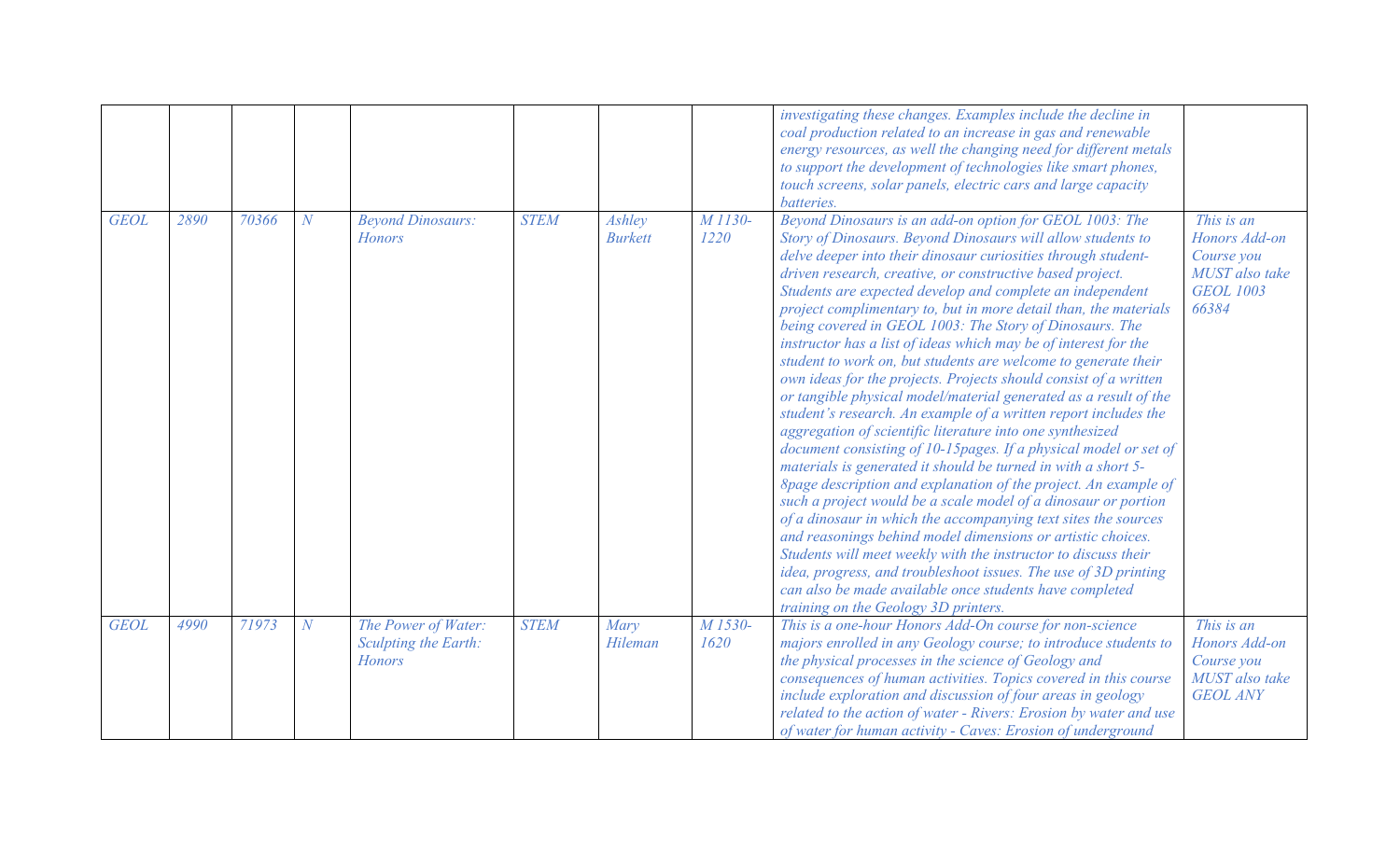| <b>HDFS</b> | 2113 | 69797 | S | Lifespan Human<br>Development (S):                 | Social<br><b>Sciences</b> | Whitney<br>Bailey | TR 0900-<br>1015 | spaces - crystals underground, cave use by early cultures -<br>Geysers: Action of water heated within the earth - hot springs,<br>geysers, power generation - Glaciers: Action of frozen water -<br>sculpting of the Earth, melting glaciers and rise of sea-level.<br>The science of each topic will be discussed, using examples from<br>around the world, including how human actions impact each of<br>these fragile ecosystems and influence biodiversity. Students are<br>expected to come to class ready to discuss information posted<br>on Canvas from online videos, open-online textbook<br>assignments and online science articles about the topic for that<br>week. Questions are posted before class each week to prompt<br>class discussion. There is a quiz at the end of each topic so that<br>students can reflect on what they learn. The final 3-page paper<br>allows students to explore a topic that changed their<br>understanding of natural science.<br>Study of human development within diverse family systems.<br>Taught from a life span perspective. | This Course can<br>be used to meet |
|-------------|------|-------|---|----------------------------------------------------|---------------------------|-------------------|------------------|------------------------------------------------------------------------------------------------------------------------------------------------------------------------------------------------------------------------------------------------------------------------------------------------------------------------------------------------------------------------------------------------------------------------------------------------------------------------------------------------------------------------------------------------------------------------------------------------------------------------------------------------------------------------------------------------------------------------------------------------------------------------------------------------------------------------------------------------------------------------------------------------------------------------------------------------------------------------------------------------------------------------------------------------------------------------------------|------------------------------------|
|             |      |       |   | Honors                                             |                           |                   |                  |                                                                                                                                                                                                                                                                                                                                                                                                                                                                                                                                                                                                                                                                                                                                                                                                                                                                                                                                                                                                                                                                                    | the Honors<br>Seminar              |
|             |      |       |   |                                                    |                           |                   |                  |                                                                                                                                                                                                                                                                                                                                                                                                                                                                                                                                                                                                                                                                                                                                                                                                                                                                                                                                                                                                                                                                                    | Requirement                        |
| <b>HIST</b> | 2513 | 70457 | H | <b>Plantation to Plate:</b><br>Sugar, Bananas, and | Humanities                | <b>Sarah Foss</b> | TR 0900-<br>1015 | Sugar, bananas, and coffee are predominant staples in our diet.<br>In expensive and abundant, and seemingly harmless, these three                                                                                                                                                                                                                                                                                                                                                                                                                                                                                                                                                                                                                                                                                                                                                                                                                                                                                                                                                  | This Course can<br>be used to meet |
|             |      |       |   | Coffee in America:                                 |                           |                   |                  | tropical commodities have drastically shaped the producing                                                                                                                                                                                                                                                                                                                                                                                                                                                                                                                                                                                                                                                                                                                                                                                                                                                                                                                                                                                                                         | the Honors                         |
|             |      |       |   | Honors (H)                                         |                           |                   |                  | societies, and they have created huge industries and food                                                                                                                                                                                                                                                                                                                                                                                                                                                                                                                                                                                                                                                                                                                                                                                                                                                                                                                                                                                                                          | Seminar                            |
|             |      |       |   |                                                    |                           |                   |                  | cultures in the consuming countries. Our focus will be on the                                                                                                                                                                                                                                                                                                                                                                                                                                                                                                                                                                                                                                                                                                                                                                                                                                                                                                                                                                                                                      | Requirement                        |
|             |      |       |   |                                                    |                           |                   |                  | U.S. and Latin America, and we'll tackle topics such as fair                                                                                                                                                                                                                                                                                                                                                                                                                                                                                                                                                                                                                                                                                                                                                                                                                                                                                                                                                                                                                       |                                    |
|             |      |       |   |                                                    |                           |                   |                  | trade, environmental issues, slavery, migration, marketing and                                                                                                                                                                                                                                                                                                                                                                                                                                                                                                                                                                                                                                                                                                                                                                                                                                                                                                                                                                                                                     |                                    |
|             |      |       |   |                                                    |                           |                   |                  | culture, foreign policy, and capitalism. Our sources include<br>declassified CIA documents, 1960s advertisements, historical                                                                                                                                                                                                                                                                                                                                                                                                                                                                                                                                                                                                                                                                                                                                                                                                                                                                                                                                                       |                                    |
|             |      |       |   |                                                    |                           |                   |                  | photographs, firsthand narratives, recent investigative                                                                                                                                                                                                                                                                                                                                                                                                                                                                                                                                                                                                                                                                                                                                                                                                                                                                                                                                                                                                                            |                                    |
|             |      |       |   |                                                    |                           |                   |                  | journalism and court cases, and documentary film. Classes are                                                                                                                                                                                                                                                                                                                                                                                                                                                                                                                                                                                                                                                                                                                                                                                                                                                                                                                                                                                                                      |                                    |
|             |      |       |   |                                                    |                           |                   |                  | structured to be a combination of lecture and discussion, and                                                                                                                                                                                                                                                                                                                                                                                                                                                                                                                                                                                                                                                                                                                                                                                                                                                                                                                                                                                                                      |                                    |
|             |      |       |   |                                                    |                           |                   |                  | assignments include reading response essays, a newspaper                                                                                                                                                                                                                                                                                                                                                                                                                                                                                                                                                                                                                                                                                                                                                                                                                                                                                                                                                                                                                           |                                    |
|             |      |       |   |                                                    |                           |                   |                  | journal, and a final creative project. By the end of the semester,                                                                                                                                                                                                                                                                                                                                                                                                                                                                                                                                                                                                                                                                                                                                                                                                                                                                                                                                                                                                                 |                                    |
|             |      |       |   |                                                    |                           |                   |                  | you will be more knowledgeable about historical and present-                                                                                                                                                                                                                                                                                                                                                                                                                                                                                                                                                                                                                                                                                                                                                                                                                                                                                                                                                                                                                       |                                    |
|             |      |       |   |                                                    |                           |                   |                  | day Latin America, the ways that commodities and the history                                                                                                                                                                                                                                                                                                                                                                                                                                                                                                                                                                                                                                                                                                                                                                                                                                                                                                                                                                                                                       |                                    |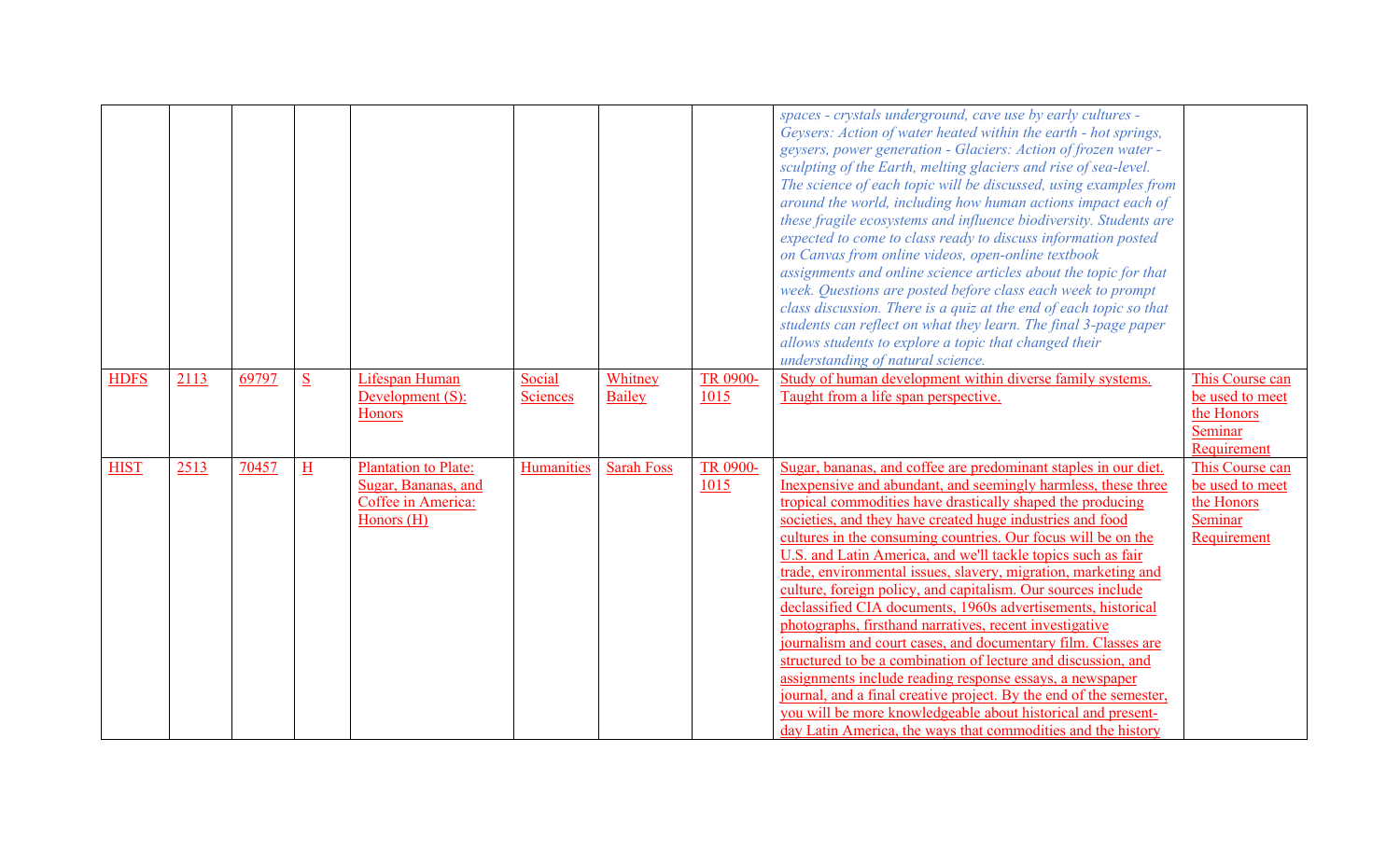|             |      |       |   |                                                                                            |                   |                  |                 | of their exchanges shape our lives and eating habits in the<br>present, and how you can make more informed consumption<br>decisions                                                                                                                                                                                                                                                                                                                                                                                                                                                                                                                                                                                                                                                                                                                                                                                                                                                                                                                                                                                                                                                                                                                           |                                                                                                                                                                                                                                          |
|-------------|------|-------|---|--------------------------------------------------------------------------------------------|-------------------|------------------|-----------------|---------------------------------------------------------------------------------------------------------------------------------------------------------------------------------------------------------------------------------------------------------------------------------------------------------------------------------------------------------------------------------------------------------------------------------------------------------------------------------------------------------------------------------------------------------------------------------------------------------------------------------------------------------------------------------------------------------------------------------------------------------------------------------------------------------------------------------------------------------------------------------------------------------------------------------------------------------------------------------------------------------------------------------------------------------------------------------------------------------------------------------------------------------------------------------------------------------------------------------------------------------------|------------------------------------------------------------------------------------------------------------------------------------------------------------------------------------------------------------------------------------------|
| <b>HIST</b> | 3890 | 68702 | H | Magic and<br><b>Superstition: Honors</b>                                                   | <b>Humanities</b> | David<br>Dandrea | W 1230-<br>1320 | This course will explore magic and superstition in the Western<br>tradition, from Antiquity to the present. Magic was a serious<br>subject of study, investigated by scientists and theologians as a<br>way to unlock the secrets of nature and understand the workings<br>of supernatural power. Students will examine how the efforts to<br>differentiate between learned magic and popular superstition<br>shaped the development of modern western science and<br>religious belief. Topics covered in the course include Roman<br>divination, medieval demonology, early modern witchcraft, and<br>Nazi paganism. This course is an add-on for HIST 1613, History<br>of Western Civilization to 1500 - HIST 1623, History of Western<br>Civilization after 1500. HIST 3203, The Medieval World, 500-<br>1500, or HIST 3363, Popular Religion in the West, 1300-1700                                                                                                                                                                                                                                                                                                                                                                                       | This is an<br>Honors Add-on<br>Course you<br>MUST also take<br><b>HIST 1613 ANY</b><br>or HIST 1623<br>ANY, or HIST<br>3203 ANY, or<br><b>HIST 3363 ANY</b>                                                                              |
| <b>HIST</b> | 3890 | 71668 |   | From Assassin's Creed<br>to Witcher: Medieval<br><b>History and Modern</b><br>Media Honors | <b>Humanities</b> | Emily<br>Graham  | T 0900-<br>0950 | From video games to TV and movies, the pre-modern past is<br>everywhere in the media we consume. This course will consider<br>three fundamental questions: How does historical knowledge<br>shape modern media? How are mis-interpretations and abuse of<br>historical narrative reflected and spread by modern media? Can<br>we use modern media to learn, and even teach, history? We will<br>examine a range of media and periods including Assassin's<br>Creed, the Crusades and Renaissance Italy; the Witcher and<br>Polish nationalism; Sid Meier's Civilizations; Disney movies;<br>and Game of Thrones. May be used as an add-on for any of the<br>following courses: HIST 1103 Survey of American History,<br>HIST 1493 American History Since 1865 (DH). HIST 1613<br>Western Civilization to 1500 (H), HIST 1623 Western<br>Civilization after 1500 (H), HIST 1713 Survey of Eastern<br>Civilization (H), HIST 1813 World History from Ancient Times<br>to 1500 (H), HIST 1823 World History 1500 to Present (H),<br>HIST 3203 History of the Present (H), HIST 3363 $\neg$ †Popular<br>Religion in the West, 1300-1700 (H), HIST 3373 Invasion and<br>Identity: The Medieval English World: 700-1400 (H), HIST<br>3383 Tudor-Stuart England (H). | This is an<br>Honors Add-on<br>Course you<br><b>MUST</b> also take<br>one of HIST<br>1103, HIST<br>1493, HIST<br>1613, HIST<br>1623, HIST<br>1713, HIST<br>1813, HIST<br>1823, HIST<br>3203, HIST<br>3363, HIST<br>3373, or HIST<br>3383 |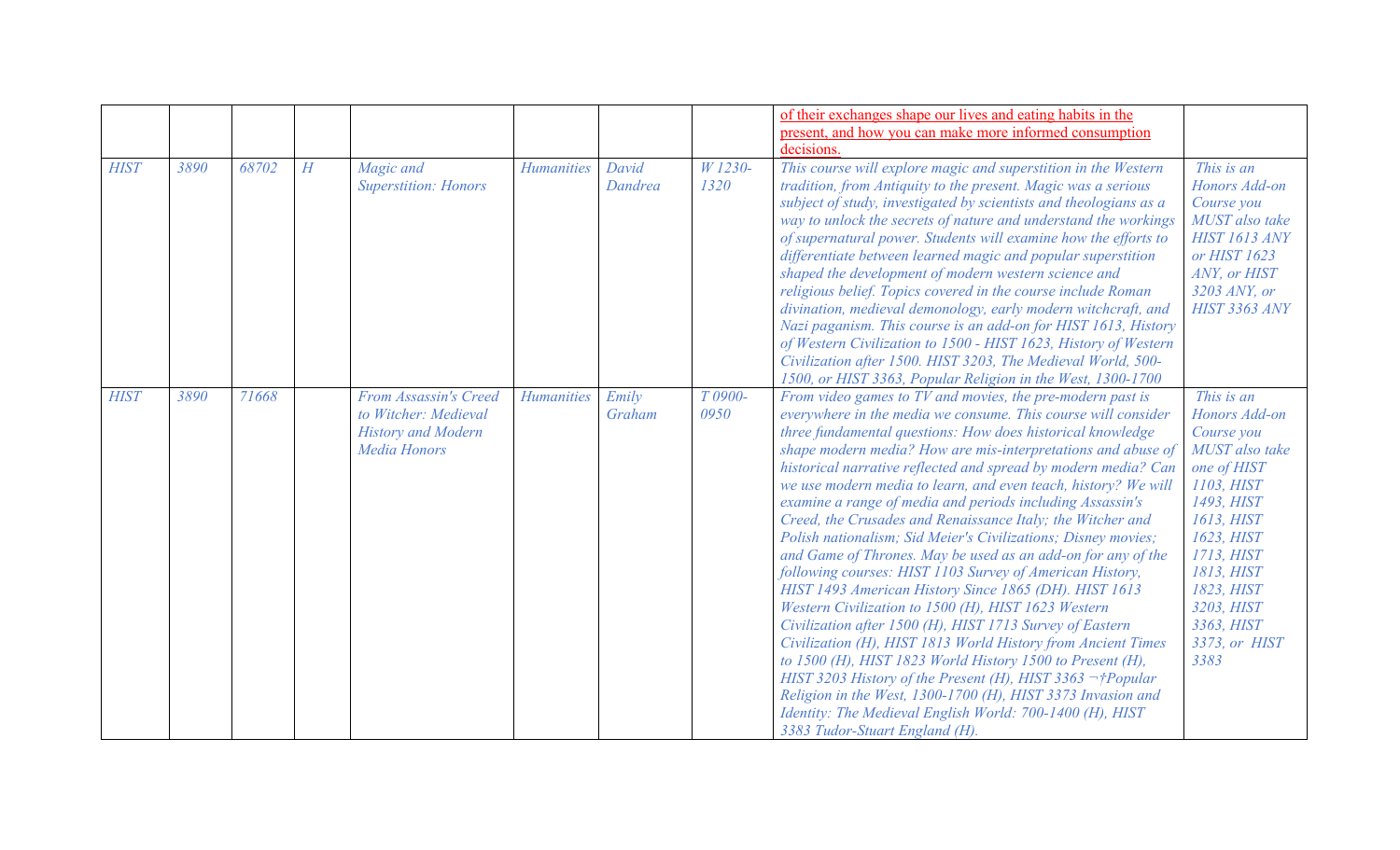| <b>HIST</b> | 3980 | 70697 | Mythology and<br><b>Religion: Honors</b>                                                                                | Humanities         | <b>Tonia Nash</b>        | TR 1200-<br>1315               | This course, specifically designed for honors students, uses<br>myths from Mesopotamia, Egypt and Canaan from the third to<br>the first millennia B.C. as a starting point for considering the<br>fundamentals of ancient polytheistic religions in these regions.<br>This course places religion and myth within a historical context.<br>We will also read some prayers, letters to gods and treaties to<br>see how religion permeated ancient life. The course is writing<br>intensive: students must have passed Comp I to enroll.                                                                                                                                                                                                                                                                                                                                                                                                                                                                                                                                                                                 | This Course can<br>be used to meet<br>the Honors<br>Seminar<br>Requirement |
|-------------|------|-------|-------------------------------------------------------------------------------------------------------------------------|--------------------|--------------------------|--------------------------------|------------------------------------------------------------------------------------------------------------------------------------------------------------------------------------------------------------------------------------------------------------------------------------------------------------------------------------------------------------------------------------------------------------------------------------------------------------------------------------------------------------------------------------------------------------------------------------------------------------------------------------------------------------------------------------------------------------------------------------------------------------------------------------------------------------------------------------------------------------------------------------------------------------------------------------------------------------------------------------------------------------------------------------------------------------------------------------------------------------------------|----------------------------------------------------------------------------|
| <b>HONR</b> | 1000 | 61546 | <b>Future of Veterinary</b><br><b>Medicine: Honors</b>                                                                  | <b>STEM</b>        | <b>Brianne</b><br>Taylor | T 1500-<br>1550                | Future of Veterinary Medicine This seminar will focus on career<br>opportunities for veterinarians in the 21st century. Veterinarians<br>from several career areas will discuss with students the<br>opportunities and training programs available to prospective<br>veterinarians. Contemporary issues facing the profession will<br>also be discussed.                                                                                                                                                                                                                                                                                                                                                                                                                                                                                                                                                                                                                                                                                                                                                               | This Course can<br>be used to meet<br>the Honors<br>Seminar<br>Requirement |
| <b>HONR</b> | 1000 | 64414 | They Wouldn't Put It<br>on the Internet if It's<br>Not True: Information<br><b>Literacy in Post-Truth</b><br>Era: Honor | Social<br>Sciences | <b>Holly Reiter</b>      | <b>MWF</b><br>$0930 -$<br>1020 | This course provides an overview of essential concepts and<br>skills needed for success in navigating an increasingly uncertain<br>and perilous information landscape. Awareness of, access to,<br>and quality of information have demonstrable impacts on social,<br>economic, academic, and political well-being. This course will<br>address issues of access, use, creation, and dissemination of<br>information and how it affects particular populations of people,<br>with an emphasis on historically marginalized and<br>underrepresented groups. Students will learn to locate, access,<br>use, evaluate, organize, create, and present information<br>effectively for personal and academic research needs. Students<br>will examine biases within each of those paying particular<br>attention to issues of race, gender, class, sexuality, ethnicity, and<br>other personal, political, and socioeconomic factors. Students<br>will also improve their understanding of authority and trust,<br>value of information, the nature of scholarly conversation, and<br>the nature of inquiry and exploration. | This Course can<br>be used to meet<br>the Honors<br>Seminar<br>Requirement |
| <b>HONR</b> | 1000 | 65869 | Practical Law for the<br>Modern Citizen:<br><b>Honors</b>                                                               | Social<br>Sciences | William<br>Holmes        | T 0900-<br>0950                | The goal of this course is to give students an overview of the<br>law. This is relevant for all citizens. It applies to social, legal,<br>and career aspects of their lives. Finally, students will emerge<br>from this class confident in their abilities, knowing that they<br>have a better basis for meeting any challenge life or the law                                                                                                                                                                                                                                                                                                                                                                                                                                                                                                                                                                                                                                                                                                                                                                         | This Course can<br>be used to meet<br>the Honors<br>Seminar<br>Requirement |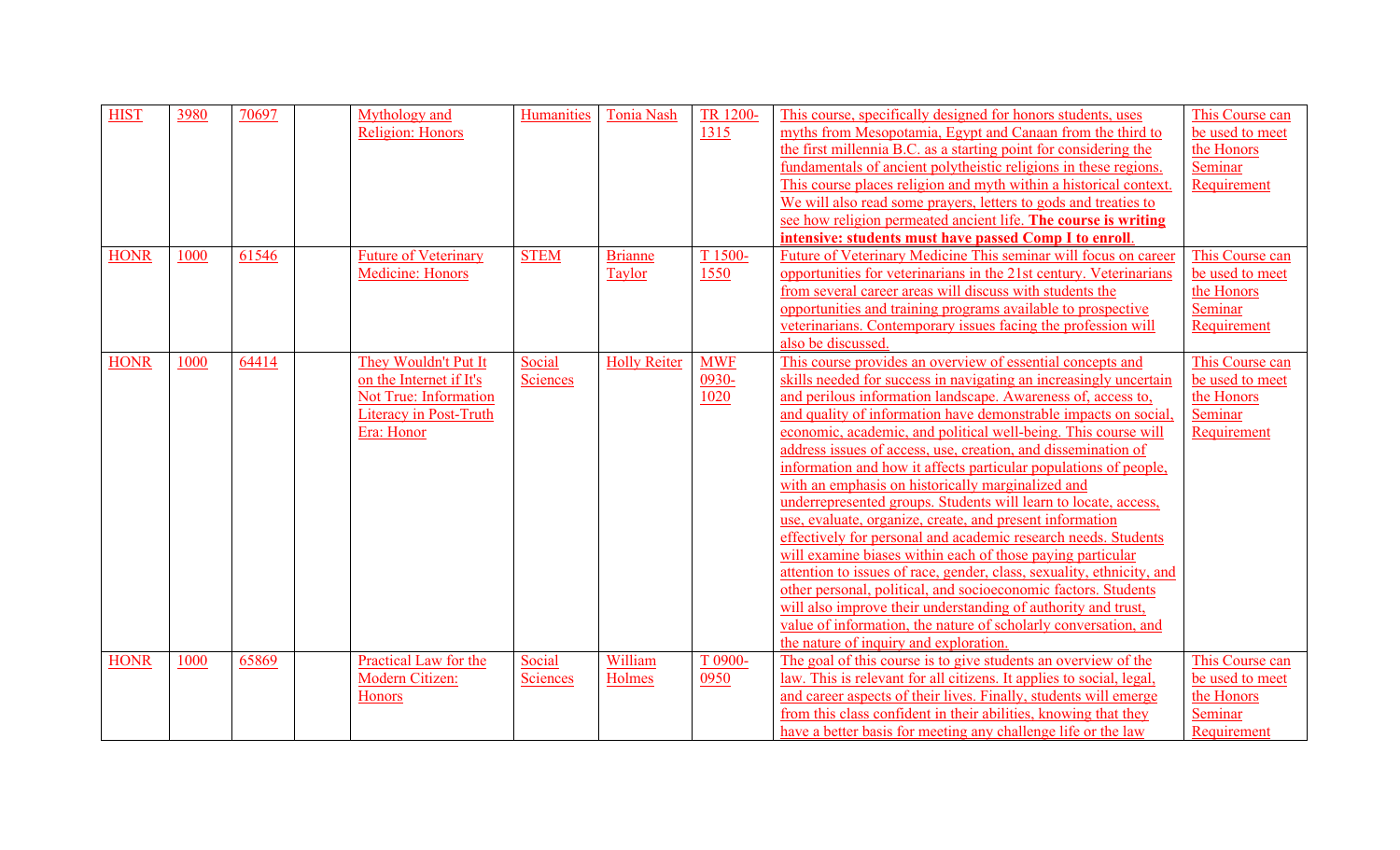|             |      |       |                                            |                           |                              |                             | presents them. This survey will review excerpts from important<br>ancient and historical texts which provided a basis for the<br>foundation of American Law. In particular, there will be a focus<br>on the Declaration of Independence, the Constitution, and the<br>Bill of Rights. Furthermore, students will read representative<br>examples of some of the most important speeches and legal<br>arguments in American history.                                                                                                                                                                                                                                                                                                                                                                                                                                                                                                                                                                                                                                                                                                                                                                                                     |                                                                            |
|-------------|------|-------|--------------------------------------------|---------------------------|------------------------------|-----------------------------|-----------------------------------------------------------------------------------------------------------------------------------------------------------------------------------------------------------------------------------------------------------------------------------------------------------------------------------------------------------------------------------------------------------------------------------------------------------------------------------------------------------------------------------------------------------------------------------------------------------------------------------------------------------------------------------------------------------------------------------------------------------------------------------------------------------------------------------------------------------------------------------------------------------------------------------------------------------------------------------------------------------------------------------------------------------------------------------------------------------------------------------------------------------------------------------------------------------------------------------------|----------------------------------------------------------------------------|
| <b>HONR</b> | 1000 | 66646 | Class, Inequality and<br>Democracy: Honors | Social<br>Sciences        | Joshua Jansa                 | <b>MWF</b><br>0930-<br>1020 | In the United States, the richest three Americans-Bill Gates, Jeff<br>Bezos, and Warren Buffet-hold as much wealth as the poorest<br>160 million Americans. That's a higher level of economic<br>inequality than colonial times. Can American democracy<br>survive when there is such inequality between citizens? In<br>answering this question, this course addresses why inequality<br>matters, why it has risen in recent years, how income affects<br>political participation, and why there is a persistent race and<br>gender wealth gap. The ultimate goal is to understand the impact<br>of inequality on the health of democracy, including whether the<br>poor and working class have equal voice in the policy process<br>and whether increased inequality has fostered resentment,<br>authoritarianism, and populism in American elections. students<br>will learn about the course topic through data and narrative.<br>Students will explore quantitative data and statistical estimates<br>related to inequality. The goal is for students to leave the course<br>with a basic ability to comprehend applied data and statistics.<br>Students will also read about people's experiences with poverty<br>and inequality. | This Course can<br>be used to meet<br>the Honors<br>Seminar<br>Requirement |
| <b>HONR</b> | 1000 | 66649 | Living in Space:<br><b>Honors</b>          | <b>STEM</b>               | Kathryn<br>Gardner-<br>Vandy | TR 1500-<br>1615            | To explore the multi-faceted concept of human beings living in<br>space, students will begin by asking STEM-oriented questions.<br>Topics include propulsion, orbital mechanics, psychology,<br>medical physics, textile design, agricultural engineering,<br>mechanical and aerospace engineering, and Earth and planetary<br>sciences. In the second part of the course, students will work as<br>a team to design a long-term human space mission and present<br>their proposed mission idea.                                                                                                                                                                                                                                                                                                                                                                                                                                                                                                                                                                                                                                                                                                                                        | This Course can<br>be used to meet<br>the Honors<br>Seminar<br>Requirement |
| <b>HONR</b> | 1000 | 66651 | Windows on the World:<br>Honors            | Social<br><b>Sciences</b> | Jessica<br><b>Sullins</b>    | T <sub>1630</sub> -<br>1720 | "Windows to the World" is a one-hour seminar, 4:30 Tuesdays,<br>designed for ambitious students who might become                                                                                                                                                                                                                                                                                                                                                                                                                                                                                                                                                                                                                                                                                                                                                                                                                                                                                                                                                                                                                                                                                                                        | This Course can<br>be used to meet                                         |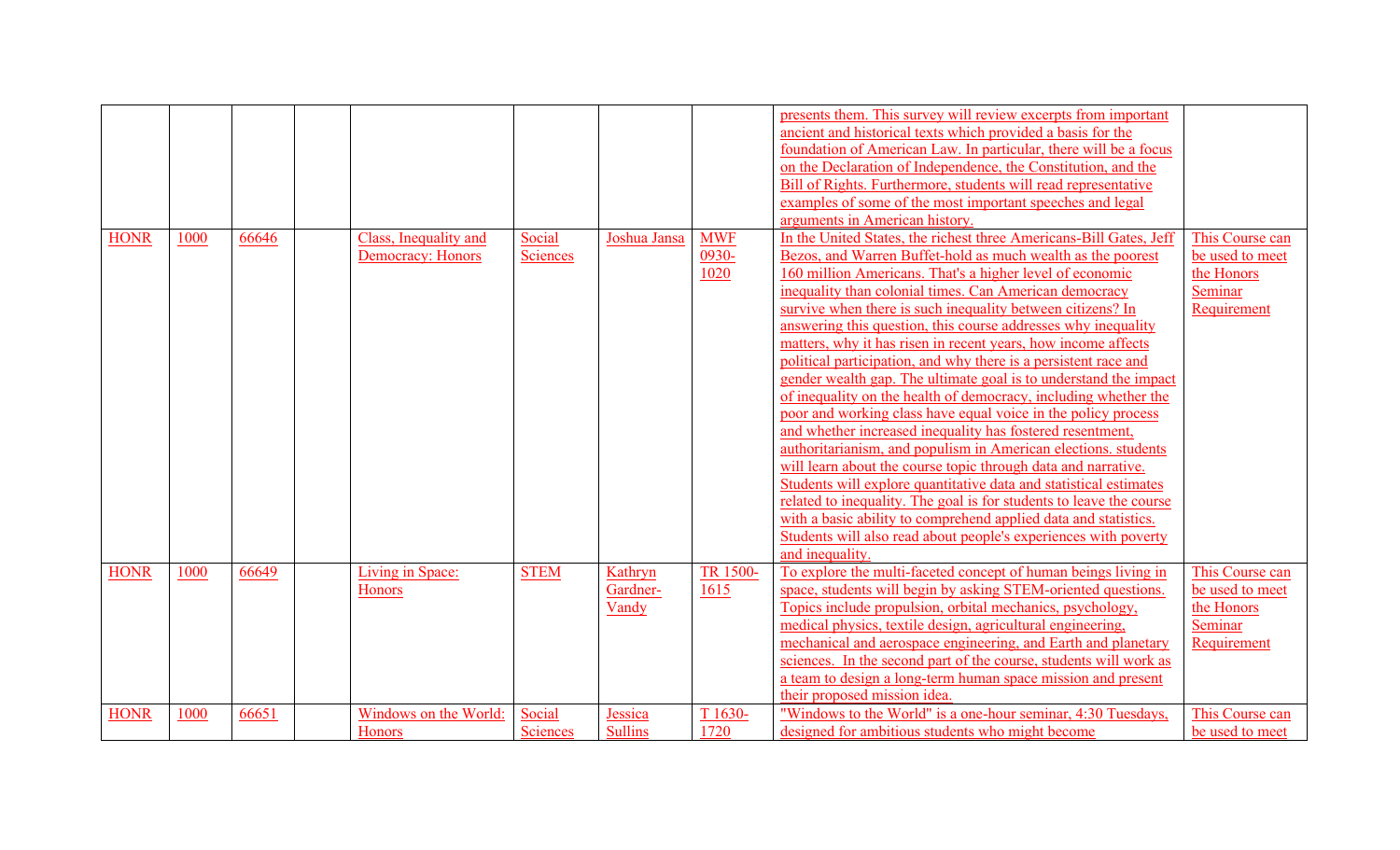|             |      |       |           |                            |            |          |            | applicants/nominees for major national and international           | the Honors      |
|-------------|------|-------|-----------|----------------------------|------------|----------|------------|--------------------------------------------------------------------|-----------------|
|             |      |       |           |                            |            |          |            | scholarships such as: Rhodes, Marshall, Goldwater, Gates-          | Seminar         |
|             |      |       |           |                            |            |          |            | Cambridge, Udall, Mitchell, Fulbright, and more. Students will     | Requirement     |
|             |      |       |           |                            |            |          |            | learn about such opportunities as well as participate in weekly    |                 |
|             |      |       |           |                            |            |          |            | discussions based on current events, carried out in a rigorous     |                 |
|             |      |       |           |                            |            |          |            | debate/interview context, serving as both presenters (once) and    |                 |
|             |      |       |           |                            |            |          |            | interview panels (weekly). All students will submit a              |                 |
|             |      |       |           |                            |            |          |            | personal/policy essay, characteristic of one written for national  |                 |
|             |      |       |           |                            |            |          |            | competition, at the end of the semester to be evaluated by         |                 |
|             |      |       |           |                            |            |          |            | Jessica Sullins (Henry Bellmon Office Scholar Development.         |                 |
|             |      |       |           |                            |            |          |            | Final credit for the course depends on students' participation and |                 |
|             |      |       |           |                            |            |          |            | completing the major activities described above.                   |                 |
| <b>HONR</b> | 1000 | 66652 | $H_{\rm}$ | <b>Science and Human</b>   | Humanities | Doren    | <b>MWF</b> | The first half of the semester will cover scientific examples      | This Course can |
|             |      |       |           | <b>Imagination:</b> Honors |            | Recker   | $1230 -$   | concerning astronomy and physics from the Scientific               | be used to meet |
|             |      |       |           | (H)                        |            |          | 1320       | Revolution and the 20th century (Copernicus, Kepler, Galileo,      | the Honors      |
|             |      |       |           |                            |            |          |            | Newton, Special Relativity), and the 2nd half will cover           | Seminar         |
|             |      |       |           |                            |            |          |            | Darwinian Evolution and Mendelian Genetics. Literary and           | Requirement     |
|             |      |       |           |                            |            |          |            | artistic works influencing or influenced by these scientific       |                 |
|             |      |       |           |                            |            |          |            | works will be covered immediately following the relevant           |                 |
|             |      |       |           |                            |            |          |            | scientific cases, so comparisons and contrasts in approach and     |                 |
|             |      |       |           |                            |            |          |            | justification can be highlighted. Examples of relevant work in     |                 |
|             |      |       |           |                            |            |          |            | the Humanities include Romantic Poetry, Frankenstein, works        |                 |
|             |      |       |           |                            |            |          |            | exploring "hereditary" traits (Ibsen's Ghosts), scientific         |                 |
|             |      |       |           |                            |            |          |            | rationality and technology generally (Kafka), or specific          |                 |
|             |      |       |           |                            |            |          |            | scientific ideas (short stories by Borges, Impressionism,          |                 |
|             |      |       |           |                            |            |          |            | Cubism).                                                           |                 |
| <b>HONR</b> | 1000 | 66909 | S         | <b>Secret Life and</b>     | Social     | Gary     | <b>MWF</b> | Despite our intimacy with water, our dependence upon it, and       | This Course can |
|             |      |       |           | Turbulent Future of        | Sciences   | Lavanchy | 0930-      | water's apparent simplicity, there are a lot of surprises in the   | be used to meet |
|             |      |       |           | Water: Honors (S)          |            |          | 1020       | story of water. This Honors Seminar will take first year students  | the Honors      |
|             |      |       |           |                            |            |          |            | through the journey of water - both as a physical substance and    | Seminar         |
|             |      |       |           |                            |            |          |            | as a touch point with humanity. This class uses engaging           | Requirement     |
|             |      |       |           |                            |            |          |            | readings, lectures, case studies, and lively class discussion to   |                 |
|             |      |       |           |                            |            |          |            | explore and understand the nature of water and the often           |                 |
|             |      |       |           |                            |            |          |            | complex interactions society has with water. At its core, this     |                 |
|             |      |       |           |                            |            |          |            | class is about water literacy and the implications of global and   |                 |
|             |      |       |           |                            |            |          |            | local changes in climate to the hydrosocial cycle.                 |                 |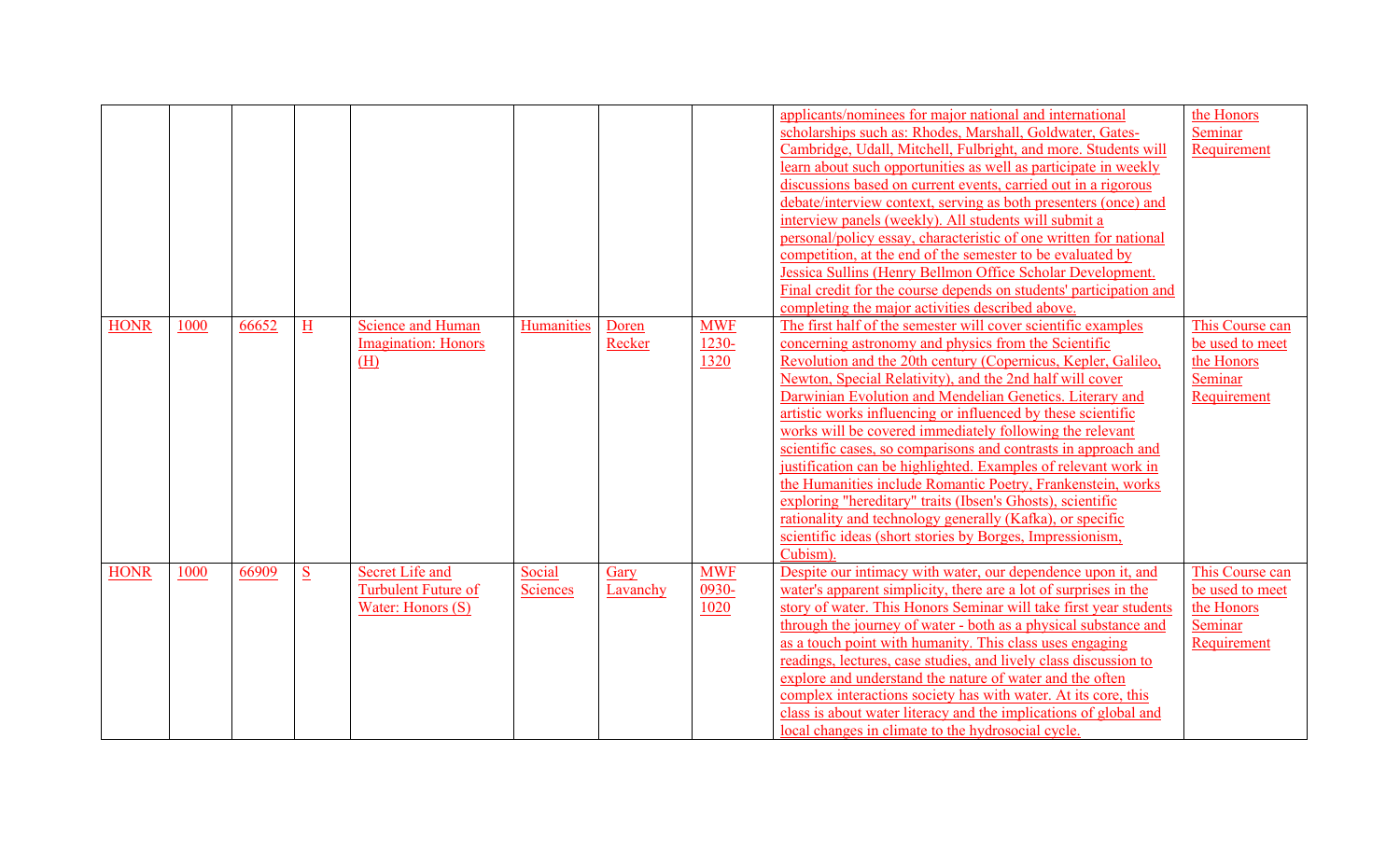| <b>HONR</b> | 1000 | 69522 | $\overline{D}$ | The Poetics of Pop<br>Culture: Honors (D)                        | <b>Humanities</b>         | John<br>Andrews             | TR 0900-<br>1015        | Is Beyoné a poet? Does Arnold Schwarzenegger deserve an<br>Ode? What would The Lion King read like in verse? While the<br>vast lineage of poetry consistently engages popular culture (and<br>vice versa), this course will examine $21st$ century poets who<br>employ pop culture in their work. Specifically, we will look at<br>poets whose work explores issues of gender, race, ethnicity and<br>class by engaging contemporary American pop culture.<br>Assuming no previous experience with poetry or poetics, this<br>course welcomes students from all majors. Instead of<br>approaching poetry with predefined theories, the work of this<br>course will be reverse engineering contemporary poetry, that<br>engages popular culture, toward understanding the art of poetic<br>craft.                                                                                                                        | This Course can<br>be used to meet<br>the Honors<br>Seminar<br>Requirement |
|-------------|------|-------|----------------|------------------------------------------------------------------|---------------------------|-----------------------------|-------------------------|-------------------------------------------------------------------------------------------------------------------------------------------------------------------------------------------------------------------------------------------------------------------------------------------------------------------------------------------------------------------------------------------------------------------------------------------------------------------------------------------------------------------------------------------------------------------------------------------------------------------------------------------------------------------------------------------------------------------------------------------------------------------------------------------------------------------------------------------------------------------------------------------------------------------------|----------------------------------------------------------------------------|
| <b>HONR</b> | 1000 | 69746 |                | <b>Nutrition</b><br>Misinformation in the<br>Digital Age: Honors | Social<br><b>Sciences</b> | <b>Lauren</b><br>Amaya      | TR 1200-<br><u>1315</u> | This course is designed to provide an introduction to evidence-<br>based nutrition information with everyday examples that can be<br>incorporated into students' lives, regardless of their field of<br>study. Students will learn about a variety of popular nutrition<br>topics and will learn how to differentiate nutrition fact from<br>fiction. Information learned in the course has the potential to<br>impact students so that they may practice their newfound skillset<br>with friends and family to enhance the health and well-being of<br>their communities.                                                                                                                                                                                                                                                                                                                                              | This Course can<br>be used to meet<br>the Honors<br>Seminar<br>Requirement |
| <b>HONR</b> | 1000 | 71030 |                | Policy-making In<br><b>Times of Crisis: Honors</b>               | Social<br>Sciences        | <b>Jerome</b><br>Loughridge | W 0830-<br>0920         | In order to build a theoretical framework for policy analysis, we<br>will use readings on three periods of extraordinary challenge:<br>The Great Depression, the Cuban Missile Crisis and 9/11. The<br>Great Depression since it provides an opportunity to familiarize<br>students with the Dust Bowl and link it to our Oklahoma<br>history; the Cuban Missile Crisis because of a) the availability<br>of an extraordinary book covering policy in that period by<br>Graham Allison, and b) the accessibility of the events as<br>presented in the movie, "Thirteen Days"; and 9/11. The<br>instructor will be able to bring some inside perspective, having<br>worked in the White House and for the Secretary of Defense in<br>the near aftermath of the crisis Having built a framework for<br>understanding policy-making during the first half-dozen<br>sessions, we will review of the ongoing COVID-19 policy | This Course can<br>be used to meet<br>the Honors<br>Seminar<br>Requirement |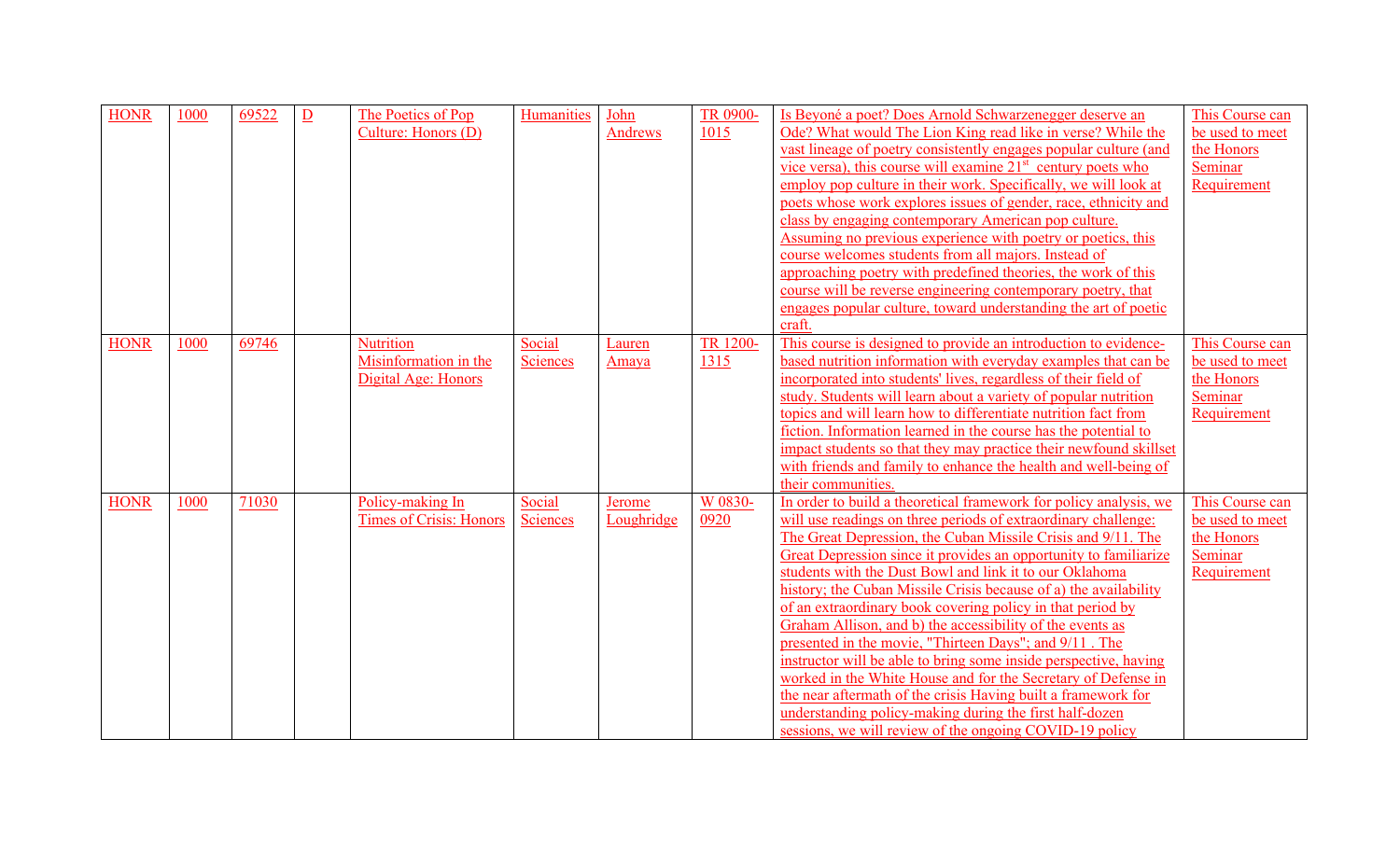| response, using the Oklahoma experience as a case study. Given                                                                                                                                                |  |
|---------------------------------------------------------------------------------------------------------------------------------------------------------------------------------------------------------------|--|
| the instructors access to individuals central to Oklahoma's                                                                                                                                                   |  |
| response - his own experience in leading a portion of the policy                                                                                                                                              |  |
| enterprise - we anticipate having multiple guest speakers with                                                                                                                                                |  |
| first-hand knowledge of the State's pandemic response.                                                                                                                                                        |  |
| What does Sherlock Holmes have in common with Sigmund<br>1000                                                                                                                                                 |  |
| <b>HONR</b><br>71038<br><b>TR 1030-</b><br>The Case Study: Crime,<br>Humanities<br>This Course can<br>Jessica                                                                                                 |  |
| be used to meet<br>Medicine, and Modern<br>Resvick<br>1145<br>Freud? What unites binge-worthy Netflix fare with Charles                                                                                       |  |
| the Honors<br><b>Society Honors</b><br>Dickens? This course investigates the case study, which plays a                                                                                                        |  |
| crucial role in criminal, legal, and medical contexts alike. While<br>Seminar                                                                                                                                 |  |
| Requirement<br>case studies are familiar from tv series or podcasts, the form has                                                                                                                             |  |
| a rich literary history. We will survey works from a range of                                                                                                                                                 |  |
| national traditions, examining the features of the case that                                                                                                                                                  |  |
| enable it to operate in and across multiple genres and fields. Our                                                                                                                                            |  |
| discussions will center on questions of epistemology and form,                                                                                                                                                |  |
| as we ask what kind of knowledge cases transmit and how they                                                                                                                                                  |  |
| transmit it. Do they depict exceptional phenomena, or do they                                                                                                                                                 |  |
| seek to delineate the qualities that are representative of a given                                                                                                                                            |  |
| phenomenon? Who has the authority to tell stories about whom?                                                                                                                                                 |  |
| Why are cases so often relayed in serial form? Works by                                                                                                                                                       |  |
| Dickens, Poe, Kafka, Lang, Herzog, hooks, Tolstoy, Reed,                                                                                                                                                      |  |
| Sacks, and others. - By the end of the semester, you will be                                                                                                                                                  |  |
| familiar with the defining features of the case study as well as                                                                                                                                              |  |
|                                                                                                                                                                                                               |  |
| some of the most famous examples of the genre. Essays and                                                                                                                                                     |  |
| discussion prompts will help you become more adept at                                                                                                                                                         |  |
| formulating and supporting claims in both written and oral form.                                                                                                                                              |  |
| <b>HONR</b><br>1000<br>71039<br><b>TR 1200-</b><br>This honors seminar will offer the opportunity to analyze ideas<br>$H_{\rm}$<br>Humanities<br>Stephanie<br><b>Tornadoes in American</b><br>This Course can |  |
| Culture: Honors (H)<br>Miller<br>1315<br>about tornadoes in relation to historical and contemporary<br>be used to meet                                                                                        |  |
| the Honors<br>American cultures. We will look at how tornadoes shape                                                                                                                                          |  |
| Seminar<br>regional identities, produce diverse narratives, and influence art,                                                                                                                                |  |
| literature and film.<br>Requirement                                                                                                                                                                           |  |
| Examining both fictional and nonfictional accounts of events<br>This Course can<br><b>HONR</b><br>1000<br>71263<br>William<br>M W<br>$H_{\parallel}$<br>Remembering the<br>Humanities                         |  |
| be used to meet<br>that defined the 1960s (Civil Rights Movement, political<br>Sixties: Honors (H)<br>$1430 -$<br>Decker                                                                                      |  |
| 1545<br>assassinations, Vietnam War, counterculture, public protest,<br>the Honors                                                                                                                            |  |
| Seminar<br>Woodstock, moon landing, Manson murders, and so on), we                                                                                                                                            |  |
| will consider the many different and contradictory narratives<br>Requirement                                                                                                                                  |  |
| that contribute to our idea of what happened during this                                                                                                                                                      |  |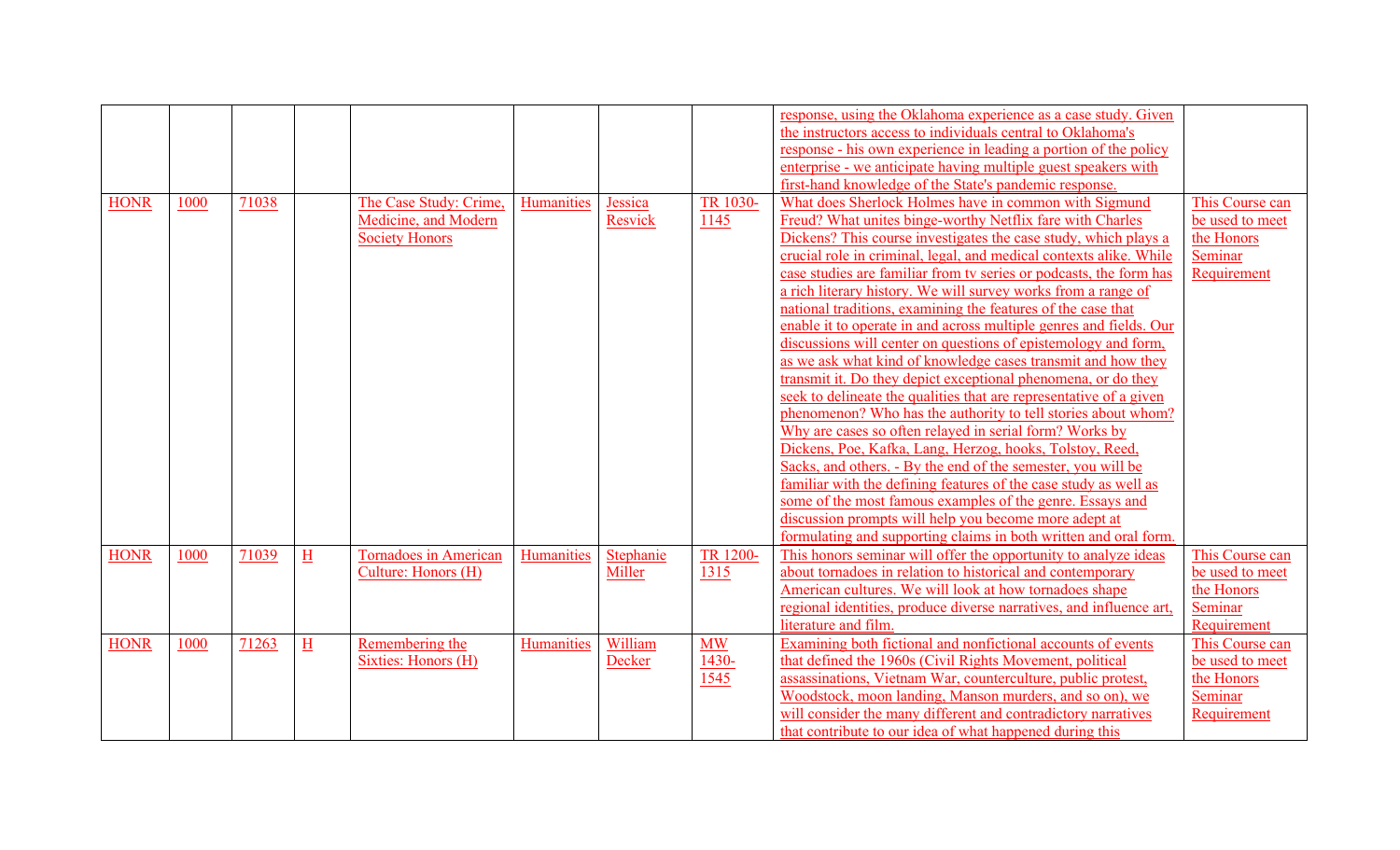|             |      |       |                                                               |                           |                   |                  | momentous decade and how we understand its legacies. In<br>addition to works by Ken Kesey, James Baldwin, Alice Walker,<br>Joan Didion, Tim O'Brien, and Robert Stone, we will view films<br>and television programs that depict the period. As well, each<br>week we will set aside time to sample the music that provided<br>the period's narrative soundtrack.                                                                                                                                                                                                                                                                                                                                                                                                                                                                                                                                                                                                                               |                                                                            |
|-------------|------|-------|---------------------------------------------------------------|---------------------------|-------------------|------------------|-------------------------------------------------------------------------------------------------------------------------------------------------------------------------------------------------------------------------------------------------------------------------------------------------------------------------------------------------------------------------------------------------------------------------------------------------------------------------------------------------------------------------------------------------------------------------------------------------------------------------------------------------------------------------------------------------------------------------------------------------------------------------------------------------------------------------------------------------------------------------------------------------------------------------------------------------------------------------------------------------|----------------------------------------------------------------------------|
| <b>HONR</b> | 1000 | 71505 | <b>Eloquent Persuasion for</b><br>the 21st Century:<br>Honors | Social<br><b>Sciences</b> | William<br>Holmes | TR 1030-<br>1120 | This course is designed to teach students of the Post-Internet<br>Age how to communicate through oral presentation and<br>speeches, to counter what is becoming the lost art of verbal<br>communication. From the most informal and commonplace<br>situations, to the most formal platforms on the national and<br>international scale, this will give them a familiarity with the<br>world's most significant speeches which shaped modern<br>civilization. Reading those words will also bring historical<br>figures to life. Building on that foundation, they will then<br>prepare, write, and practice speaking in class. This will give<br>them the confidence that only experience and detailed critiques<br>will provide. It will show the power of precise writing, as<br>Abraham Lincoln's Gettysburg Address, for example,<br>demonstrated in only 272 words. All students will eventually<br>give a prepared speech at some time in their lives, making this<br>an invaluable tool. | This Course can<br>be used to meet<br>the Honors<br>Seminar<br>Requirement |
| <b>HONR</b> | 1000 | 71518 | The Nature of Science:<br><b>Honors</b>                       | <b>STEM</b>               | Wesley<br>Stroud  | M 1845-<br>2130  | No matter your major or background, this course offers<br>everyone a chance to reconnect with the sciences. We will<br>explore and observe the natural world to better understand,<br>value, and protect life on our planet. You will utilize forms of<br>scientific inquiry and their applications across multiple<br>disciplines including: Earth and Space Science, Agriculture,<br>Botany, Ecology, Natural Resource Management, Engineering<br>and Citizen Science. You will visit local conservation areas,<br>conduct field work to collect observational data, and join in an<br>outdoor cookout where we will look at the moon, planets, and<br>stars through telescopes. This course will highlight the<br>importance of your skills and interests to help you find your<br>voice and role within the sciences.                                                                                                                                                                       | This Course can<br>be used to meet<br>the Honors<br>Seminar<br>Requirement |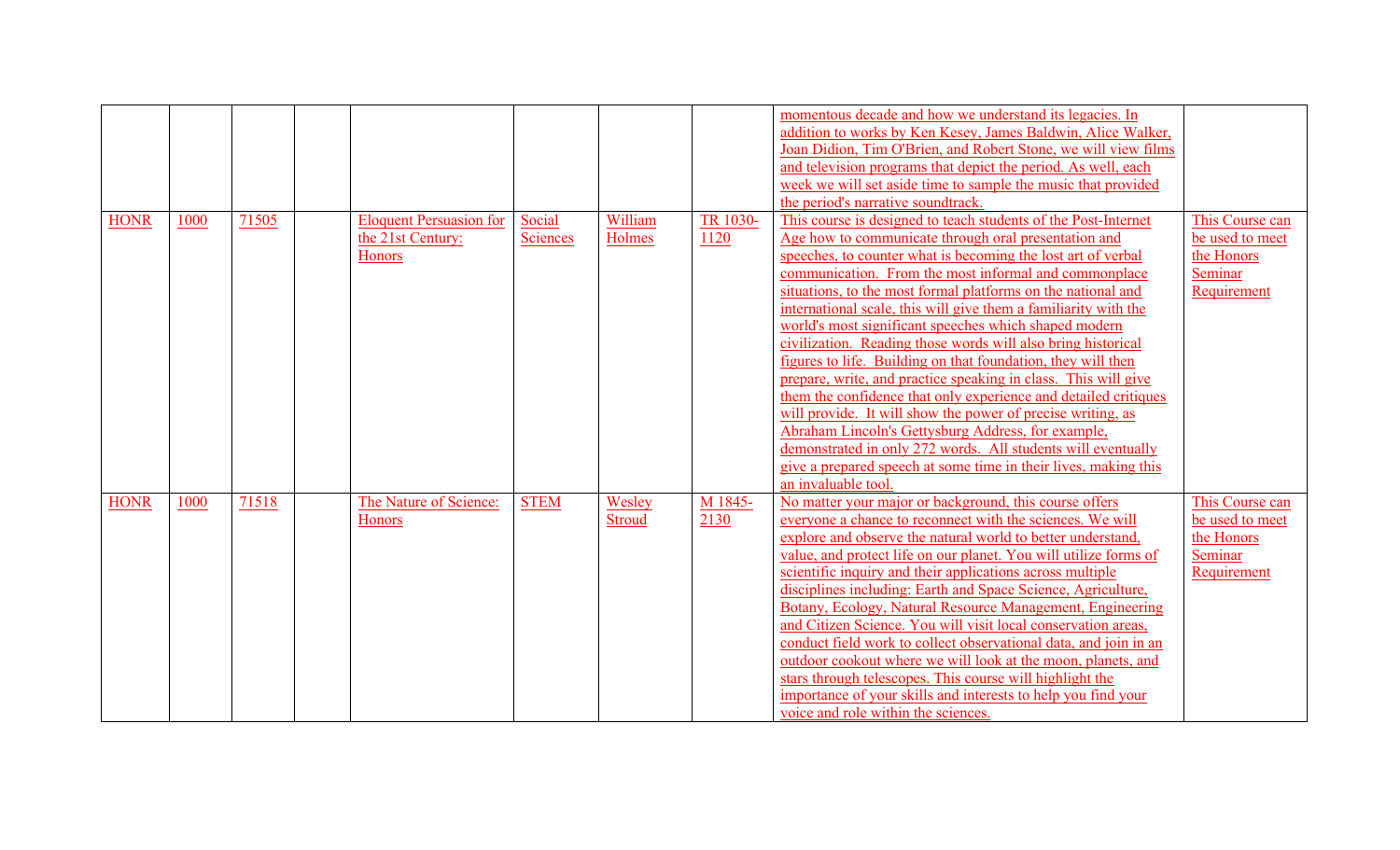| <b>HONR</b> | 1133 | 71692 | H         | <b>Place-As-Text Seminar</b><br>(H)                                                    | Humanities        | John<br><b>Andrews</b> | TR 1630-<br>1745 | Place-as-Text is a curriculum developed and taught by honors<br>colleges and programs around the country. These courses focus<br>on a place, often a city, and explore life and culture there<br>through immersive, experience-based activities. Students will<br>learn to observe closely, "read" what they encounter and<br>experience, and independently analyze how cultural ideas create<br>real living conditions. Prerequisite(s): Honors College<br>Participation.                                                                                                                                                                                                                                                                                                                                                                                     | This Course can<br>be used to meet<br>the Honors<br>Seminar<br>Requirement |
|-------------|------|-------|-----------|----------------------------------------------------------------------------------------|-------------------|------------------------|------------------|----------------------------------------------------------------------------------------------------------------------------------------------------------------------------------------------------------------------------------------------------------------------------------------------------------------------------------------------------------------------------------------------------------------------------------------------------------------------------------------------------------------------------------------------------------------------------------------------------------------------------------------------------------------------------------------------------------------------------------------------------------------------------------------------------------------------------------------------------------------|----------------------------------------------------------------------------|
| <b>HONR</b> | 2063 | 61740 | H         | <b>Ethical Issues Across</b><br><b>Cultural Perspectives:</b><br>Honors (H)            | Humanities        | Apple Igrek            | TR 1500-<br>1615 | Ethical Issues Across Cultural Perspectives An introduction to<br>reasoned methods of evaluating ideas and arguments as they<br>pertain to ethical issues from a global perspective. Concepts<br>including obligation, justice, and ethnicity from Lao Tzu,<br>Maimonides, Kant, and Indian wisdom stories.<br>Environmentalism, technology, and cultural knowledge.                                                                                                                                                                                                                                                                                                                                                                                                                                                                                           | This Course can<br>be used to meet<br>the Honors<br>Seminar<br>Requirement |
| <b>HONR</b> | 2073 | 65825 | <b>DH</b> | The Story of Lizzie<br>Borden: Axe Murder in<br><b>American Culture</b><br>Honors (DH) | <b>Humanities</b> | Stephanie<br>Miller    | TR 1030-<br>1145 | In 1892, Lizzie Borden was accused of killing her father and<br>stepmother with an axe. She was eventually acquitted, but her<br>story had captured the American cultural imagination. This<br>course will take a chronological approach to the history of the<br>Lizzie Borden story as it evolves from news reports<br>contemporaneous to the case through broadsides and early true-<br>crime takes to fictionalized versions in the form of short stories,<br>poems, novels, plays, a ballet, an opera, and multiple film<br>versions. Specifically, we will consider how changing concepts<br>of gender shape the way in which the story gets told in different<br>media and in different moments in American history.<br>Ultimately, we will ask what it says about American culture that<br>- for better or for worse - we simply cannot let Lizzie go! | This Course can<br>be used to meet<br>the Honors<br>Seminar<br>Requirement |
| <b>HONR</b> | 2313 | 65824 | H         | Don Juan: His Lives<br>and Times Honors (H)                                            | Humanities        | Christopher<br>Weimer  | TR 1330-<br>1445 | Don Juan: His Lives and Times - This course will follow the<br>adventures of the archetypal Spanish seducer Don Juan from his<br>first appearance on the Spanish stage in the 1630s to modern<br>literature and film, studying how various cultures and eras have<br>reinterpreted this figure over the last 400 years. The class will<br>include works from Spain, France, England, Germany, Russia,<br>and the United States, by (among others) Tirso de Molina,<br>Molière, Mozart and da Ponte, José Zorrilla, Byron, E.T.A.                                                                                                                                                                                                                                                                                                                               | This Course can<br>be used to meet<br>the Honors<br>Seminar<br>Requirement |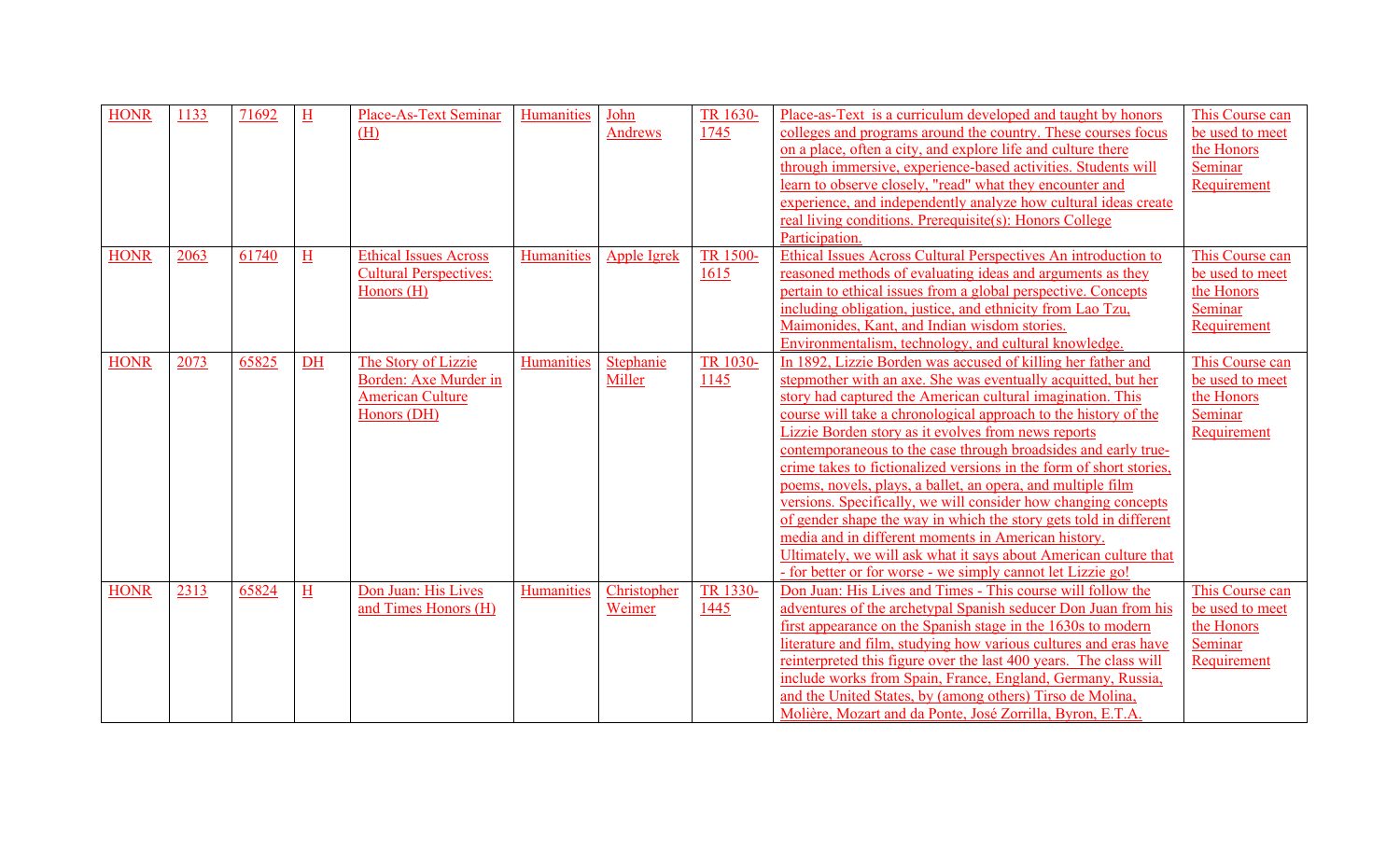|             |      |       |                         |                                      |             |                  |                                | Hoffmann, Pushkin, George Bernard Shaw, Kierkegaard, Freud,<br>and Brecht.                                                                                                                                                                                                                                                                                                                                                                                                                                                                                                                                                                                                 |                                                                                                                                    |
|-------------|------|-------|-------------------------|--------------------------------------|-------------|------------------|--------------------------------|----------------------------------------------------------------------------------------------------------------------------------------------------------------------------------------------------------------------------------------------------------------------------------------------------------------------------------------------------------------------------------------------------------------------------------------------------------------------------------------------------------------------------------------------------------------------------------------------------------------------------------------------------------------------------|------------------------------------------------------------------------------------------------------------------------------------|
| <b>HONR</b> | 2413 | 71264 | $H_{\rm}$               | The Ancient World:<br>Honors (H)     | Humanities  | Edward<br>Jones  | <b>MWF</b><br>$1130 -$<br>1220 | Interdisciplinary study of art, history, philosophy and literature<br>from ancient Greece and Rome as well as the religious ideas<br>central to Judaism and Christianity. Team-taught by faculty<br>from appropriate disciplines in a lecture and discussion format.<br>For the Honors student. No degree credit for students with prior<br>credit in HONR 2113. Previously offered as HONR 1013.<br>Prerequisite(s): Honors Program participation.                                                                                                                                                                                                                        | This Course can<br>be used to meet<br>the Honors<br>Seminar<br>Requirement                                                         |
| <b>HONR</b> | 2413 | 71271 | $\overline{\mathrm{H}}$ | The Ancient World:<br>Honors (H)     | Humanities  | Perry<br>Gethner | <b>MWF</b><br>$1130 -$<br>1220 | Interdisciplinary study of art, history, philosophy and literature<br>from ancient Greece and Rome as well as the religious ideas<br>central to Judaism and Christianity. Team-taught by faculty<br>from appropriate disciplines in a lecture and discussion format.<br>For the Honors student. No degree credit for students with prior<br>credit in HONR 2113. Previously offered as HONR 1013.<br>Prerequisite(s): Honors Program participation.                                                                                                                                                                                                                        | This Course can<br>be used to meet<br>the Honors<br>Seminar<br>Requirement                                                         |
| <b>HONR</b> | 2890 | 66650 | LN                      | Nature's Assassins:<br><b>Honors</b> | <b>STEM</b> | Keith<br>Garbutt | W 1630-<br>1720                | The Naturalistic Fallacy is that if it is natural it is good - this<br>could not be more false as in general nature is actually trying to<br>kill you or, at the very least hurt you badly. In this course we<br>will look at plants, animals and fungi that treat humans as food,<br>incubators, homes or have potentially lethal defenses to stop us<br>hurting them. WARNING this course is not for the weak of<br>stomach it will get gory! This course will allow students who<br>have taken AP or IB or Concurrent classes or have OSU credit<br>in Biology and who have been awarded OSU credit for Biology<br>1113 or 1114 to convert that credit to Honors credit | This is an<br>Honors Add-on<br>Course you<br>MUST also take<br><b>BIOL 1113 ANY</b><br><b>BIOL</b> 1114 or<br>have AP/IB<br>credit |
| <b>HONR</b> | 2890 | 66653 | LN                      | Nature's Assassins:<br><b>Honors</b> | <b>STEM</b> | Keith<br>Garbutt | T 1630-<br>1720                | The Naturalistic Fallacy is that if it is natural it is good - this<br>could not be more false as in general nature is actually trying to<br>kill you or, at the very least hurt you badly. In this course we<br>will look at plants, animals and fungi that treat humans as food,<br>incubators, homes or have potentially lethal defenses to stop us<br>hurting them. WARNING this course is not for the weak of<br>stomach it will get gory! This course will allow students who<br>have taken AP or IB or Concurrent classes or have OSU credit<br>in Biology and who have been awarded OSU credit for Biology<br>1113 or 1114 to convert that credit to Honors credit | This is an<br>Honors Add-on<br>Course you<br>MUST also take<br><b>BIOL 1113 ANY</b><br><b>BIOL</b> 1114 or<br>AP/IB credit         |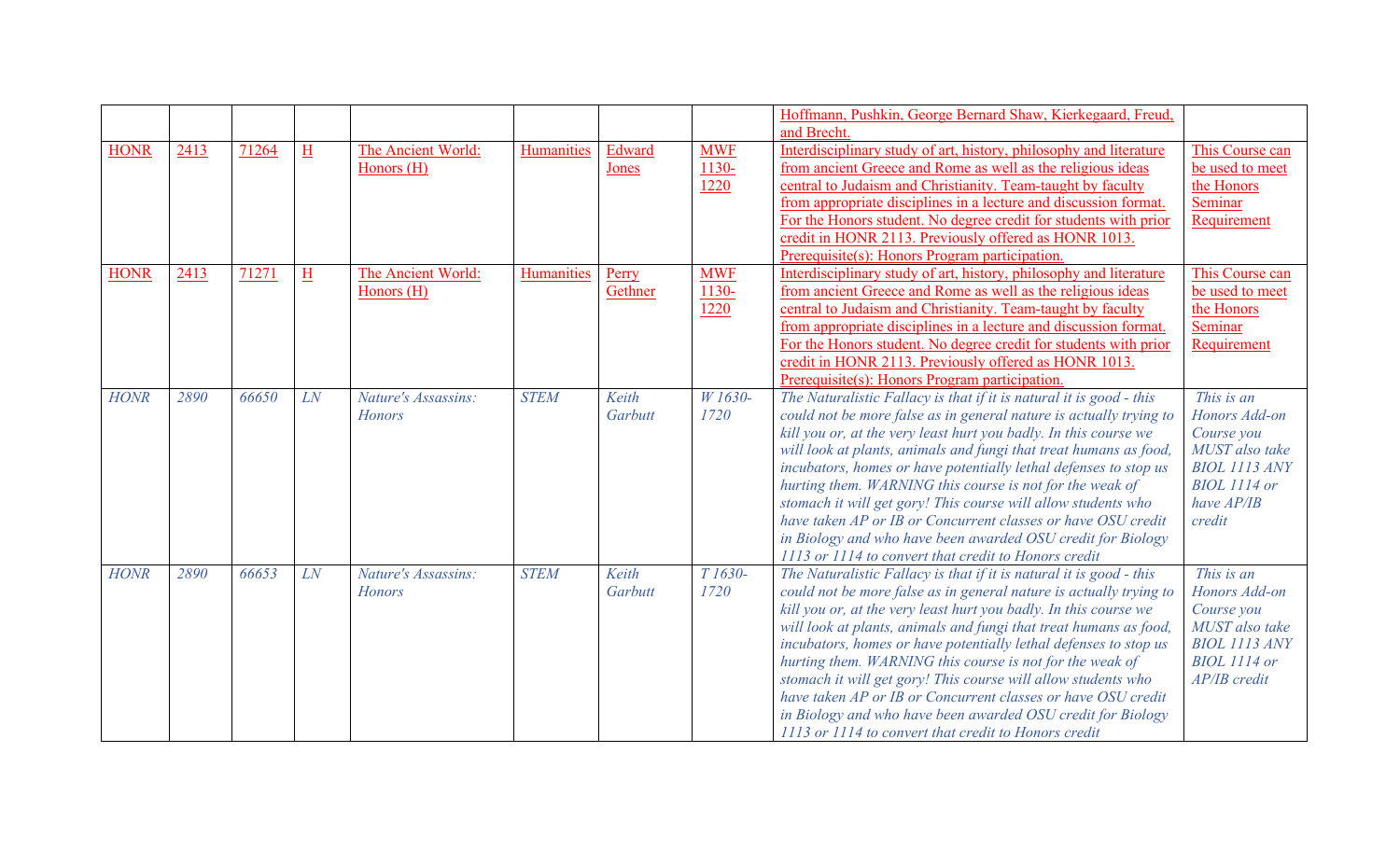| <b>HONR</b> | 2890 | 66654 | $H\!I$    | Head & Heart in<br><b>Relation to Human</b><br>Religious: Honors | <b>Humanities</b> | Doren<br>Recker   | T <sub>1030</sub> -<br>1120 | REL 1103 covers a variety of world religions and this Honors'<br>section will take a careful look at some major issues affecting<br>all relationships between religious and other sorts of beliefs. In<br>this section we will investigate basic issues concerning<br>Faith/Reason (heart/head), focusing on the historical and<br>current relationship(s) between mythos $\&$ logos within religious<br>belief. We will center Judeo-Christianity, and ancient and tribal<br>religions, but the issues are central to all religious thought, and<br>students will be challenged to provide their own examples, and<br>to connect material covered here to the other religions<br>discussed in the course.                                                                                                                                                                                                                                                         | This is an<br>Honors Add-on<br>Course you<br>MUST also take<br><b>REL 1103 ANY</b>      |
|-------------|------|-------|-----------|------------------------------------------------------------------|-------------------|-------------------|-----------------------------|--------------------------------------------------------------------------------------------------------------------------------------------------------------------------------------------------------------------------------------------------------------------------------------------------------------------------------------------------------------------------------------------------------------------------------------------------------------------------------------------------------------------------------------------------------------------------------------------------------------------------------------------------------------------------------------------------------------------------------------------------------------------------------------------------------------------------------------------------------------------------------------------------------------------------------------------------------------------|-----------------------------------------------------------------------------------------|
| <b>HONR</b> | 2890 | 66655 | $H_{\rm}$ | <b>EDM Electronic Dance</b><br>Music: Honors                     | <b>Humanities</b> | Mark Perry        | M 1430-<br>1520             | DM (electronic dance music). This course will cover its history<br>since the disco era and students will learn how to DJ--<br>culminating with an end of the semester dance party, with the<br>students DJing. The instructor specializes in EDM and is a DJ.                                                                                                                                                                                                                                                                                                                                                                                                                                                                                                                                                                                                                                                                                                      | This is an<br>Honors Add-on<br>Course you<br>MUST also take<br><b>MUSI 2573 ANY</b>     |
| <b>HONR</b> | 2890 | 67163 |           | Mythology and<br>Folklore in Graphic<br><b>Novels: Honors</b>    | <b>Humanities</b> | Daniel<br>Morse   | R 0900-<br>0950             | Many have argued that superhero stories are our modern myths.<br>But what about the plots, characters, and interactions these<br>stories import from older mythological and folkloric traditions?<br>This course will examine the disparate-and often overlapping-<br>uses of mythology and folklore from around the world in<br>popular comics released by mainstream publishers such as<br>Marvel and DC; critically acclaimed series by writers such as<br>Neil Gaiman, Mike Mignola, and Natasha Alterici; and excerpts<br>from graphic novels that take inspiration from Greek, Norse,<br>Irish, Russian, African, Egyptian, Chinese, Japanese, and<br>Pacific Island lore. Students will think and write critically about<br>contemporary depictions of traditional characters, create their<br>own storyline using elements adapted from myths and/or<br>folktales, and submit papers that explain the choices involved in<br>their own mythmaking process. | This is an<br>Honors Add-on<br>Course you<br>MUST also take<br><b>ENGL AP/IB</b><br>ANY |
| <b>HONR</b> | 2890 | 67164 |           | Mapping this Land:<br><b>Honors</b>                              | <b>Humanities</b> | <b>Ariel Ross</b> | M 1430-<br>1520             | This course will read the history of the land that comprises<br>Oklahoma by looking at how it has been mapped, or how maps<br>have created its identity. Utilizing the extensive collection of<br>historical maps in the Edmon Low Library's collections, we will<br>trace the mapping of the land in its political designations, from                                                                                                                                                                                                                                                                                                                                                                                                                                                                                                                                                                                                                             | This is an<br>Honors Add-on<br>Course you<br>MUST also take                             |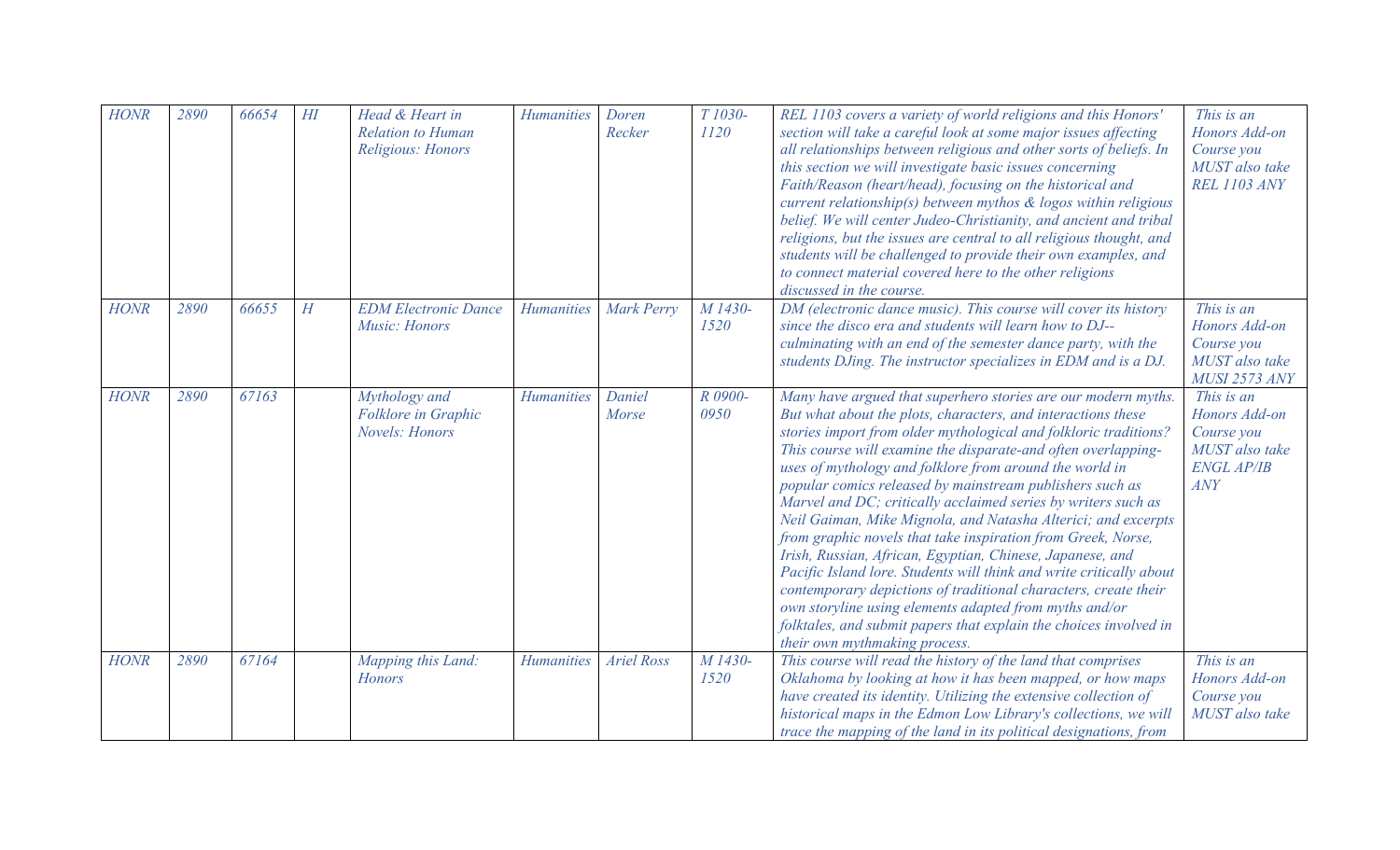|             |      |       |                                                                                                 |                   |           |                 | Louisiana Purchase to Indian Territory to Oklahoma Territory<br>to State of Oklahoma, and numerous other stages in between.<br>We will consider how maps can reveal the priorities of the<br>societies that produce them, from geological features to natural<br>resources, from weather statistics to military movements. And<br>drawing from sources as diverse as early 20th century survey<br>and allotment maps, the musical mappings of Woody Guthrie,<br>oil and gas leases, and earthquake maps, we will examine how<br>maps inform our way of thinking about and living in a place. As<br>a culminating project, students will eventually produce some<br>type of map of Oklahoma or part of Oklahoma, thinking<br>creatively about what a map can represent, along with an essay<br>explaining their cartographic methods and choices.                                                                                                                                                                                                                                                                                                                                                                                                                                                                                                                                                                                                                                                                       | <b>ENGL AP/IB</b><br>ANY                                                         |
|-------------|------|-------|-------------------------------------------------------------------------------------------------|-------------------|-----------|-----------------|------------------------------------------------------------------------------------------------------------------------------------------------------------------------------------------------------------------------------------------------------------------------------------------------------------------------------------------------------------------------------------------------------------------------------------------------------------------------------------------------------------------------------------------------------------------------------------------------------------------------------------------------------------------------------------------------------------------------------------------------------------------------------------------------------------------------------------------------------------------------------------------------------------------------------------------------------------------------------------------------------------------------------------------------------------------------------------------------------------------------------------------------------------------------------------------------------------------------------------------------------------------------------------------------------------------------------------------------------------------------------------------------------------------------------------------------------------------------------------------------------------------------|----------------------------------------------------------------------------------|
| <b>HONR</b> | 2890 | 67165 | <b>Stuff OSU Should</b><br>Know: Podcasting OSU<br><b>History and Culture:</b><br><b>Honors</b> | <b>Humanities</b> | Seth Wood | W 1030-<br>1120 | In this course students will contribute to the design, production,<br>and distribution of a podcast that offers a students' perspective<br>on the past, present, and future of Oklahoma State University. In<br>past iterations of this course research topics have ranged from<br>historical inquiries into Oklahoma A&M / OSU during times of<br>war and the economic foundations of the University in the Land<br>Grant System to more topical matters like construction on<br>campus, Greek Life at OSU, and Homecoming, but students will<br>choose their own desired topics of research and podcasting<br>based on in-class group brainstorming sessions. The semester<br>will commence with a collaborative campaign to review and<br>market the existing episodes of Stuff OSU Should Know and an<br>individual project for which you must follow a podcast and<br>write a review of it with an audience of your peers in mind. In<br>the second half of the semester you will work alone or in a<br>group to create new content for Stuff OSU Should Know.<br>Podcast contributions can take the form of composing and<br>reading podcast scripts, or audio editing, visual design,<br>marketing, and other sorts of labor that don't involve listening<br>to your own recorded voice. For instance, one student's<br>workload involved making various visualizations of the<br>podcast's contents, based on discussions we had in class about<br>representation and accessibility. Whatever the reach of the | This is an<br>Honors Add-on<br>Course you<br>MUST also take<br><b>ENGL AP/IB</b> |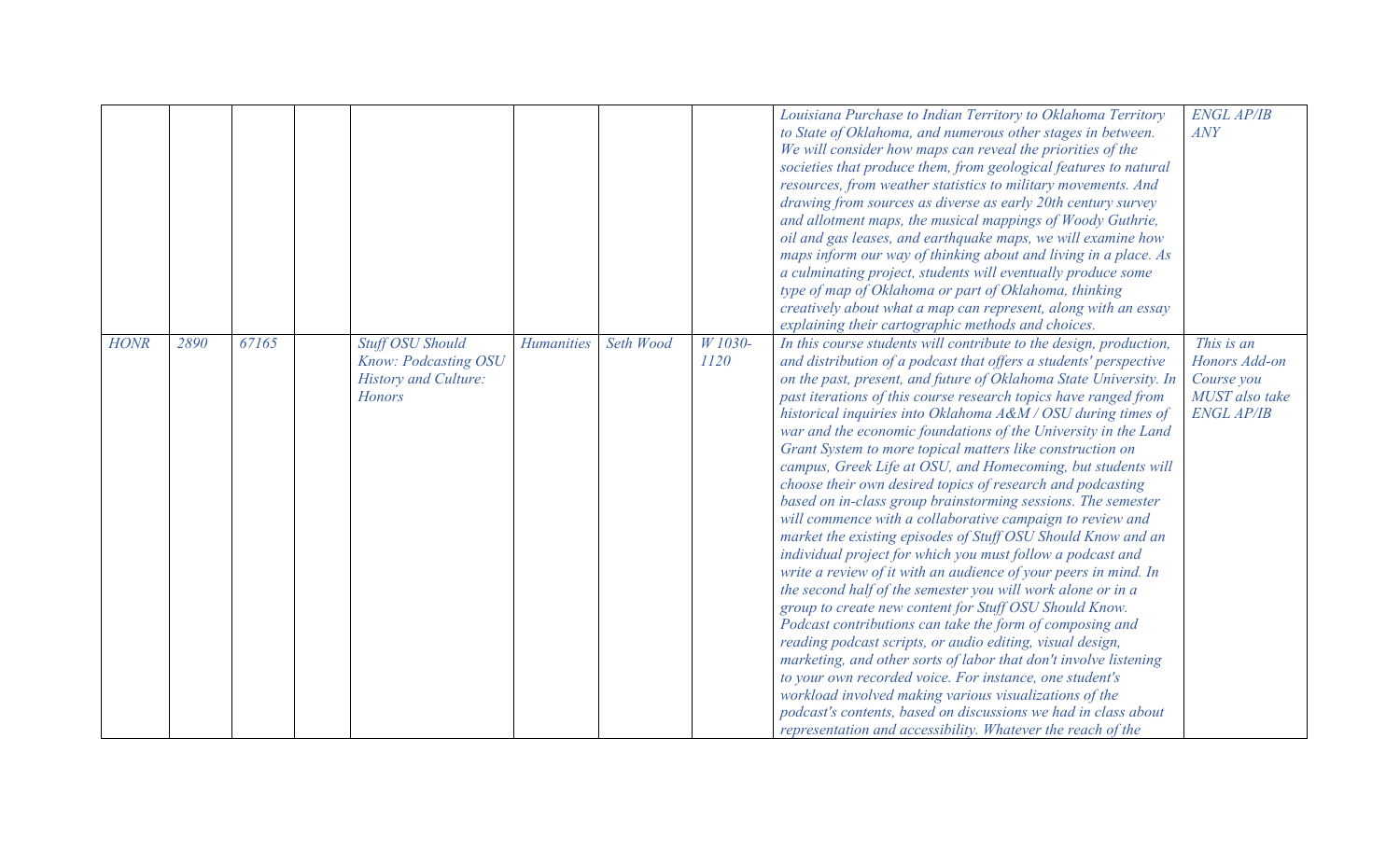|             |      |       |                                                                    |                   |                            |                 | podcast episodes themselves, the creation of them provides<br>students with a novel opportunity to refine their abilities to<br>perform scholarly research, to conduct interviews, to articulate<br>scripted and improvised discourse, market materials online and<br>in physical spaces through visual media, and to converse and<br>collaborate productively with their peers.                                                                                                                                                                                                                                                                                                                     |                                                                                          |
|-------------|------|-------|--------------------------------------------------------------------|-------------------|----------------------------|-----------------|------------------------------------------------------------------------------------------------------------------------------------------------------------------------------------------------------------------------------------------------------------------------------------------------------------------------------------------------------------------------------------------------------------------------------------------------------------------------------------------------------------------------------------------------------------------------------------------------------------------------------------------------------------------------------------------------------|------------------------------------------------------------------------------------------|
| <b>HONR</b> | 2890 | 69791 | <b>Fundamentals of Music</b><br>add-on: Honors                     | <b>Humanities</b> | <b>Jeffrey</b><br>Loeffert | F 0930-<br>1020 | This honors add-on will reinforce the fundamentals of music<br>while exploring topics of composition and improvisation often<br>omitted from the music theory sequence. Students will engage in<br>original composition using traditional and non-traditional<br>notation, and they will experiment with improvisation as a<br>compositional tool. To enhance understanding, students will<br>read and write about composition and improvisation in music<br>pedagogy.                                                                                                                                                                                                                               | This is an<br>Honors Add-on<br>Course you<br>MUST also take<br><b>MUSI 1002</b><br>67461 |
| <b>HONR</b> | 2890 | 69792 | Theory of Music I add<br>on: Honors                                | <b>Humanities</b> | Kimberly<br>Loeffert       | F 0830-<br>0920 | Public music theory refers to the act of conveying musical ideas<br>to a general audience. Early-career musicians may question the<br>relationship of music theory classes to their music-making, and<br>this course add-on immediately makes relevant music<br>theoretical topics as a means to draw in and better engage one's<br>audience. We will thoughtfully examine and then create samples<br>of public music theory, such as written program notes, podcasts,<br>videos, blog posts, and spoken concert lectures. Students will<br>engage with the music-analytical tools one uses to discuss music<br>with an untrained audience and apply them to repertoire chosen<br>together in class. | This is an<br>Honors Add-on<br>Course you<br>MUST also take<br><b>MUSI 1532</b><br>64843 |
| <b>HONR</b> | 2890 | 69793 | <b>Introduction to Music</b><br>Education add-on:<br><b>Honors</b> | <b>Humanities</b> | Jacqueline<br><b>Skara</b> | M 1430-<br>1520 | This add-on for Introduction to Music Education will be offered<br>as a project-based class. Students will craft an individualized<br>project related to one of the many facets of the course. Possible<br>ideas include a private lesson teaching project, a research<br>paper on a subject of the students' choosing, an annotated<br>assessment of ensemble literature for the student's chosen<br>ensemble/level, or an interview project related to their urban<br>observation placement. Students will work directly with the<br>professor to tailor their project specifically to their own goals.<br>The honors add-on group will meet periodically to check in on                           | This is an<br>Honors Add-on<br>Course you<br>MUST also take<br><b>MUSI 2722</b><br>61559 |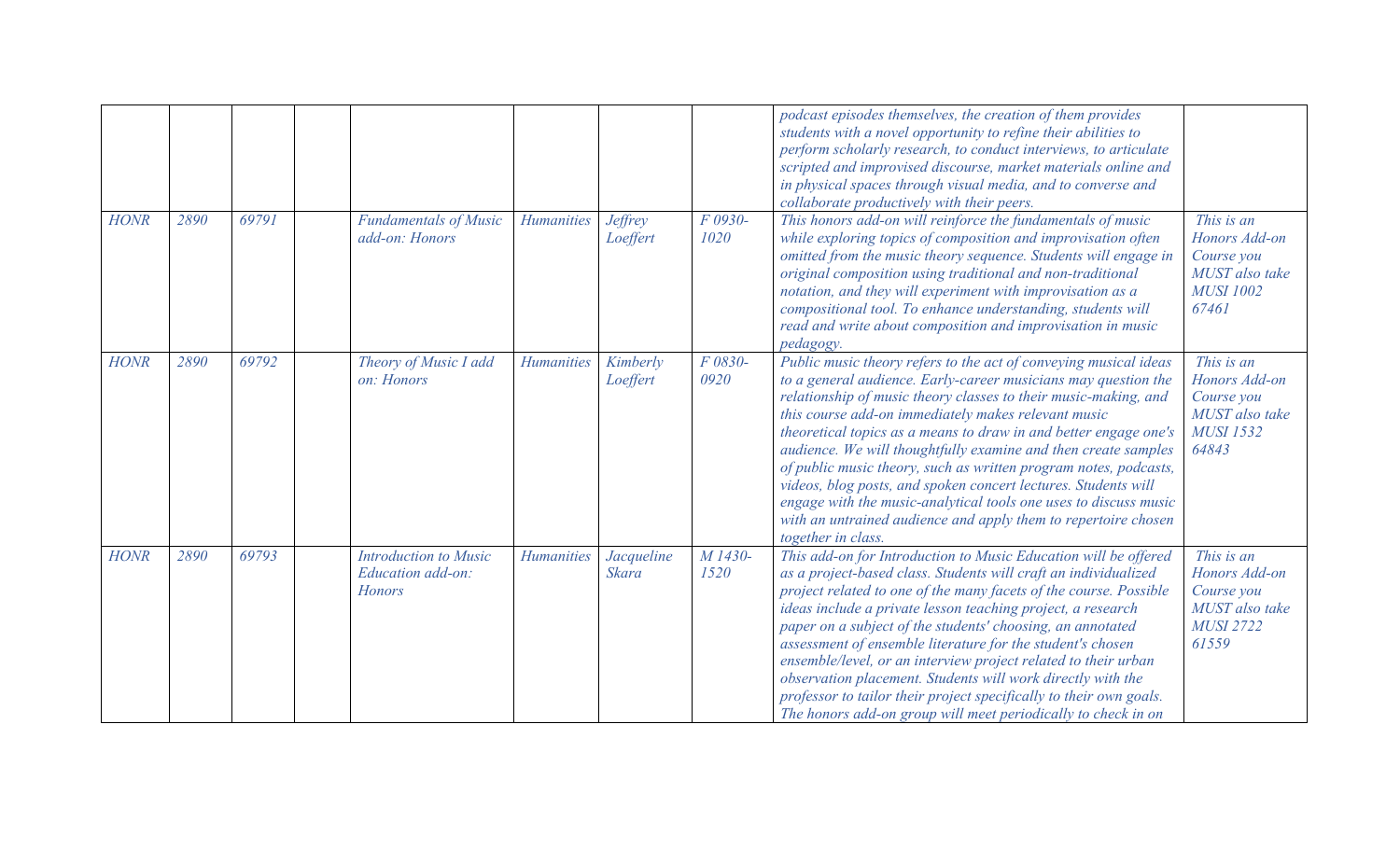|             |      |       |                |                                                                      |                   |                          |                  | the progress of the projects and workshop ideas in a seminar<br>style.                                                                                                                                                                                                                                                                                                                                                                                                                                                                                                                                                                                                                                                                                                                                                                                                                                                         |                                                                                                      |
|-------------|------|-------|----------------|----------------------------------------------------------------------|-------------------|--------------------------|------------------|--------------------------------------------------------------------------------------------------------------------------------------------------------------------------------------------------------------------------------------------------------------------------------------------------------------------------------------------------------------------------------------------------------------------------------------------------------------------------------------------------------------------------------------------------------------------------------------------------------------------------------------------------------------------------------------------------------------------------------------------------------------------------------------------------------------------------------------------------------------------------------------------------------------------------------|------------------------------------------------------------------------------------------------------|
| <b>HONR</b> | 2890 | 69899 |                | Introduction to ACCT<br>Add-On: Honors                               | <b>STEM</b>       | Alyssa<br>Vowell         | W 1230-<br>1320  | This honors section is a complement to, and will further explore,<br>concepts introduced in ACCT 2003. This course will be<br>discussion driven and will allow students to apply introductory<br>accounting topics through an entrepreneurial approach with an<br>introduction to analytics in accounting as well as how the<br>accounting profession impacts financial and tax policy.                                                                                                                                                                                                                                                                                                                                                                                                                                                                                                                                        | This is an<br>Honors Add-on<br>Course you<br>MUST also take<br>$ACCT$ 2003 ANY                       |
| <b>HONR</b> | 3023 | 71037 | H <sub>I</sub> | <b>Contemporary Cultures</b><br>of the Western World:<br>Honors (HI) | Humanities        | Richard<br>Frohock       | TR 1200-<br>1315 | The Caribbean is often thought of as a desirable and relaxing<br>vacation spot, featuring abundant sun, sea, and sand. While the<br>Caribbean certainly offers all of these things, it also has a rich<br>and complex history, and is home to many vibrantly<br>multicultural communities. In this course, we will get<br>introduced to Caribbean culture by reading short stories, poetry,<br>and perhaps a short novel, about life in the Caribbean. We will<br>supplement our study of (and through) literature by exploring<br>other modes of cultural representation, including music, dance,<br>the visual arts, and food culture. I hope to invite guests from the<br>Caribbean to meet virtually with the class and share their<br>perspectives and experiences. This course is designed to meet<br>the purpose and goals of a General Education course; it has no<br>prerequisites and is appropriate for all majors. | This Course can<br>be used to meet<br>the Honors<br>Seminar<br>Requirement                           |
| LL          | 1000 | 66251 |                | Intro to Hispanic<br><b>Culture: Honors</b>                          | <b>Humanities</b> | <b>Matthew</b><br>Oneill | T 1330-<br>1420  | This add-on examines distinct representations of the Spanish<br>civil war (1936-39) across academic disciplines and artistic<br>genres. The echoes of Francisco Franco's rebellion and<br>subsequent dictatorship still stir conflict and conversation in<br>Spain today, and we will read and discuss essays, short stories,<br>works of art, and films that explore the causes and<br>consequences of the fratricidal prelude to WWII. We will first<br>briefly examine the political, religious, and economic backdrop<br>upon which the war played out; was the war simply the<br>inevitable clash of the poet Antonio Machado's eternal "two<br>Spains"? To answer this and other central questions, we will<br>then analyze the ways in which authors and artists both in Spain<br>and around the world - from Picasso and Orwell to Guillermo<br>del Toro and Javier Cercas - have delivered the conflict to their      | This is an<br>Honors Add-on<br>Course you<br>MUST also take<br>SPAN 1713 ANY<br><b>SPAN 1813 ANY</b> |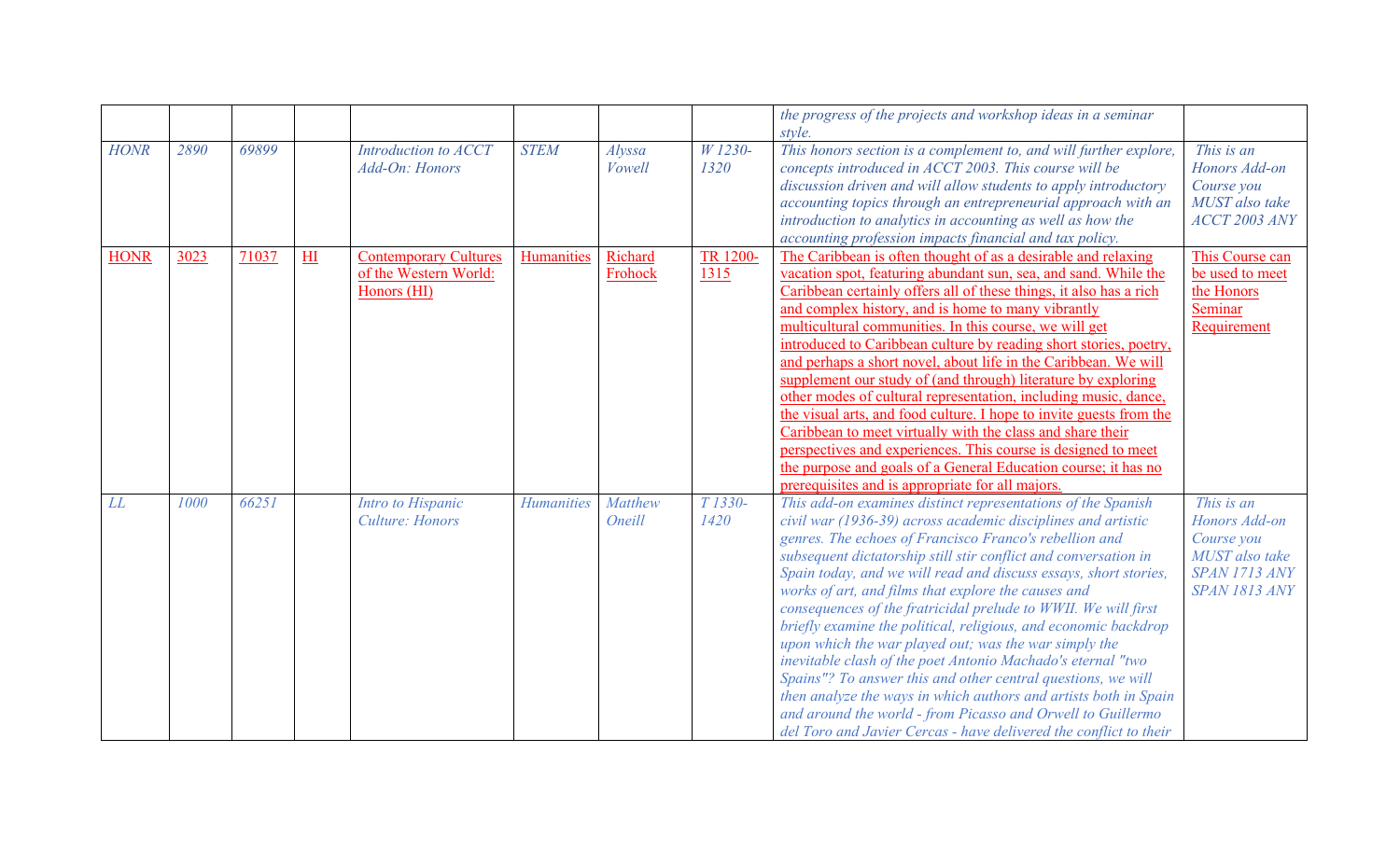|             |      |       |                  |                                                                      |             |                          |                 | audiences since 1939. All texts in English. Add-on for SPAN<br>1713 Elementary Spanish I, SPAN 1813 Elementary Spanish I,<br>SPAN 2713 Intermediate Spanish, SPAN 2723 Intermediate<br>Hispanic Culture and Media, SPAN 2813 Intermediate Reading<br>and Conversation, SPAN 2823 Intermediate Composition and<br>Grammar.                                                                                                                                                                                                                                                                                                                                                      |                                                                                            |
|-------------|------|-------|------------------|----------------------------------------------------------------------|-------------|--------------------------|-----------------|--------------------------------------------------------------------------------------------------------------------------------------------------------------------------------------------------------------------------------------------------------------------------------------------------------------------------------------------------------------------------------------------------------------------------------------------------------------------------------------------------------------------------------------------------------------------------------------------------------------------------------------------------------------------------------|--------------------------------------------------------------------------------------------|
| <b>MATH</b> | 2890 | 71498 | $\boldsymbol{A}$ | <b>Games of Strategy:</b><br><b>Contract Bridge</b><br><b>Honors</b> | <b>STEM</b> | Lisa Mantini             | M 1430-<br>1545 | In this course we will learn the basics of playing Contract<br>Bridge, the best game of strategy in the world! This card game<br>is played in two phases: the bidding phase, which is an auction<br>in which we describe our hand to our partner, and the play, in<br>which we try to win as many tricks as we contracted to win<br>during the auction. The bidding language is abstract and<br>requires critical thinking to understand the rules and apply them<br>correctly. The play of the cards requires the ability to count<br>what's been played, enumerate options, and make decisions.<br>Students will learn to analyze card positions and think<br>strategically. | This is an<br>Honors Add-on<br>Course you<br>MUST also take<br>$MATH$ 2144 or $\lt$        |
| <b>MATH</b> | 2890 | 71523 | $\boldsymbol{A}$ | Honors Topics in<br><b>Business Calculus</b>                         | <b>STEM</b> | Detelin<br>Dosey         | T 0900-<br>1015 | for, and learn how to use Excel to find the line of "best fit." We<br>will also see how to compute the "current" value of a company<br>and how to compute mortgage payments by hand. We will study<br>some counting techniques and use them to answer questions<br>about probability. This is helpful in making business decisions<br>when there is some uncertainty about what will happen. At the<br>end of the course, we will study constrained optimization and<br>see how the technique of Lagrange multipliers can be used to<br>solve real-world economics problems. ADD-ON FOR MATH<br>2103                                                                           | This is an<br>Honors Add-on<br>Course you<br>MUST also take<br><b>MATH 2103 ANY</b>        |
| <b>MATH</b> | 2890 | 71553 | $\boldsymbol{A}$ | <b>Games of Strategy:</b><br><b>Contract Bridge</b><br><b>Honors</b> | <b>STEM</b> | <b>Jeffrey</b><br>Mermin | W 1600-<br>1715 | In this course we will learn the basics of playing Contract<br>Bridge, the best game of strategy in the world! This card game<br>is played in two phases: the bidding phase, which is an auction<br>in which we describe our hand to our partner, and the play, in<br>which we try to win as many tricks as we contracted to win<br>during the auction. The bidding language is abstract and<br>requires critical thinking to understand the rules and apply them<br>correctly. The play of the cards requires the ability to count<br>what's been played, enumerate options, and make decisions.                                                                              | This is an<br>Honors Add-on<br>Course you<br>MUST also take<br>$MATH$ 2144 or $\lt$<br>ANY |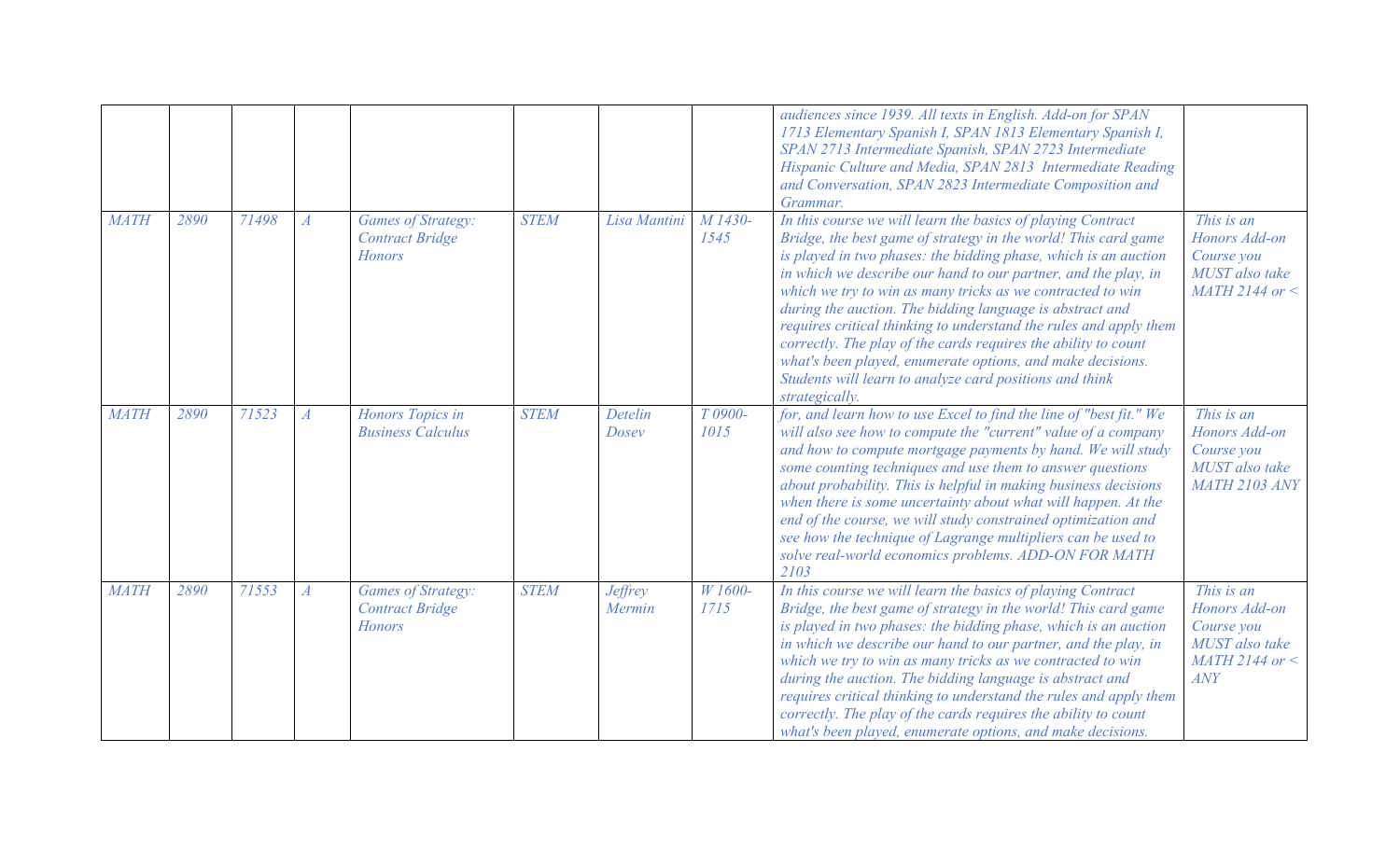|             |      |       |           |                                              |                    |                        |                             | Students will learn to analyze card positions and think<br>strategically.                                                                                                                                                                                                                                                                                                                                                                                                                                                                        |                                                                                                                    |
|-------------|------|-------|-----------|----------------------------------------------|--------------------|------------------------|-----------------------------|--------------------------------------------------------------------------------------------------------------------------------------------------------------------------------------------------------------------------------------------------------------------------------------------------------------------------------------------------------------------------------------------------------------------------------------------------------------------------------------------------------------------------------------------------|--------------------------------------------------------------------------------------------------------------------|
| <b>MATH</b> | 2890 | 71657 |           | <b>Honors Fractal</b><br>Wonders             | <b>STEM</b>        | David<br>Wright        | <b>WEB</b>                  | The theme I have in mind is "Fractal Wonders" which would be<br>an introduction to fractals and dynamics of various kinds with<br>some questions about them and projects using some free<br>software. I did a 3-hour course on Fractals and Dynamics in<br>1996 and wrote a basic book during the course. The honors<br>add-on would be just some vignettes of the same type. That<br>would fit with Intro to Analysis, since I was thinking of adding a<br>little dynamics to it and see if that made it at all interesting to<br>the students. | This is an<br>Honors Add-on<br>Course you<br>MUST also take<br><b>MATH ANY</b>                                     |
| <b>MC</b>   | 1143 | 65267 | <b>DS</b> | Media in a Diverse<br>Society: Honors (DS)   | Social<br>Sciences | Juliana<br>Nykolaiszyn | TR 1630-<br>1745            | A study of the media and their effect on our culture, with an<br>emphasis on the media's role in racial, gender and sexual<br>orientation issues in the United States. By analyzing the mass<br>media, we learn to interpret the consequences of the stories they<br>tell. An introductory survey course for majors and non-major.                                                                                                                                                                                                               |                                                                                                                    |
| <b>MGMT</b> | 3013 | 69248 |           | Fundamentals of<br>Management: Honors<br>(S) |                    | James<br>Pappas        | TR 1330-<br>1445            | Survey of management principles and techniques. Examines a<br>variety of issues at individual, team and organizational levels<br>and challenges faced by today's managers.                                                                                                                                                                                                                                                                                                                                                                       |                                                                                                                    |
| <b>MICR</b> | 2890 | 64452 |           | Introduction to<br>Microbiology: Honors      | <b>STEM</b>        | Noha<br>Youssef        | F 0930-<br>1020             | Honors Add-on for Introduction to Microbiology MICR 2123<br>CRN 61407 or 63497                                                                                                                                                                                                                                                                                                                                                                                                                                                                   | This is an<br>Honors Add-on<br>Course you<br>MUST also take<br><b>MIRC 2123</b><br><b>61407 MICR</b><br>2123 63497 |
| <b>MUSI</b> | 2573 | 62246 | H         | Introduction to Music:<br>Honors (H)         | Humanities         | Mark Perry             | <b>MWF</b><br>1130-<br>1220 | Introduction to the great music of the past and present with the<br>objective of bridging the gap between the audience and concert<br>stage via active listening. No prior musical experience required.<br>Previously offered as MUSI 2572.                                                                                                                                                                                                                                                                                                      |                                                                                                                    |
| <b>NSCI</b> | 2114 | 62250 | N         | Principles of Human<br>Nutrition: Honors (N) | <b>STEM</b>        | Sam<br>Emerson         | <b>MWF</b><br>0830-<br>0920 | Principles of Human Nutrition: Honors (N) Functions of the<br>nutrients in human life processes. Nutrient relationship to health<br>as a basis for food choices.                                                                                                                                                                                                                                                                                                                                                                                 |                                                                                                                    |
| <b>NSCI</b> | 2114 | 62255 | N         | Principles of Human<br>Nutrition: Honors (N) | <b>STEM</b>        | Ashlea<br><b>Braun</b> | <b>MWF</b><br>1230-<br>1320 | Principles of Human Nutrition: Honors (N) Functions of the<br>nutrients in human life processes. Nutrient relationship to health<br>as a basis for food choices.                                                                                                                                                                                                                                                                                                                                                                                 |                                                                                                                    |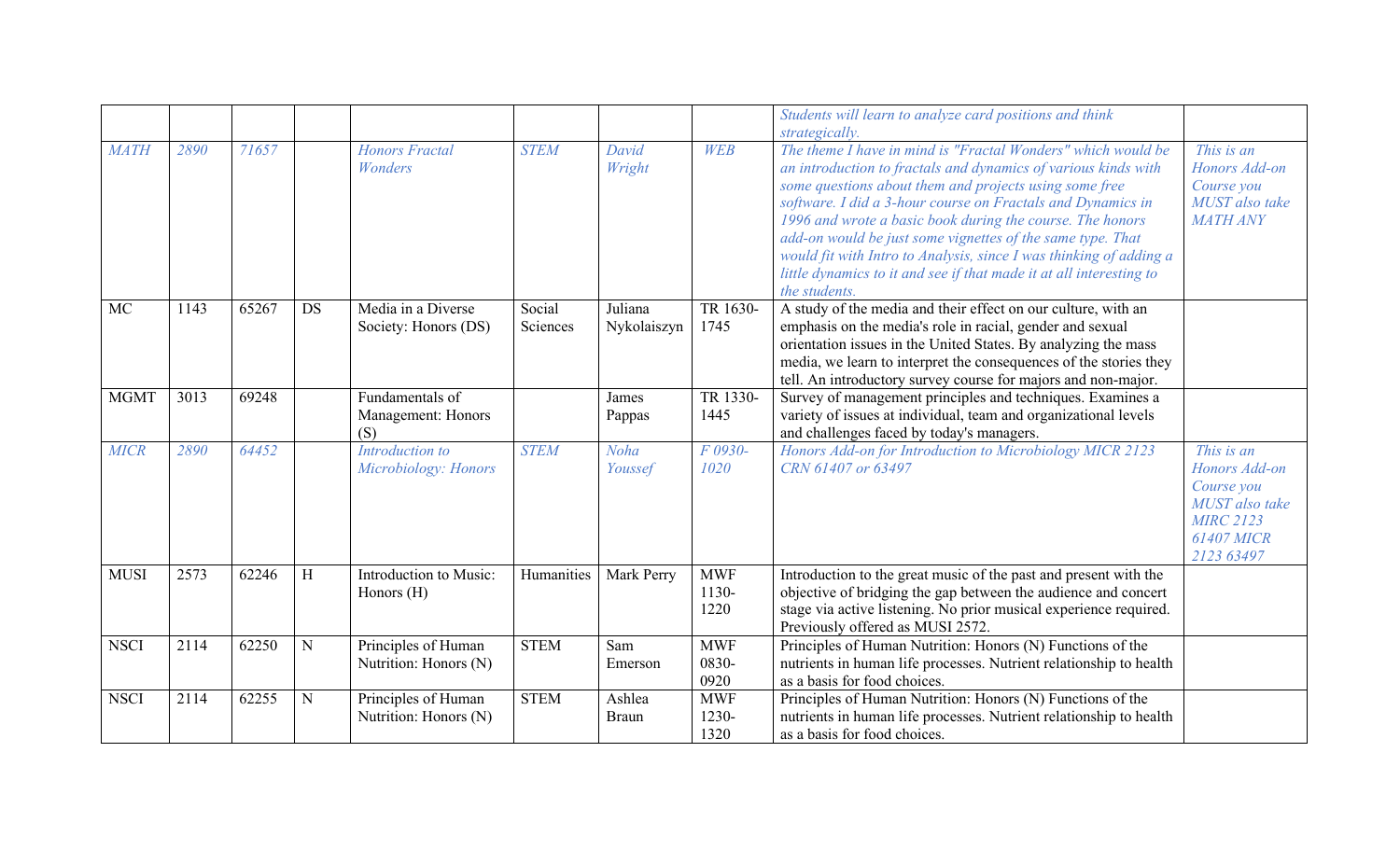| PHIL        | 1313 | 62263 | $\mathbf{A}$ | Logic and Critical<br>Thinking: Honors (A)                         | <b>STEM</b> | Pierce<br>Marks           | T 1330-<br>1445             | Formal and informal reasoning, common fallacies, definitions<br>and language functions, patterns of explanation. Practical<br>criticism and development of everyday arguments.                                                                                                                                                                                                                                                                                                                                                                                                                                                                                                                                            |                                                                                     |
|-------------|------|-------|--------------|--------------------------------------------------------------------|-------------|---------------------------|-----------------------------|---------------------------------------------------------------------------------------------------------------------------------------------------------------------------------------------------------------------------------------------------------------------------------------------------------------------------------------------------------------------------------------------------------------------------------------------------------------------------------------------------------------------------------------------------------------------------------------------------------------------------------------------------------------------------------------------------------------------------|-------------------------------------------------------------------------------------|
| <b>PHYS</b> | 2890 | 64415 | LN           | Honors for PHYS2014                                                | <b>STEM</b> | Joseph<br>Haley           | T 1330-<br>1420             | Add-on for PHYS 2014 University Physics I (LN)                                                                                                                                                                                                                                                                                                                                                                                                                                                                                                                                                                                                                                                                            | This is an<br>Honors Add-on<br>Course you<br>MUST also take<br>PHYS 2014 ANY        |
| <b>PHYS</b> | 2890 | 64417 | LN           | Honors for PHYS1114                                                | <b>STEM</b> | Donghua<br><b>Zhou</b>    | T <sub>1200</sub> -<br>1250 | Add-on for PHYS 1114 College Physics I (LN)                                                                                                                                                                                                                                                                                                                                                                                                                                                                                                                                                                                                                                                                               | This is an<br>Honors Add-on<br>Course you<br>MUST also take<br>PHYS 1114 ANY        |
| <b>PHYS</b> | 2890 | 64440 | LN           | Honors for PHYS 2114                                               | <b>STEM</b> | Derek<br>Meyers           | T 0900-<br>0950             | Add-on for PHYS 2114 University Physics II (LN)                                                                                                                                                                                                                                                                                                                                                                                                                                                                                                                                                                                                                                                                           | This is an<br>Honors Add-on<br>Course you<br>MUST also take<br>PHYS 2114 ANY        |
| <b>PHYS</b> | 2890 | 64443 | LN           | Honors for PHYS2114                                                | <b>STEM</b> | <b>Andrew Yost</b>        | M 0930-<br>1020             | Add-on for PHYS 2114 University Physics II (LN)                                                                                                                                                                                                                                                                                                                                                                                                                                                                                                                                                                                                                                                                           | This is an<br>Honors Add-on<br>Course you<br>MUST also take<br>PHYS 2114 ANY        |
| <b>PLNT</b> | 4470 | 63802 |              | <b>Introduction to Plant</b><br>and Soil Systems:<br><b>Honors</b> | <b>STEM</b> | <b>Beatrix</b><br>Haggard | R 1500-<br>1550             | From Hands-on to History: the story of Crop Production -<br>Students will experience hands on laboratories in the<br>greenhouse and the crop science laboratory. These labs will<br>evaluate identification of various growth characteristics for<br>multiple crops grown in Oklahoma. Including germination and<br>etiolation using growth chambers and the greenhouse to<br>evaluate how environment influences plant growth. Students will<br>also read "The Living Fields: Our Agricultural Heritage", and<br>we will discuss the book when not working on labs or in-class<br>demonstrations. This add on will provide a deeper<br>understanding of how production agriculture has evolved into<br>its current form. | This is an<br>Honors Add-on<br>Course you<br>MUST also take<br><b>PLNT 1213 ANY</b> |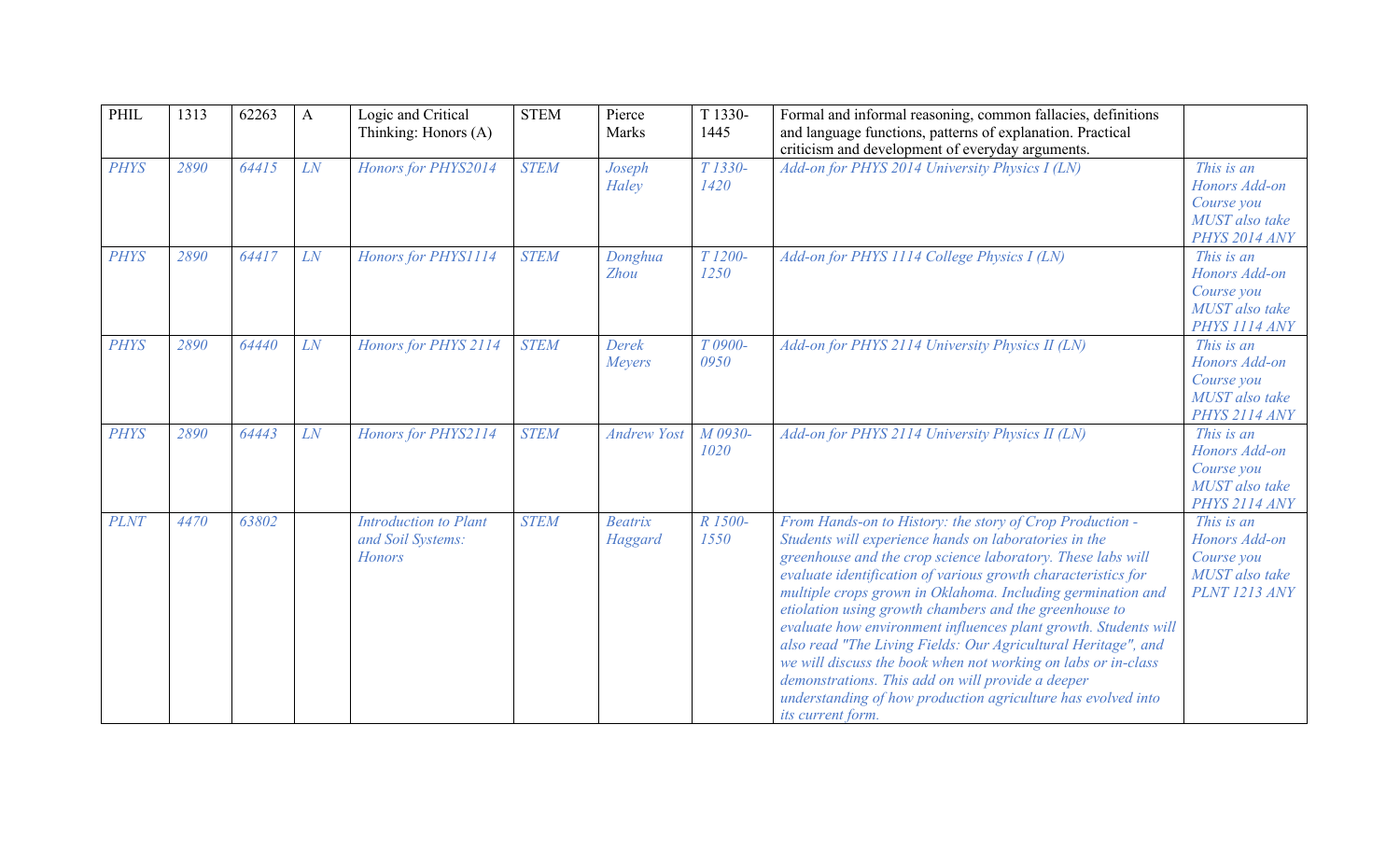| <b>POLS</b> | 2890 | 64362 |                 | <b>Persistent Segregation:</b><br><b>Tracking Patterns of</b><br><b>Exclusion: Honors</b> | Social<br><b>Sciences</b> | Erica<br>Townsend   | W 1230-<br>1320 | Add-on to American Government - POLS 1113.                                                                                                                                                                                                                                                                                                                                                                                                                                                                                                                                                                                                                                                                                                                                                 | This is an<br>Honors Add-on<br>Course you<br>MUST also take<br>POLS'1113 ANY |
|-------------|------|-------|-----------------|-------------------------------------------------------------------------------------------|---------------------------|---------------------|-----------------|--------------------------------------------------------------------------------------------------------------------------------------------------------------------------------------------------------------------------------------------------------------------------------------------------------------------------------------------------------------------------------------------------------------------------------------------------------------------------------------------------------------------------------------------------------------------------------------------------------------------------------------------------------------------------------------------------------------------------------------------------------------------------------------------|------------------------------------------------------------------------------|
| <b>POLS</b> | 2890 | 64842 |                 | <b>Design Democracy: US</b><br><b>Politics in Comparison</b><br><b>Honors</b>             | Social<br><b>Sciences</b> | Holley<br>Hansen    | R 1200-<br>1315 | Add-on to American Government - POLS 1113.                                                                                                                                                                                                                                                                                                                                                                                                                                                                                                                                                                                                                                                                                                                                                 | This is an<br>Honors Add-on<br>Course you<br>MUST also take<br>POLS 1113 ANY |
| <b>PSYC</b> | 2890 | 64446 | $\overline{S}$  | <b>Personality Pathology:</b><br>Assessment &<br><b>Treatment: Honors</b>                 | Social<br><b>Sciences</b> | Stephanie<br>Sweatt | M 1330-<br>1420 | Students in this course will develop an understanding of the<br>diagnosis, etiology, pathology, and treatment of personality<br>disorders. We will especially focus discussions on psychopathy,<br>narcissism, and borderline personality traits. The class will<br>focus on many controversial topics in the research literature.<br>For example, we will answer questions like what is the<br>difference between normal variants of personality and abnormal<br>or disordered variants of personality? Are personality disorders<br>untreatable? Does treatment make psychopaths more<br>dangerous? Which presidents had pathological personality<br>traits? Students will learn about the latest research in the area<br>and will discuss the media's representation of these problems. | This is an<br>Honors Add-on<br>Course you<br>MUST also take<br>PSYC 1113 ANY |
| <b>PSYC</b> | 2890 | 69905 | $S_{\parallel}$ | Unlocking the<br>Psychology of Escape<br>Rooms: Honors                                    | Social<br><b>Sciences</b> | <b>Shawn Rose</b>   | W 1330-<br>1420 | This honors add-on course will explore the psychological<br>principles behind the escape room phenomenon. Students will<br>learn about creative problem solving techniques that can be<br>applied to both the design and playthrough of these interactive<br>puzzle experiences. Students will apply what they have learned<br>to collaboratively design and create a student-made escape<br>room. Many topics align with the content covered in PSYC 1113<br>- Introduction to Psychology classes and will be explored<br>through a combination of lectures, class discussions, and in-<br>class activities.                                                                                                                                                                              | This is an<br>Honors Add-on<br>Course you<br>MUST also take<br>PSYC 1113 ANY |
| <b>SOC</b>  | 2890 | 69429 | $\overline{S}$  | Introduction to<br>Sociology: Honors                                                      | Social<br><b>Sciences</b> |                     | W 1130-<br>1220 | Coming to terms with the requirements for living in a complex<br>social world. Sociological concepts used to assist students in<br>understanding the social influences in day-to-day life.                                                                                                                                                                                                                                                                                                                                                                                                                                                                                                                                                                                                 | This is an<br>Honors Add-on<br>Course you                                    |